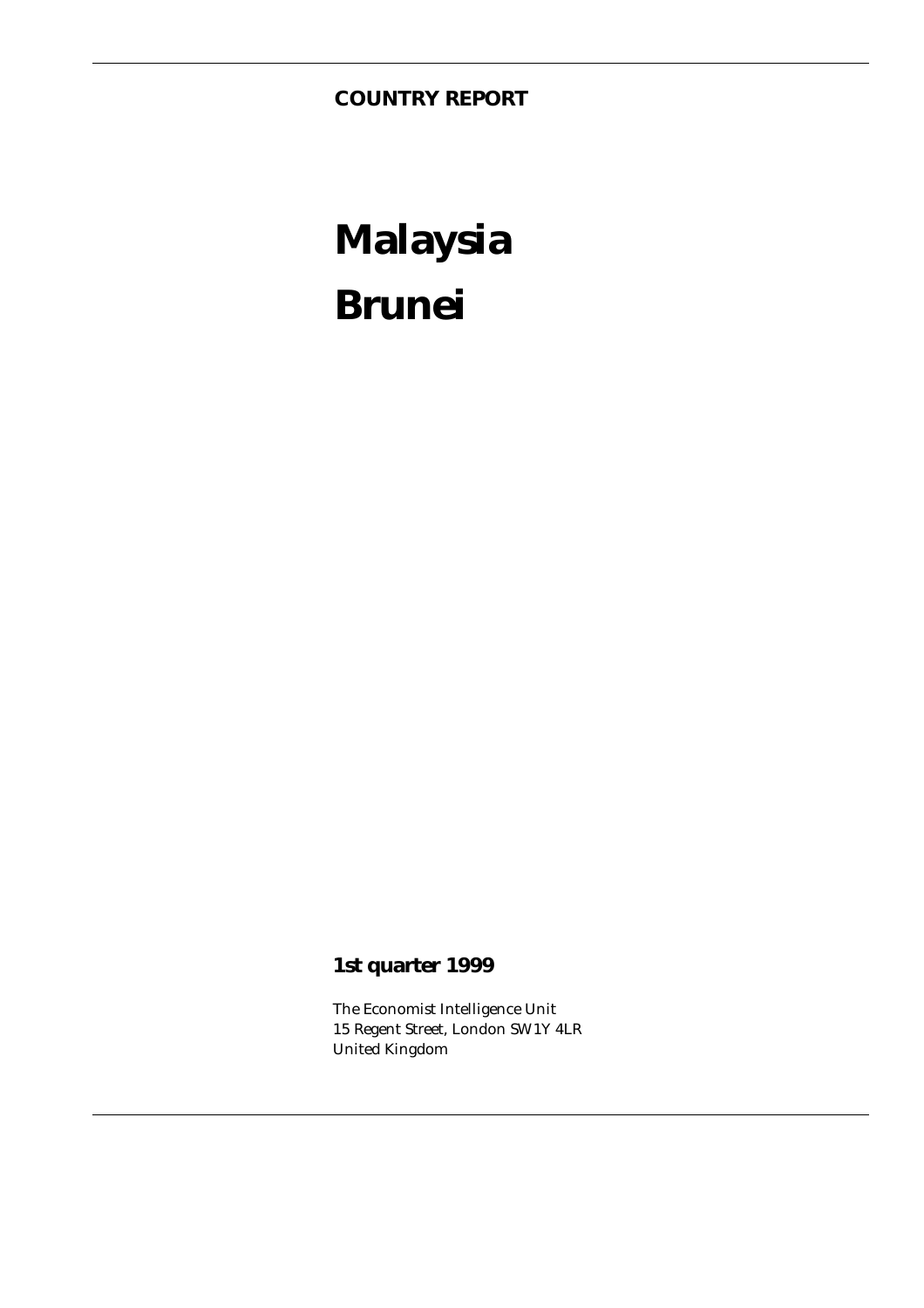#### **The Economist Intelligence Unit**

The Economist Intelligence Unit is a specialist publisher serving companies establishing and managing operations across national borders. For over 50 years it has been a source of information on business developments, economic and political trends, government regulations and corporate practice worldwide.

The EIU delivers its information in four ways: through subscription products ranging from newsletters to annual reference works; through specific research reports, whether for general release or for particular clients; through electronic publishing; and by organising conferences and roundtables. The firm is a member of The Economist Group.

| longon |
|--------|
|        |

London 111 West 57th Street 108 Gloucester Road SW1Y 4LR New York Wanchai<br>
United Kingdom NY 10019, US Hong Kong United Kingdom NY 10019, US Hong Kong Tel: (44.171) 830 1000 Tel: (1.212) 554 0600 Tel: (852) 2802 7288 Fax: (44.171) 499 9767<br>E-mail: london@eiu.com

**London New York Hong Kong** E-mail: newyork@eiu.com E-mail: hongkong@eiu.com

The Economist Intelligence Unit The Economist Intelligence Unit The Economist Intelligence Unit 15 Regent Street The Economist Building 25/F, Dah Sing Financial Centre 15 Regent Street The Economist Building 25/F, Dah Sing Financial Centre

**Website:** http://www.eiu.com

#### **Electronic delivery**

EIU Electronic Publishing New York: Lou Celi or Lisa Hennessey Tel: (1.212) 554 0600 Fax: (1.212) 586 0248 London: Jeremy Eagle Tel: (44.171) 830 1183 Fax: (44.171) 830 1023

This publication is available on the following electronic and other media:

#### **Online databases and all of the contract of the contract of the contract of the contract of the contract of the contract of the contract of the contract of the contract of the contract of the contract of the contract of t**

DIALOG (US) Tel: (1.415) 254 7000 **CD-ROM**

Tel: (1.800) 227 4908

M.A.I.D/Profound (UK) Tel: (44.171) 930 6900

FT Profile (UK) NewsEdge Corporation (US) World Microfilms Publications (UK) Tel: (44.171) 825 8000 Tel: (1.781) 229 3000 Tel: (44.171) 266 2202

LEXIS-NEXIS (US) The Dialog Corporation (US)<br>
Tel: (1.800) 227 4908 SilverPlatter (US)

#### **Copyright**

© 1999 The Economist Intelligence Unit Limited. All rights reserved. Neither this publication nor any part of it may be reproduced, stored in a retrieval system, or transmitted in any form or by any means, electronic, mechanical, photocopying, recording or otherwise, without the prior permission of The Economist Intelligence Unit Limited.

All information in this report is verified to the best of the author's and the publisher's ability. However, the EIU does not accept responsibility for any loss arising from reliance on it.

ISSN 0269-6703

#### **Symbols for tables**

"n/a" means not available; "–" means not applicable

Printed and distributed by Redhouse Press Ltd, Unit 151, Dartford Trade Park, Dartford, Kent DA1 1QB, UK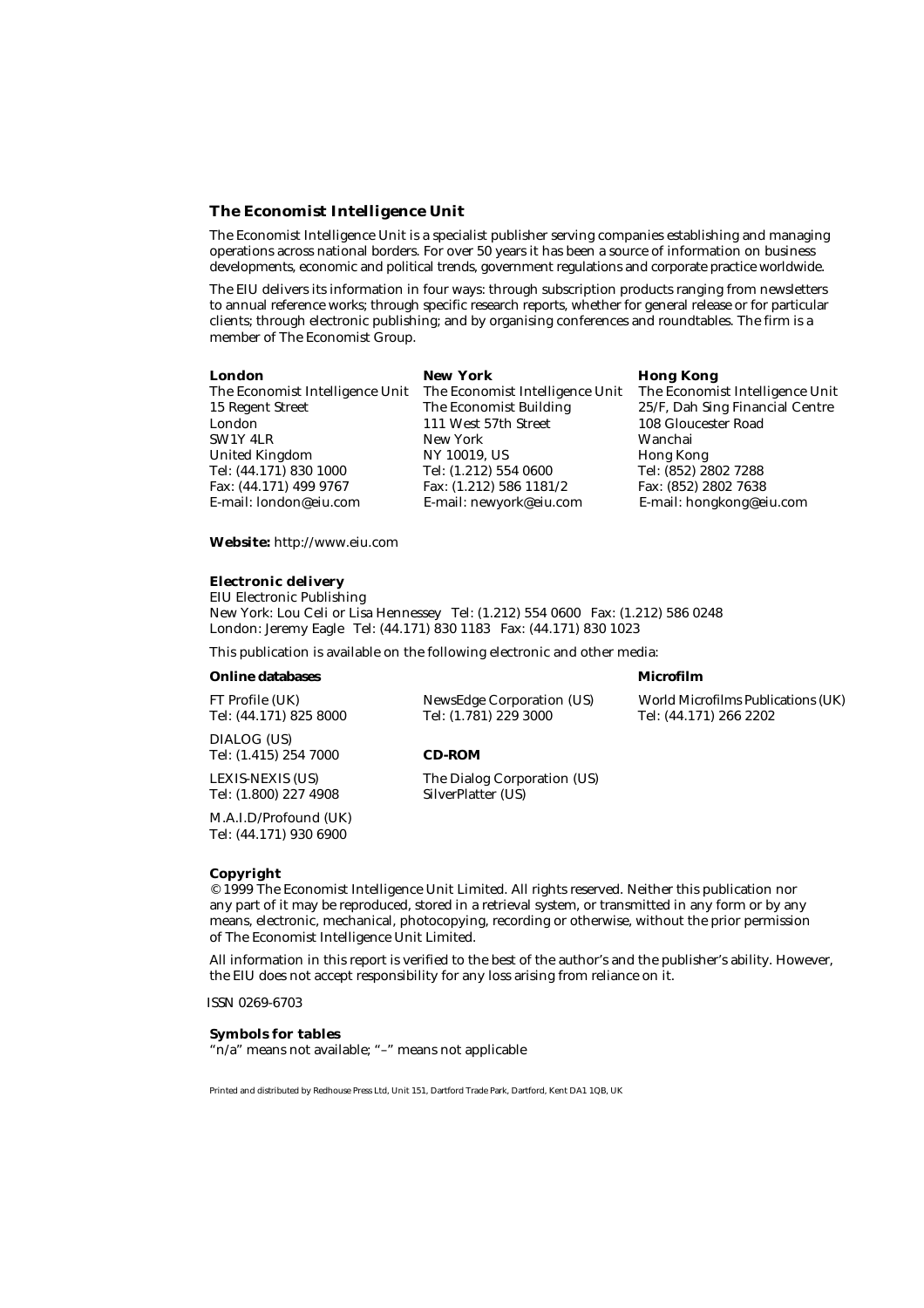### **Contents**

3 **Summary**

#### **Malaysia**

- 5 **Political structure**
- 6 **Economic structure**
- 7 **Outlook for 1999-2000**
- 13 **Review**
- 13 The political scene
- 22 Economic policy and the economy
- 26 Banking and finance
- 31 Agriculture
- 32 Industry
- 34 Energy
- 36 Transport and communications
- 38 Foreign trade and payments

#### **Brunei**

- 40 **Political structure**
- 41 **Economic structure**
- 42 **Outlook for 1999-2000**
- 43 **Review**
- 43 The political scene
- 46 The economy

#### 49 **Quarterly indicators and trade data**

#### **List of tables**

- 9 Malaysia: forecast summary
- 12 Malaysia: economic results and forecasts
- 49 Malaysia: quarterly indicators of economic activity
- 49 Brunei: quarterly indicators of economic activity
- 50 Malaysia: trade with major trading partners
- 51 Brunei: foreign trade
- 51 Brunei: direction of trade

#### **List of figures**

- 12 Malaysia: gross domestic product
- 12 Malaysia: Malaysian dollar real exchange rates
- 23 Malaysia: interest rates, 1998
- 28 Malaysia: loans extended by banking system, 1998
- 30 Malaysia: equity prices, 1998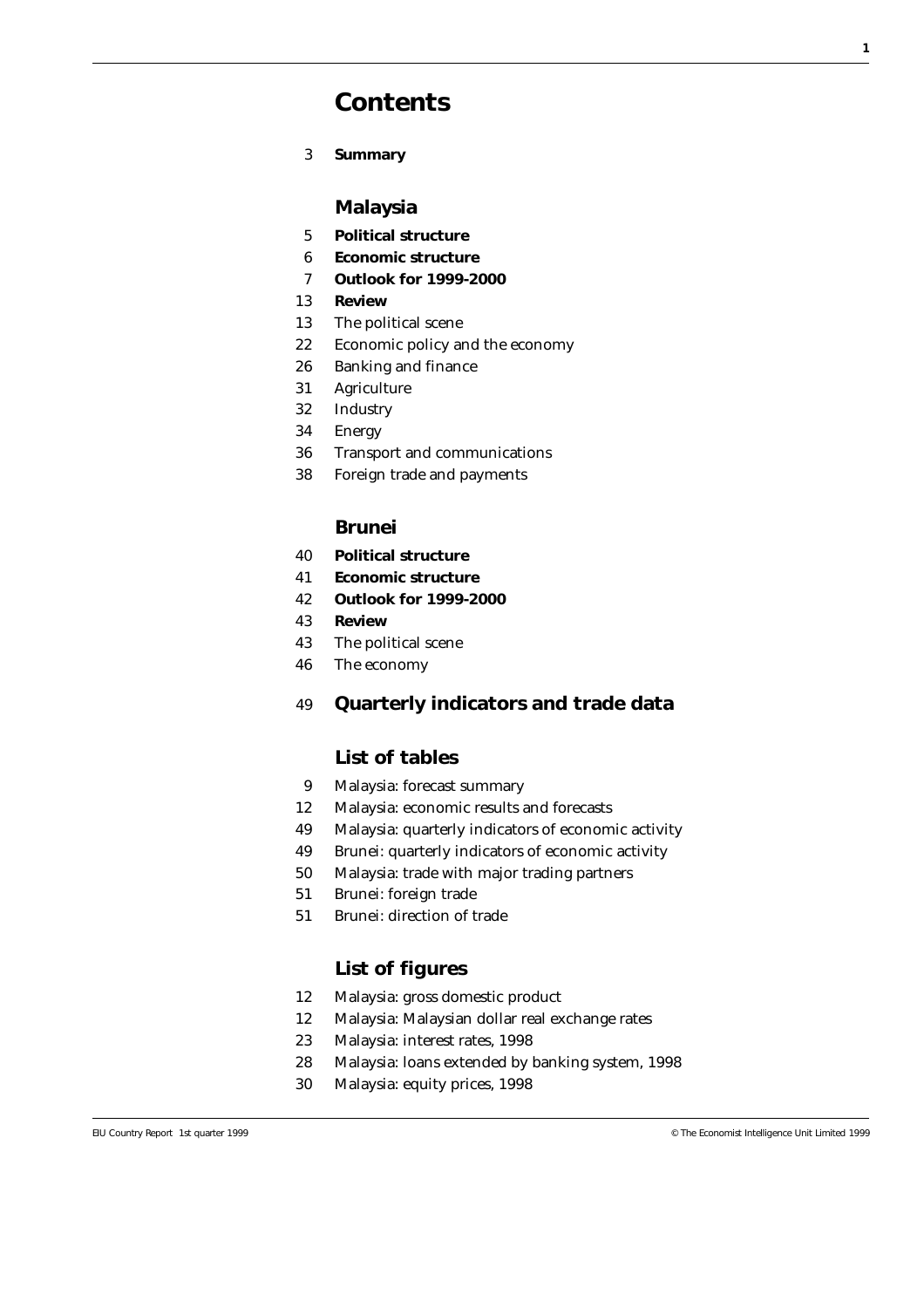- 32 Malaysia: industrial production, 1998
- 32 Malaysia: sales of passenger cars, 1998
- 38 Malaysia: current-account balance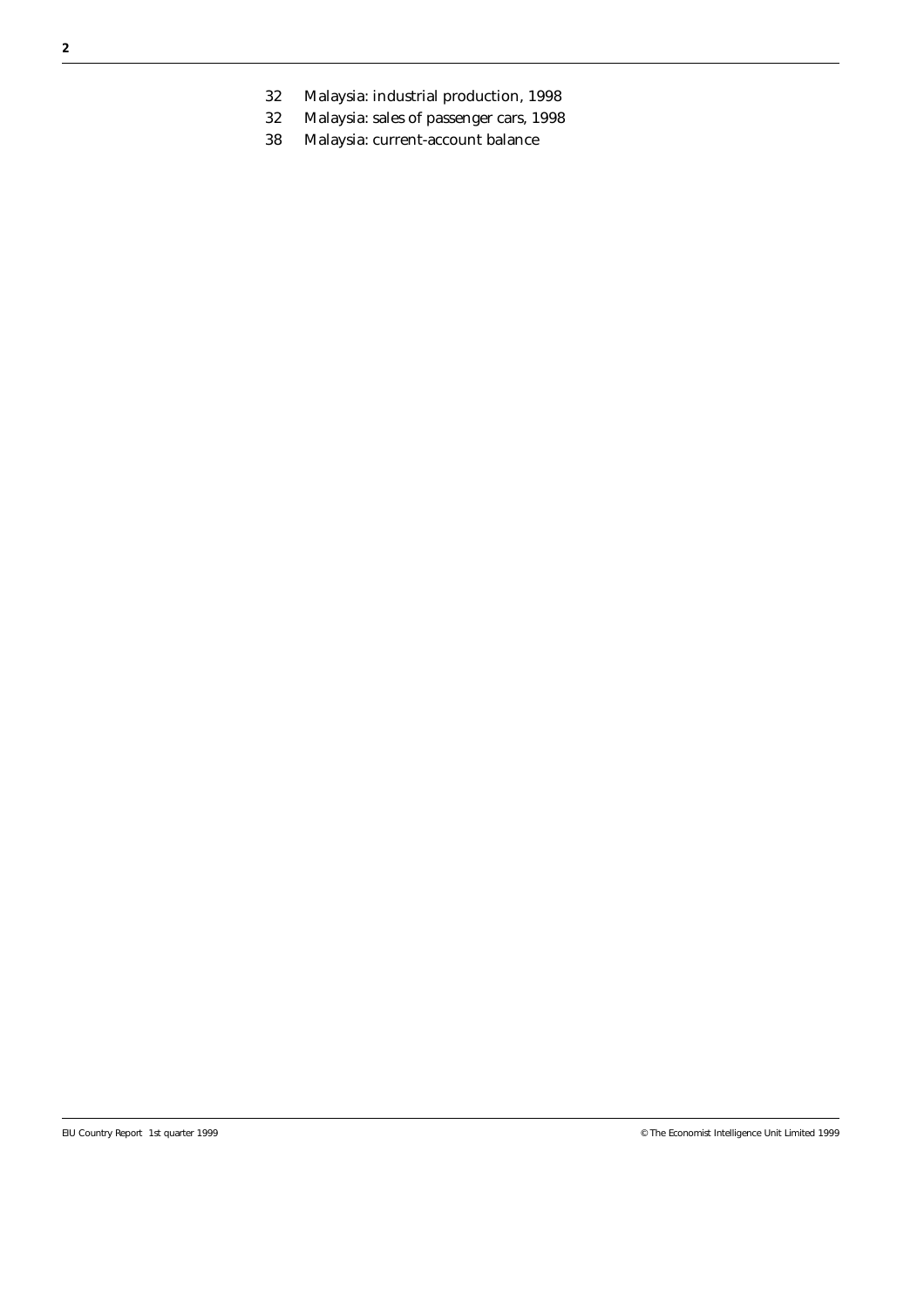#### **1st quarter 1999**

**Malaysia Outlook for 1999-2000:** Discontent with the rule of the prime minister, Mahathir Mohamad, will grow. The trial and heavy-handed treatment of the sacked former deputy prime minister, Anwar Ibrahim, has exposed an unseemly side of the government. The trial and the slow economic recovery will weaken the hold of the ruling coalition, the Barisan Nasional, which could lose control of more states, and possibly its vital two-thirds majority in the legislature. A critical election in the state of Sabah will become a referendum on the government. The economy will remain in recession in 1999, contracting by 2.7%, before beginning a slow recovery in 2000. Capital and currency controls, which have allowed a lowering of interest rates, have not revived the economy. Capital may flee the country when the controls expire. Exports will grow in 1999, but weak world markets and low commodity prices will restrain the economy. The current account will remain in surplus.

> **The political scene:** The trial of Mr Anwar began in November, but the courtroom proceedings at times have been sordid, and the government's case has looked increasingly weak. Under pressure from within his own party, United Malays National Organisation (UMNO), Dr Mahathir named a new deputy prime minister and a new finance minister, choosing loyalists he hopes will strengthen his hand. But he has postponed UMNO party elections so as not to expose divisions within the party. Anti-US sentiment has flared in the wake of a controversial speech by the US vice- president.

> **Economic policy and the economy:** The economy contracted by 8.6% in the third quarter of 1998, following declines in each of the two preceding quarters. Domestic demand has been subdued and investors have remained wary in the face of capital controls. The government has raised money for its economic recovery programme by tapping local pensions funds, leading to growing criticism. Other funds have been raised from foreign banks in Malaysia and through bilateral assistance from Japan. Ratings agencies have left Malaysia's sovereign grade at junk levels.

> **Banking and finance:** Government agencies created to purchase banks' non-performing loans and to recapitalise troubled institutions have stepped up their activities. But complaints that the government is still underestimating the size of the country's banking problems persist. Bank lending has been stagnant despite a loose monetary policy and government directive to expand credit. The stockmarket has risen on buying by local institutions.

> **Agriculture:** The government has adopted a new farm policy geared to greater production of cash crops. Earnings from palm oil have risen substantially. Malaysia is set to withdraw from the international rubber cartel.

> **Industry:** Manufacturing production fell by nearly 10% year on year in the first 11 months of 1998. Vehicle sales have been hit particularly hard and exports of semiconductors, an economic bellwether, fell by 1%. Foreign investment applications in manufacturing were sharply lower.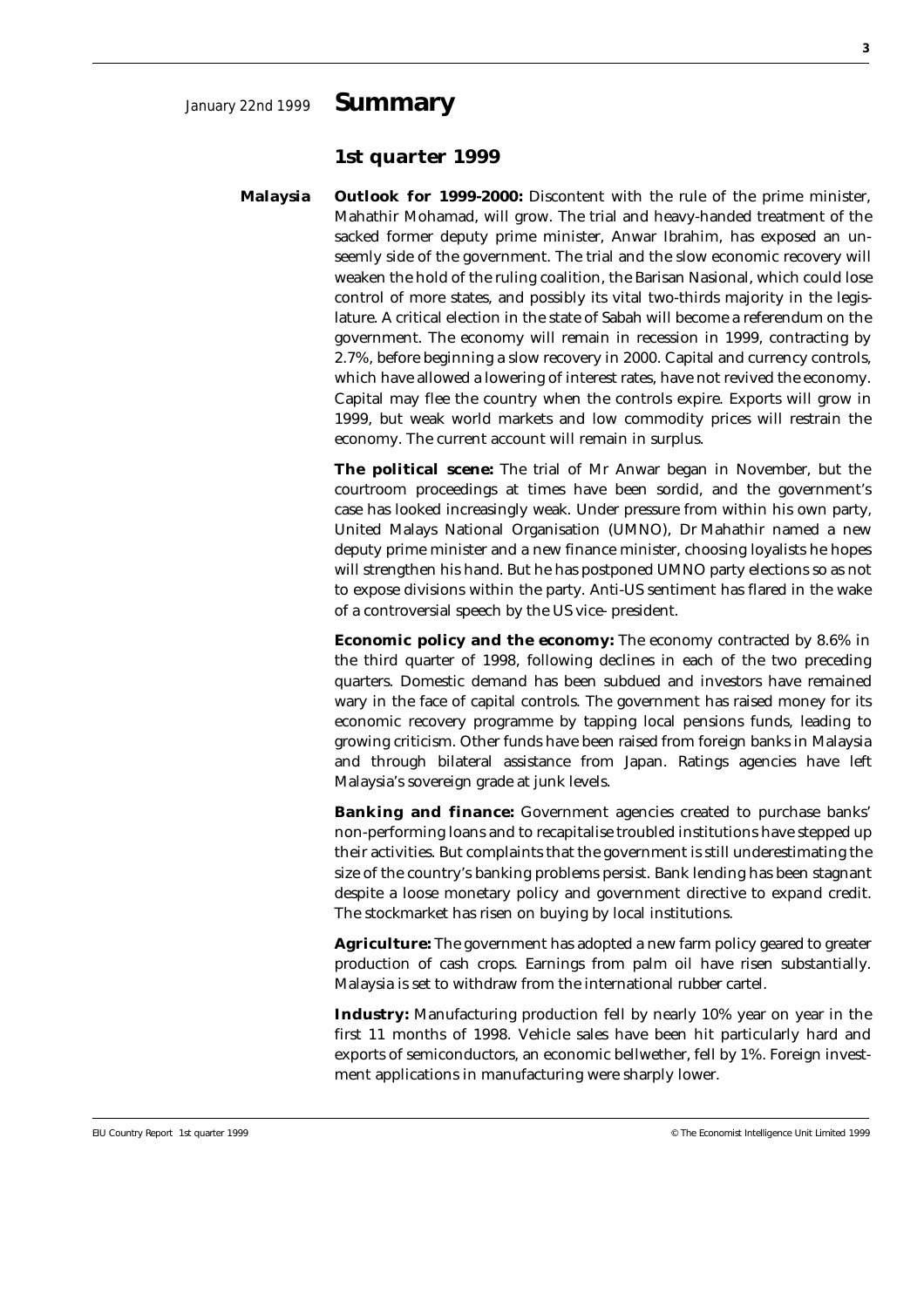**Energy:** Losses have increased at Tenaga, the country's largest power utility, and the government has forced it to offer tariff concessions to industrial customers. Petronas and Esso are working together on a major gas project.

**Transport and communications:** Pressure on Renong, the transport and telecommunications conglomerate, to resolve its debt problems has grown. Malaysian Airlines System has posted heavy losses and may need a capital infusion. Equal access in the telecoms industry may be imminent.

**Foreign trade and payments:** Malaysia posted its 13th consecutive monthly trade surplus in November, but rapidly falling imports, and not rising exports, were largely responsible. The current account will post a strong surplus in 1998. The government has expressed misgivings about trade liberalisation within APEC and ASEAN.

**Brunei Outlook for 1999-2000:** Falling energy prices and Asia's continuing economic troubles have taken their toll on Brunei. The government's National Economic Council has recommended increasing oil production by 25% to compensate for reduced revenue. Prince Jefri, the sultan's brother, will keep a low profile after last year's misadventures. Government mismanagement will become more of a public issue.

> **Review:** The post of law minister has been abolished, further concentrating power in the sultan's hands. The authorities have allowed the local newspaper to become a forum for debate on dissatisfaction with the government. Moves to address these criticisms are increasing, and the government is attempting to become more responsive. Brunei's first commercial television network has begun broadcasting. The government will increase oil production to 215,000 barrels/day to offset the slowing economy, which is estimated to have grown by 2.6% in 1998. The government is vigorously promoting electronic commerce.

**Editor:** Leo Abruzzese **All queries:** Tel: (44.171) 830 1007 Fax: (44.171) 830 1023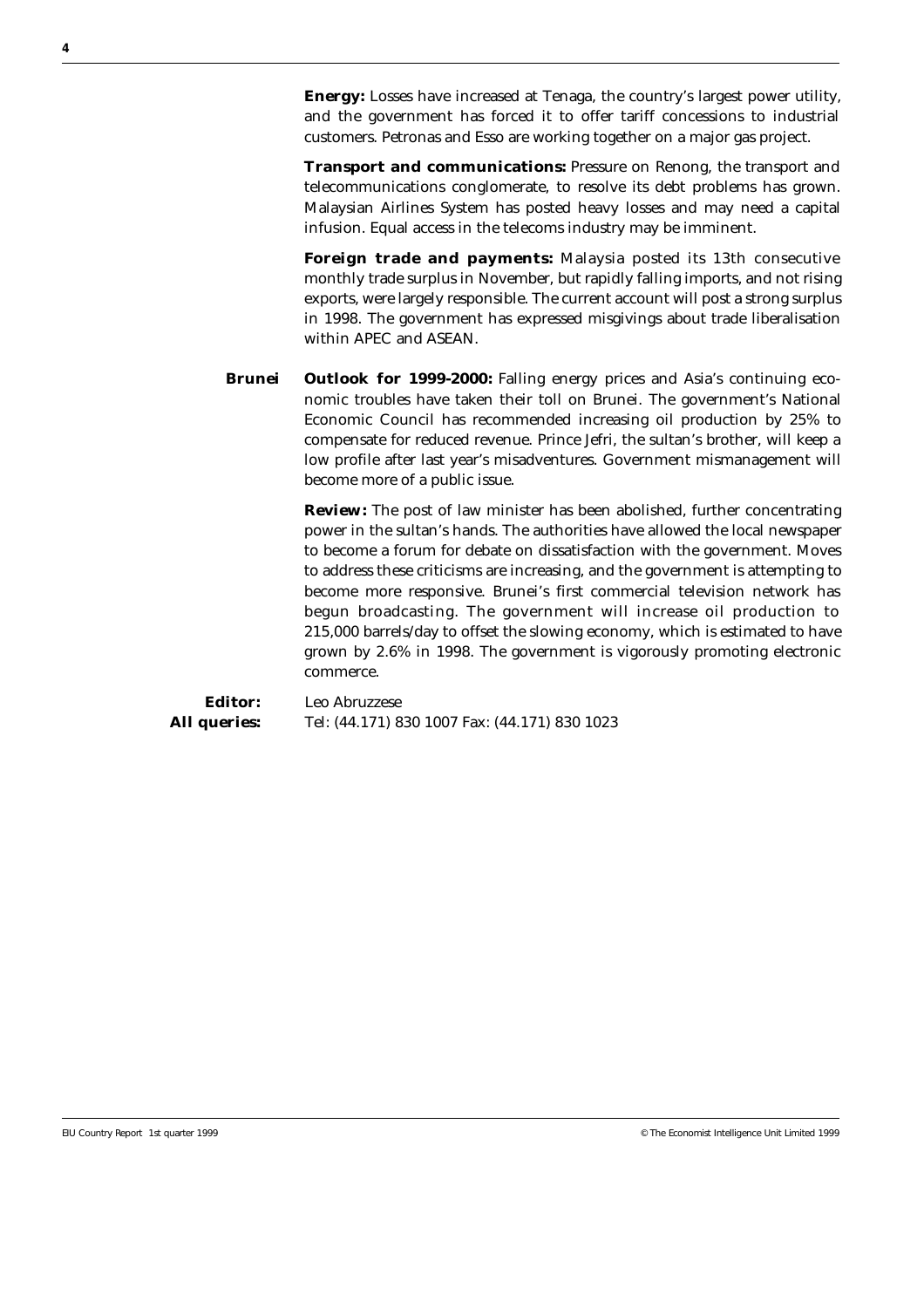### **Political structure**

| <b>Official name</b>         | <b>Federation of Malaysia</b>                                                                                                                                                                                                                                                                                                                                   |                                                                                                                                                                                                                                             |  |  |
|------------------------------|-----------------------------------------------------------------------------------------------------------------------------------------------------------------------------------------------------------------------------------------------------------------------------------------------------------------------------------------------------------------|---------------------------------------------------------------------------------------------------------------------------------------------------------------------------------------------------------------------------------------------|--|--|
| Form of state                | Federated constitutional monarchy                                                                                                                                                                                                                                                                                                                               |                                                                                                                                                                                                                                             |  |  |
| The executive                |                                                                                                                                                                                                                                                                                                                                                                 | The king appoints a prime minister and, on the prime minister's advice, a cabinet                                                                                                                                                           |  |  |
| <b>Head of state</b>         | The Yang di-Pertuan Agong (king or supreme sovereign) elected by the Conference of<br>Rulers from one of the nine hereditary rulers                                                                                                                                                                                                                             |                                                                                                                                                                                                                                             |  |  |
| <b>National legislature</b>  | Bicameral federal parliament. The Senate (Dewan Negara) has 70 members, 30 of<br>whom are elected from the state legislatures and 40 appointed by the king. The House<br>of Representatives (Dewan Rakyat) has 192 directly elected members. The Senate serves<br>a six-year term of office and the House of Representatives a five-year term                   |                                                                                                                                                                                                                                             |  |  |
| <b>State government</b>      | There are state governments in each of the 13 states, in nine of which the head of<br>state is a hereditary ruler. Each state has its own constitution, a council of state, or<br>cabinet, with executive authority and a legislature which deals with matters not<br>reserved for the federal parliament                                                       |                                                                                                                                                                                                                                             |  |  |
| <b>National elections</b>    | April 24th-25th 1995; next election due by April 2000                                                                                                                                                                                                                                                                                                           |                                                                                                                                                                                                                                             |  |  |
| <b>National government</b>   | The Barisan Nasional, the governing coalition, the main component of which is the<br>United Malays National Organisation (UMNO) Baru, won 164 of the 194 seats in the<br>Dewan Rakyat in the 1995 general election. The Barisan has the two-thirds majority<br>required to pass constitutional amendments. A new cabinet was appointed in<br>May 1995           |                                                                                                                                                                                                                                             |  |  |
| Main political organisations | Government-the main parties in the Barisan Nasional are UMNO Baru, the<br>Malaysian Chinese Association (MCA), the Malaysian Indian Congress (MIC),<br>Gerakan, Parti Pesaka Bumiputera Bersatu (PPBB) and the Sarawak National Party<br>(SNAP)<br>Opposition-Parti Islam Sa-Malaysia (PAS), the Democratic Action Party (DAP) and<br>Parti Bersatu Sabah (PBS) |                                                                                                                                                                                                                                             |  |  |
|                              | <b>Prime minister</b><br>Deputy prime minister & home affairs minister                                                                                                                                                                                                                                                                                          | Dr Mahathir Mohamad<br>Abdullah Ahmad Badawi                                                                                                                                                                                                |  |  |
| <b>Key ministers</b>         | <b>Agriculture</b><br><b>Defence</b><br><b>Education</b><br><b>Energy, telecommunications &amp; posts</b><br><b>Finance</b><br><b>Foreign affairs</b><br><b>Housing &amp; local government</b><br><b>Human resources</b><br><b>International trade &amp; industry</b><br><b>Primary industries</b><br><b>Public works</b><br><b>Transport</b><br>Youth & sports | Sulaiman Daud<br>Abang Abu Bakar Mustapha<br>Najib Tun Razak<br>Leo Moggie<br>Daim Zainuddin<br>Syed Hamid Albar<br><b>Ting Chew Peh</b><br>Lim Ah Lek<br>Rafidah Aziz<br>Lim Keng Yaik<br>Samy Vellu<br>Ling Liong Sik<br>Muhyiddin Yassin |  |  |
| <b>Central bank governor</b> | Ali Abul Hassan Suleiman                                                                                                                                                                                                                                                                                                                                        |                                                                                                                                                                                                                                             |  |  |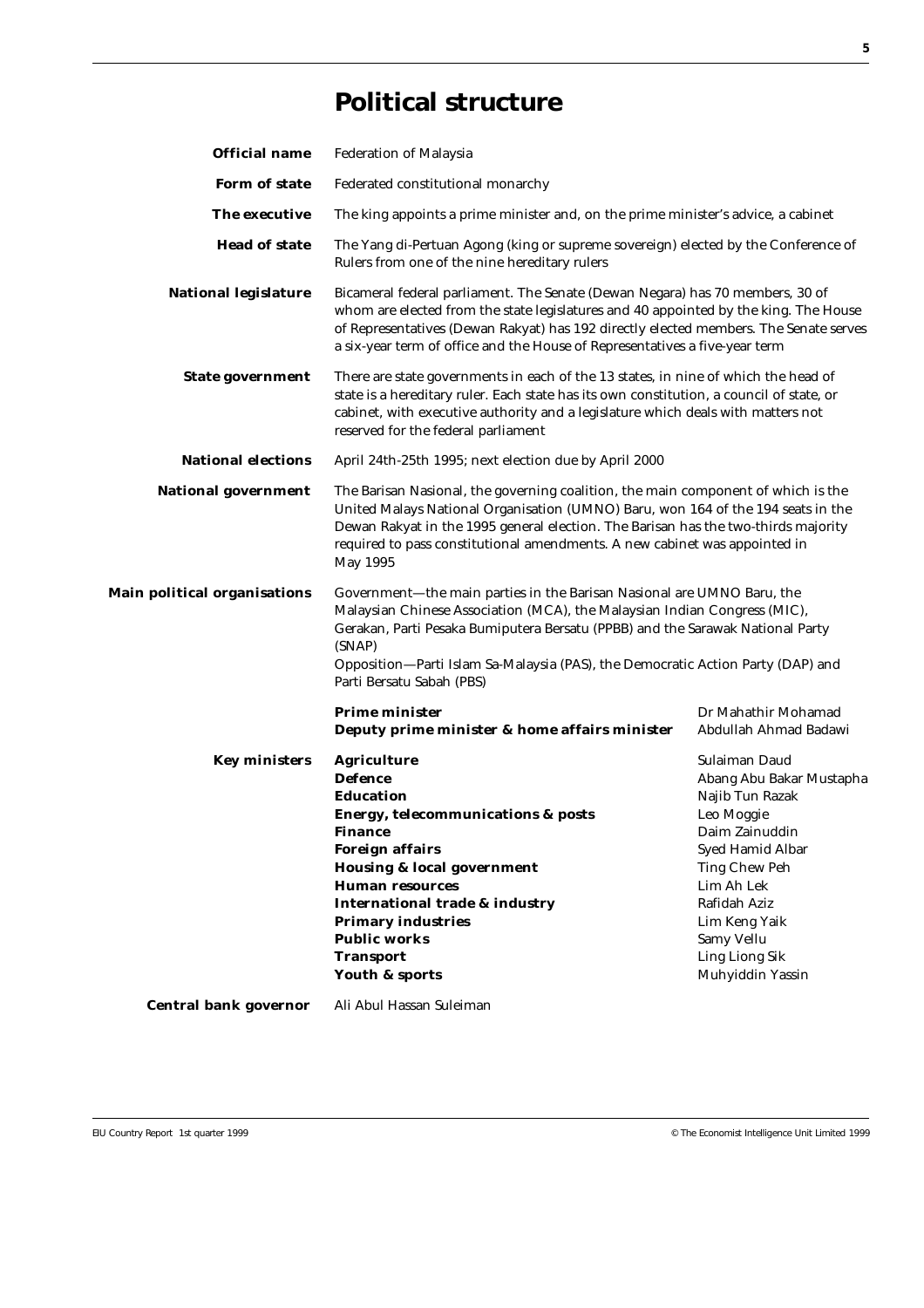### **Economic structure**

#### *Latest available figures*

| <b>Economic indicators</b>       | 1994      | 1995      | 1996      | 1997      | $1998^{\circ}$ |
|----------------------------------|-----------|-----------|-----------|-----------|----------------|
| GDP at market prices (M\$ bn)    | 190.3     | 218.7     | 249.5     | 275.4     | 279.1          |
| GDP (US\$ bn)                    | 72.5      | 87.3      | 99.2      | 97.9      | 71.2           |
| Real GDP growth (%)              | 9.2       | 9.5       | 8.6       | 7.7       | $-6.4$         |
| Consumer price inflation (av; %) | 3.7       | 5.3       | 3.6       | 2.7       | 5.3            |
| Population (m)                   | 19.7      | 20.1      | 21.2      | 21.7      | 22.2           |
| Merchandise exports fob (US\$ m) | 56,897    | 71,767    | 76,881    | 77,881    | 74,304         |
| Merchandise imports fob US\$ m)  | $-55,320$ | $-71,871$ | $-73,055$ | $-74,005$ | $-59,283$      |
| Current-account balance (US\$ m) | $-4,521$  | $-8,470$  | $-4,596$  | $-4,791$  | 9,271          |
| Reserves excl gold (US\$ m)      | 25,423    | 23,774    | 27,009    | 20,788    | 26,200         |
| Total external debt (US\$ bn)    | 29.3      | 34.3      | 39.8      | 42.7      | 39.8           |
| Debt-service ratio, paid (%)     | 9.0       | 7.0       | 8.1       | 8.0       | 9.2            |
| Exchange rate (av: M\$:US\$)     | 2.62      | 2.50      | 2.52      | 2.81      | 3.92           |

January 22nd 1999 M\$3.80:US\$1

| Origins of gross domestic product 1997 | % of total | Components of gross domestic product 1997 % of total |          |
|----------------------------------------|------------|------------------------------------------------------|----------|
| Agriculture                            | 11.5       | Private consumption                                  | 44.4     |
| Mining                                 | 6.5        | Public consumption                                   | 13.3     |
| Manufacturing                          | 34.4       | Gross fixed capital formation                        | 47.1     |
| Construction                           | 4.6        | Stockbuilding                                        | 0.6      |
| Electricity, gas & water supply        | 2.3        | Exports of goods & services                          | 107.6    |
| Services                               | 40.7       | Imports of goods & services                          | $-113.0$ |
| GDP at factor cost <sup>b</sup>        | 100.0      | <b>GDP at market prices</b>                          | 100.0    |

| Principal exports 1997 <sup>c</sup> | US\$ bn | Principal imports 1997 <sup>c</sup> | US\$ bn |
|-------------------------------------|---------|-------------------------------------|---------|
| Electronics & electrical machinery  | 42.4    | Manufacturing inputs                | 28.3    |
| Palm oil                            | 3.8     | Machinery                           | 8.5     |
| Petroleum & LNG                     | 2.9     | Transport equipment                 | 5.0     |
| Chemicals & chemical products       | 2.9     | Metal products                      | 4.9     |
| Textiles, clothing & footwear       | 2.7     | Food                                | 2.2     |
| Wood products                       | 2.3     | Consumer durables                   | 2.2     |
| <b>Total incl others</b>            | 78.9    | <b>Total incl others</b>            | 79.0    |

| Main destinations of exports 1997 | % of total | Main origins of imports 1997 | % of total |
|-----------------------------------|------------|------------------------------|------------|
| Singapore                         | 20.0       | Japan                        | 21.9       |
| US                                | 18.6       | US                           | 16.8       |
| Japan                             | 12.6       | Singapore                    | 13.1       |
| Hong Kong                         | 5.5        | South Korea                  | 5.1        |
| Taiwan                            | 4.4        | Taiwan                       | 4.8        |
| <b>Netherlands</b>                | 3.9        | Germany                      | 4.4        |
| Thailand                          | 3.6        | Thailand                     | 3.9        |

<sup>a</sup> EIU estimates. <sup>b</sup> GDP less bank charges. <sup>c</sup> Customs basis.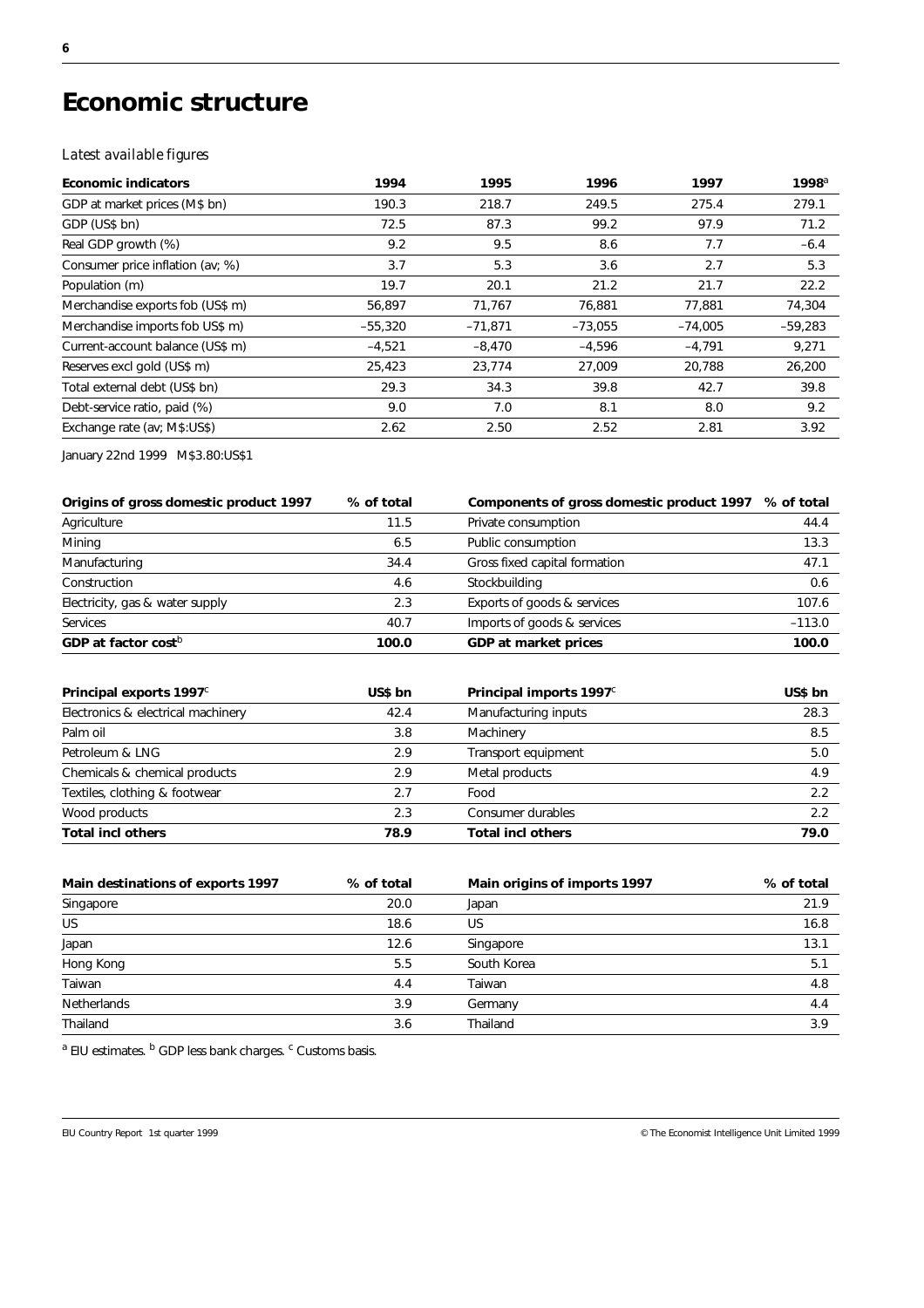### **Outlook for 1999-2000**

| The government's     |
|----------------------|
| popularity will fall |
| further—             |

The forecast period promises to be an eventful one: the credibility and popularity of the prime minister, Mahathir Mohamad, is at an all-time low; there is considerable potential for the disaffection to deepen; and parliamentary and party elections are scheduled during the next two years. The discontent arises from two main sources: the questionable treatment of Anwar Ibrahim, the former deputy prime minister sacked last September and now being tried on charges of corruption and sodomy; and the hardships imposed by an economy in recession. If economic recovery proves to be slow, and Mr Anwar is convicted, anti-government sentiment could become more entrenched.

**—if, as seems likely, Mr Anwar is found guilty—** Mr Anwar's trial, which is due to run until June but may end earlier, seems to be moving towards an ominous outcome: a guilty verdict that would leave many unconvinced. The decision in mid-January by the presiding judge to amend four "corruption" charges lowers the burden of proof for a struggling prosecution. It now need only prove that Mr Anwar sought to influence a police investigation into allegations of sexual misconduct against him. The truth or falsity of the allegations themselves has been deemed immaterial, and all evidence relating to them struck out. Because much of the expunged evidence casts doubt on their authenticity, the five charges of sodomy on which he has also been indicted may not be heard.

**—and his claims of a conspiracy are ignored** Mr Anwar's lawyers must therefore prove that he did not seek to obstruct justice, or that he intervened to prevent his reputation being sullied by baseless allegations. They may continue seeking to introduce evidence that he is the innocent victim of a high-level conspiracy. Indeed their list of witnesses to be called, which includes Dr Mahathir, the finance minister, Daim Zainuddin, and several other senior officials, suggests as much. But the judge has made it clear that he is reluctant to admit such evidence. Under Malaysia's jury-less legal system, he is supposedly the sole arbiter of Mr Anwar's fate. Yet the conduct of the trial so far has done little to dispel the widely held impression that it is in other hands.

**Large-scale defections from UMNO—** A guilty verdict, or even further unsavoury revelations about the inner workings of the government and its institutions, could trigger a resumption of the street demonstrations that erupted following Mr Anwar's ouster. However, the real threat to Dr Mahathir and the ruling Barisan Nasional (BN) coalition is not the anger of street protesters, but the wider frustration it symptomises. The breadth and depth of this is being underscored by large-scale defections from Dr Mahathir's United Malays National Organisation (UMNO), the BN's dominant component. Many of the disgruntled are joining the main opposition Parti Islam Sa-Malaysia (PAS), which likewise draws its support primarily from the ethnic-Malay community that constitutes some 60% of the population. Thus the Malay unity which UMNO claims to represent, and professes to be the basis of its legitimacy (it currently holds 88 seats in the 192-member House of Representatives, or Dewan Rakyat, compared with PAS' seven), is weakening.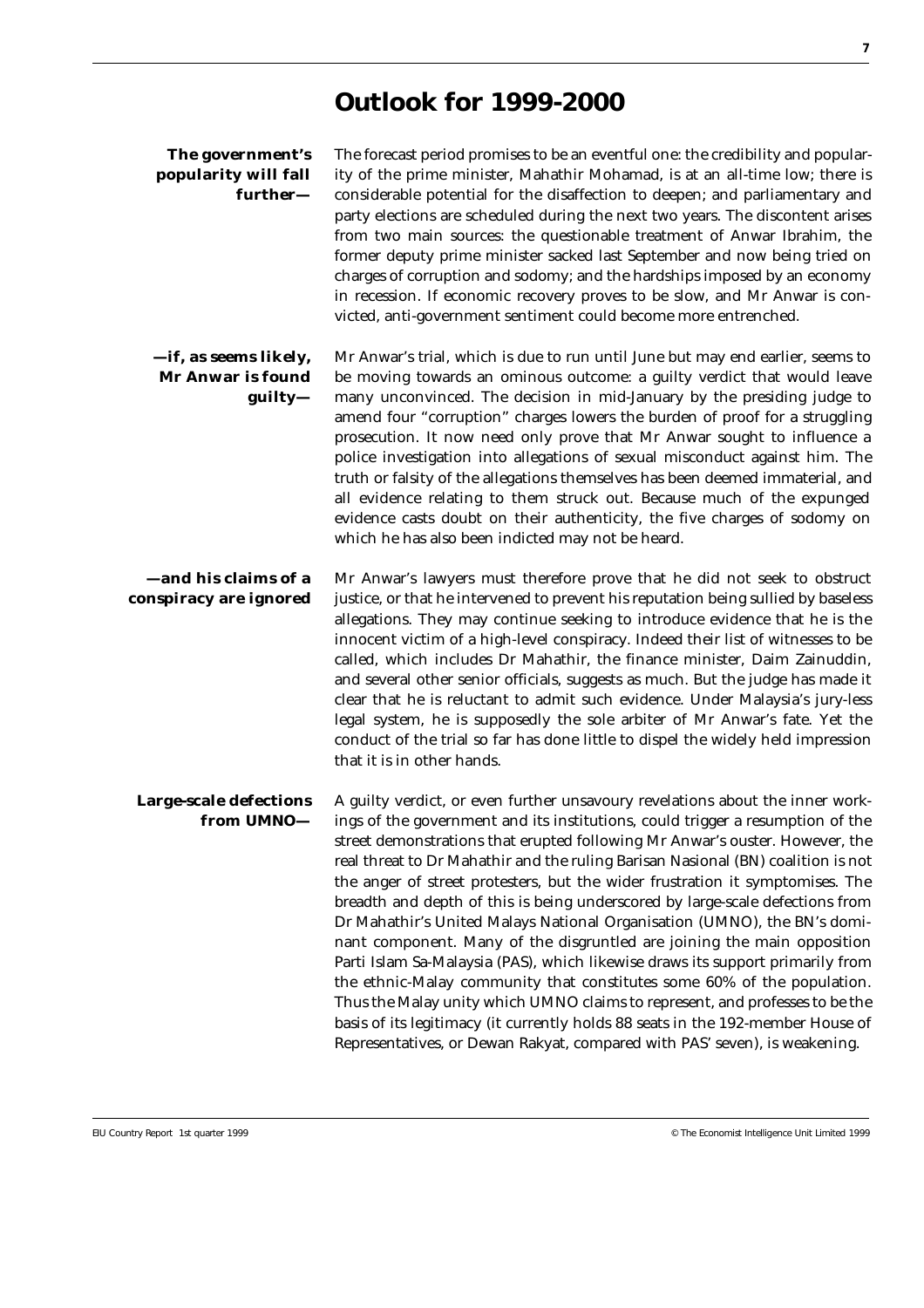| -could deprive the party<br>of control of more states—      | Only elections will reveal the extent of the erosion of UMNO's support, and<br>that of the BN. The next general election, and polls for the legislatures of most<br>of the country's 13 states, must be called by April 2000. Campaigning, in effect,<br>has already begun. Opposition parties, led by PAS and the predominantly<br>Chinese Democratic Action Party (DAP), which has nine seats in the Dewan<br>Rakyat, are making much of the corruption and cronyism they say have flour-<br>ished under Dr Mahathir's stewardship, the need for a moral revival and trans-<br>parency, and for a more genuine democracy. PAS, which controls the<br>north-eastern state of Kelantan, the only one not run by the BN, predicts that<br>it will win others-Terennganu, Perlis and even Dr Mahathir's native Kedah,<br>among them. It is also seeking to broaden its appeal, even to the extent of<br>possibly allowing non-Muslims to join. The DAP is quietly confident it can<br>unseat the BN in Penang, which has an ethnic Chinese majority.               |
|-------------------------------------------------------------|------------------------------------------------------------------------------------------------------------------------------------------------------------------------------------------------------------------------------------------------------------------------------------------------------------------------------------------------------------------------------------------------------------------------------------------------------------------------------------------------------------------------------------------------------------------------------------------------------------------------------------------------------------------------------------------------------------------------------------------------------------------------------------------------------------------------------------------------------------------------------------------------------------------------------------------------------------------------------------------------------------------------------------------------------------------|
| -including Sabah-                                           | The most imminent popularity contest is for the 48 seats in the Sabah state<br>legislature, whose current five-year term ends on March 18th. The BN, which<br>lost the last election in the state but was able to form a government after<br>persuading parliamentarians from the winning party, Parti Bersatu Sabah (PBS),<br>to defect, will be hard-pressed to retain power. The PBS leader, Joseph Pairin<br>Kitingan, has moulded a formidable alliance of opposition forces which may<br>attract some of the eight parties that make up the state's BN coalition. More-<br>over, many of UMNO's leaders in Sabah are unreconstructed Anwar loyalists,<br>and could switch parties. The fickleness and corruptibility of many Sabah<br>politicians make the outcome of the state elections difficult to predict.                                                                                                                                                                                                                                            |
| -and weaken its hold on<br>the centre-                      | If the BN wins in Sabah, it is widely believed that Dr Mahathir will call a general<br>election sooner rather than later. If it performs poorly, then morale within the<br>ruling coalition nationwide will be dealt a further blow. Nonetheless, there is<br>little, if any, likelihood of the BN losing power at the centre. But, in Malaysian<br>politics, it is the relative size of the vote for the government and the opposition<br>that counts. A significant swing away from UMNO towards PAS could cost the<br>BN its two-thirds majority in the Dewan Rakyat.                                                                                                                                                                                                                                                                                                                                                                                                                                                                                         |
| -where the ethnic<br><b>Chinese vote will be</b><br>crucial | The government will make every effort to ensure that this does not happen.<br>Dr Mahathir has said he will be travelling widely throughout the country from<br>February. If his recent speeches are anything to go by, he will stress his own and<br>the BN's considerable achievements over the years and blame external forces<br>for Malaysia's economic woes. He will compare the moderate, progressive Islam<br>espoused by UMNO to the more radical brand promoted by PAS. Indeed, he is<br>likely to dwell heavily on the importance of religious and racial tolerance, and<br>of preserving the present hard-won and fragile harmony. Local newspapers<br>have been giving prominent coverage to the victimisation of ethnic Chinese in<br>neighbouring Indonesia, deliberately stirring memories of Malaysia's own<br>bloody race riots in 1969. That violence followed elections in which the local<br>Chinese community, the country's second biggest ethnic group, voted over-<br>whelmingly for the opposition, almost depriving the BN of victory. |
| <b>Pressure on Dr Mahathir</b><br>to retire will grow       | Dr Mahathir is acutely aware of the growing divisions within UMNO, and of<br>their potential to undermine his own position. This was made clear by his                                                                                                                                                                                                                                                                                                                                                                                                                                                                                                                                                                                                                                                                                                                                                                                                                                                                                                           |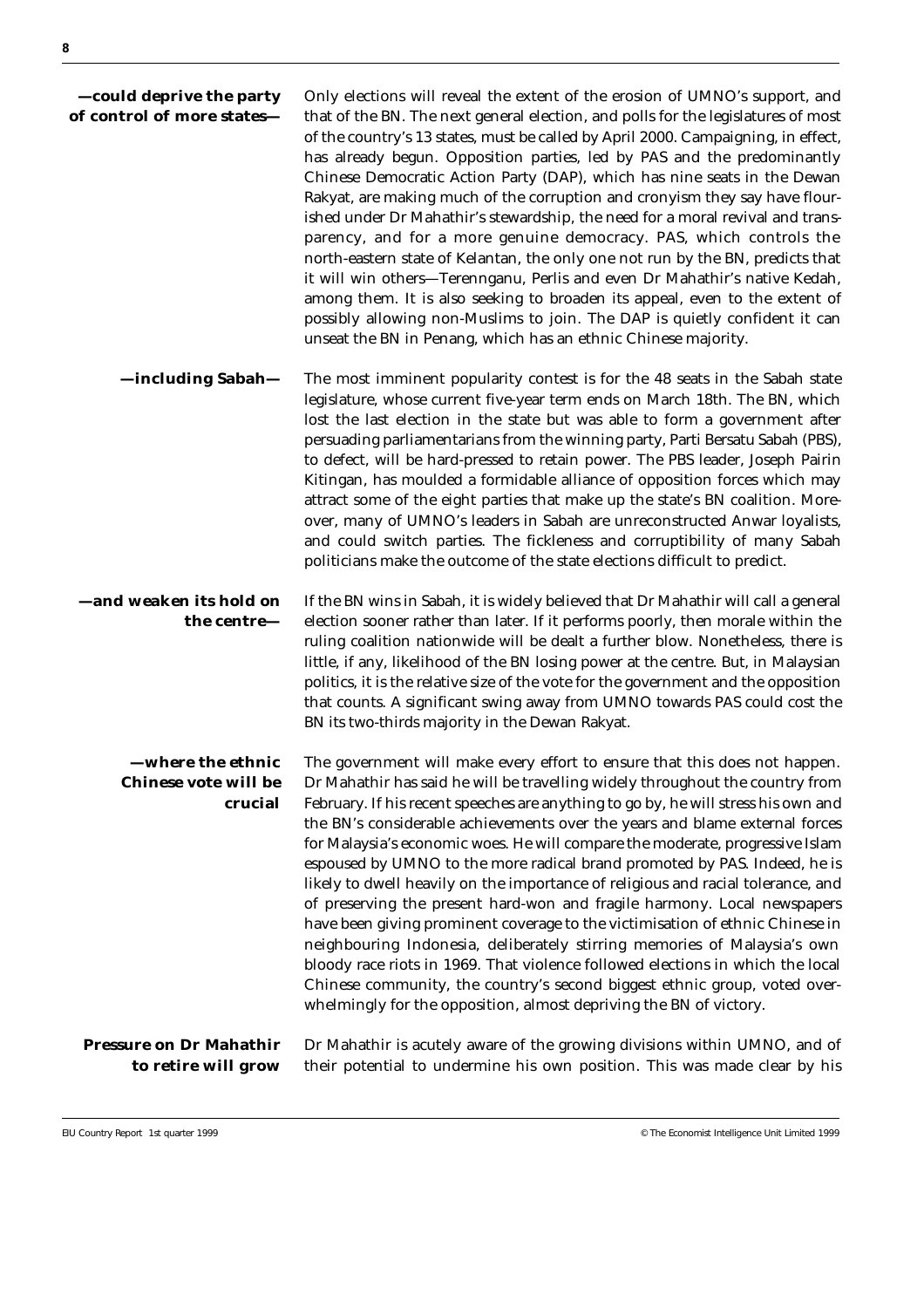decision on January 8th to postpone the party's triennial leadership polls, previously scheduled for June, until after the next general election. He also reluctantly bowed to intense pressure from within the party to appoint a deputy prime minister and fill the void created by Mr Anwar's dismissal. But his choice, the former foreign minister, Abdullah Badawi, who was given the additional burden of home affairs, one of two cabinet portfolios relinquished by Dr Mahathir, could cause other splits in UMNO. Key pretenders to the position of deputy were passed over. Foremost among these were Najib Razak (44), the education minister and the party's senior vice-president, and Razaleigh Hamzah (61), who set up a rival party after narrowly losing to Dr Mahathir in the 1987 presidential race but returned to the fold in 1996. Both see themselves as future prime ministers.

A poor showing by UMNO in forthcoming parliamentary elections would increase the already considerable pressure on Dr Mahathir to stand aside. He will resist for as long as possible, while striving to bolster his own, and UMNO's, appeal. A key factor will be the success of the government's efforts to revive the economy.

#### **Malaysia: forecast summary**

(US\$ m unless otherwise indicated)

|                                  | 1997a     | 1998 $b$  | 1999c     | $2000^\circ$ |
|----------------------------------|-----------|-----------|-----------|--------------|
| Real GDP growth (%)              | 7.7       | $-6.4$    | $-2.7$    | 1.3          |
| Consumer price inflation (av; %) | 2.7       | 5.3       | 5.2       | 5.8          |
| Merchandise exports fob          | 77.881    | 74.304    | 75,583    | 82,016       |
| Merchandise imports fob          | $-74.005$ | $-59.283$ | $-62,857$ | $-69,563$    |
| Current-account balance          | $-4.791$  | 9.271     | 4.576     | 2,754        |
| Exchange rate (av; M\$:US\$)     | 2.81      | 3.92      | 3.95      | 4.35         |

<sup>a</sup> Actual. <sup>b</sup> EIU estimates. <sup>c</sup> EIU forecasts.

**Malaysia's economy will continue to shrink—** Malaysia's deep recession will continue in 1999, with the economy forecast to contract by 2.7% after falling by an estimated 6.4% last year. Investment, the main driver of the economy, fell by an estimated 30% in 1998; it is expected to continue to decline this year, although at a slower rate, as investors remain cautious of a contracting economy struggling to function behind strict capital controls. Lack of consumer confidence and a rising number of corporate restructurings will also act as a drag on the economy in 1999, with private consumption forecast to fall by a further 3.4%. Depressed prices and overproduction of electronic goods worldwide, which comprise 60% of Malaysia's exports, will continue to restrain the country's foreign sales, although exports should grow modestly in volume terms. The economy is forecast to grow by 1.3% in 2000 as capital controls are lifted, investment once again expands and returning consumer confidence leads to moderate growth in private consumption.

**—as capital controls provide little relief—** Dr Mahathir, who ordered the Bank Negara Malaysia (the central bank) to impose capital and currency controls in September 1998, insists his controversial policy has been working. With the exchange rate fixed at M\$3.80:US\$1, the government has sought to reflate the economy through lower interest rates, free from the pressure of international currency speculators. Lending costs have indeed come down, and the government is insisting GDP will grow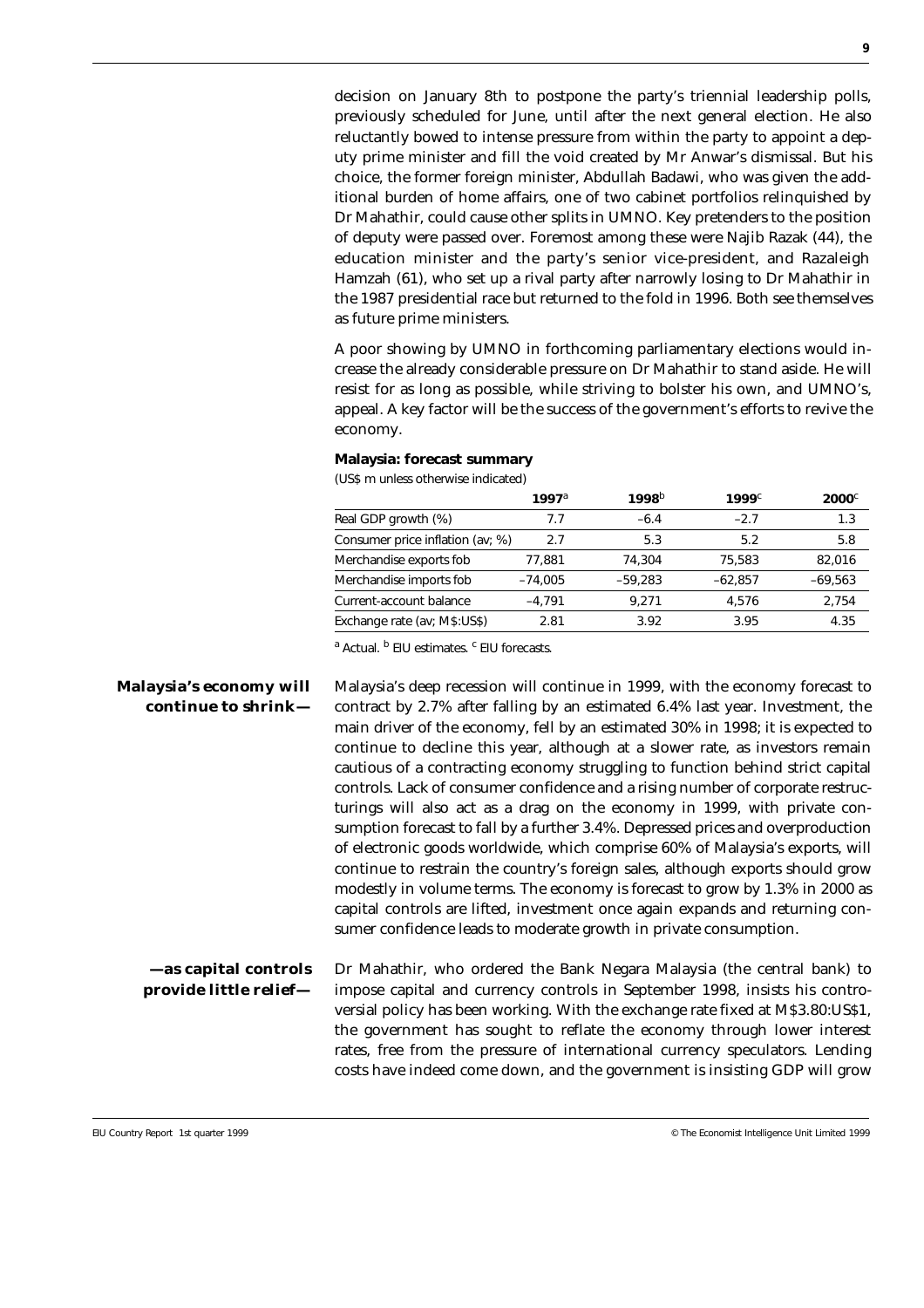by 1% in 1999. But there is little evidence that the economy is responding to the controls. GDP fell by 8.6% in the third quarter, and most economic indicators showed continued declines well into the fourth quarter.

**—and bank lending remains stagnant** Bank lending, which the government forecast to grow at a rate of 8% in 1998 following the imposition of capital controls, has remained flat. Although the base lending rate at banks fell from more than 12% in June to 8.04% by year-end, the value of total loans by the banking system stood at just under M\$420bn (\$110.5bn) in November, virtually unchanged from September. Banks have been reluctant to lend because of the high level of non-performing loans, and this is unlikely to change in the medium term. Although the government has created institutions to buy up bad loans and recapitalise the banks, the process has been slow. Moreover, the scope of Malaysia's bad-loan problem seems greater than the government has admitted, and the M\$31bn (US\$8.2bn) it plans to spend on restructuring will almost certainly not be enough. As a result, banks will continue to be reluctant to lend. As private consumption, investment and exports are also contracting or barely growing, companies will be equally reluctant to borrow.

**A slowing world economy will hurt Malaysia—** A weakening world economy—the EIU is forecasting a slowdown in world GDP growth to 1.3% in 1999 from 1.5% last year—and slower growth in world trade will exact a greater toll on Malaysia than on its neighbours. Exports represented over 100% of Malaysia's GDP in 1997, more than twice the level in other crisis-stricken Asian economies. We are forecasting a 1.4% decline in world non-oil commodity prices in 1999, following a sharp contraction of nearly 16% last year. Oil prices are also forecast to fall by a further 33% this year. Malaysia's export-oriented manufacturing industries, especially electronics, will also be constrained by slower growth in the US and Europe. The IMF, in a recent analysis, estimated that Malaysia would face a US\$1bn decline in merchandise exports for every 1% fall in GDP by its major trading partners. Similarly, the nominal value of its exports would decline by US\$2bn for each 5% fall in export prices.

**—although government pump-priming may help** The outlook for Malaysia's economy is not altogether bleak. The economy will benefit modestly in 1999-2000 from continued pump-priming: the government says it will spend M\$31bn on infrastructure and other investment programmes during 1998-2001. A recent government initiative to promote the purchase of lower-cost houses and apartments also seems to have been successful, providing a slight boost for the depressed property sector. Easy credit also seems to be helping the car industry: auto sales in November were nearly 50% higher than in September, mainly because of easier credit terms.

**Funds from abroad will be in short supply—** The government's ability to attract funding from abroad to aid the recovery will continue to be limited as long as capital controls remain. Ratings agencies continue to classify Malaysia's debt at junk levels. Nevertheless, the government has been able to raise money with the help of Japan, which guaranteed a bond issue in December. The Japanese government is likely to provide further bilateral aid.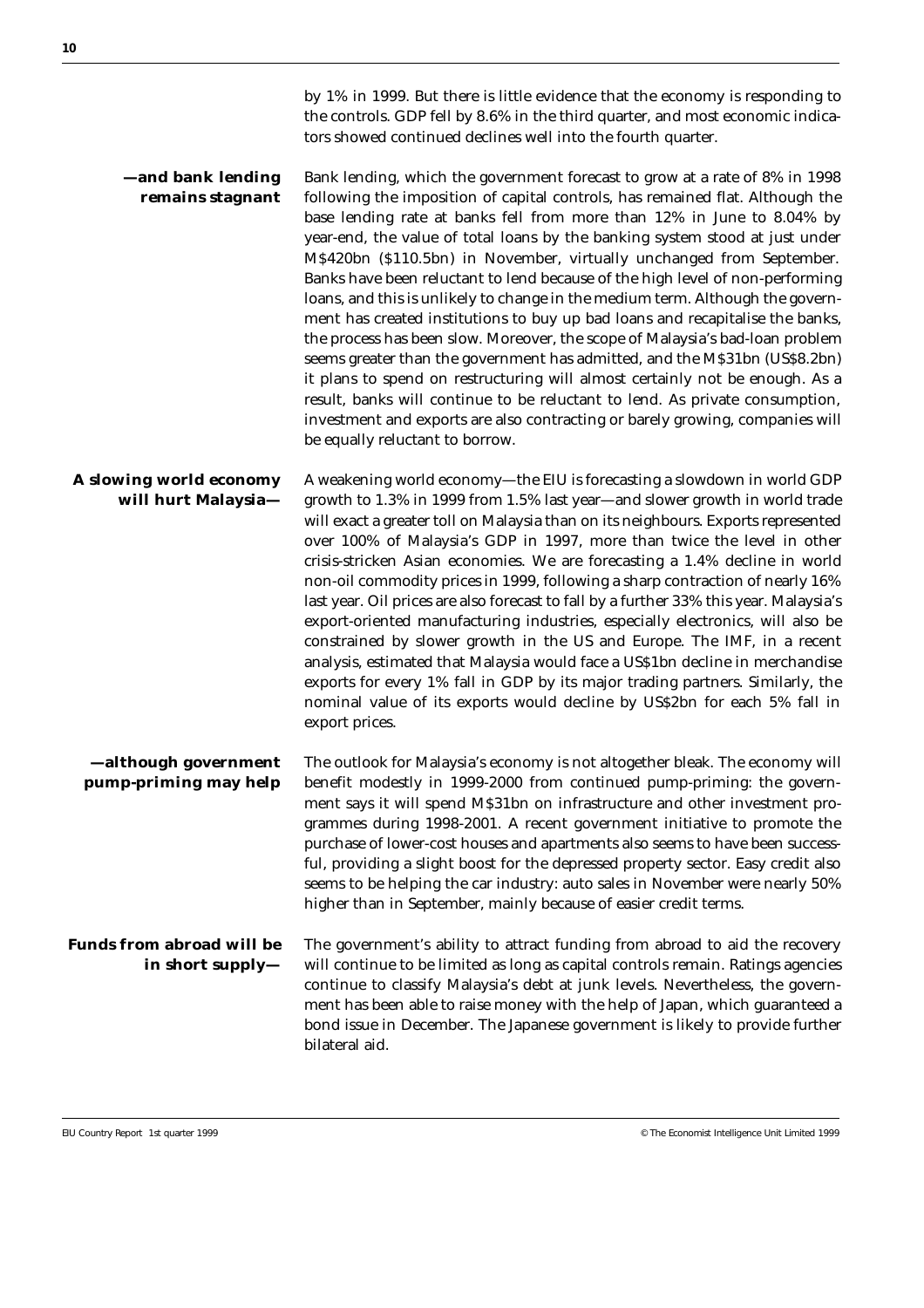| -and the risk of capital<br>flight will increase-                  | Malaysia's biggest potential problem in 1999 is a massive outflow of funds once<br>the capital controls are lifted. A so-called lock-in provision, a central feature of<br>the controls, has prevented foreign investors in the stockmarket from with-<br>drawing their principal (but not their dividends). Those controls are set to<br>expire in September, and Malaysian officials are worried that funds trapped in<br>the stockmarket—about US\$18bn—will flee the country at that time. To pre-<br>vent this, the government is likely to replace the lock-in rule early in 1999 with<br>a less onerous restriction. Two options are being considered: an exit tax on the<br>withdrawal of foreign portfolio investments-in effect, a kind of capital gains<br>tax-and an investment ratings system that would grant preferences to long-<br>term investors. |
|--------------------------------------------------------------------|---------------------------------------------------------------------------------------------------------------------------------------------------------------------------------------------------------------------------------------------------------------------------------------------------------------------------------------------------------------------------------------------------------------------------------------------------------------------------------------------------------------------------------------------------------------------------------------------------------------------------------------------------------------------------------------------------------------------------------------------------------------------------------------------------------------------------------------------------------------------|
| -as pressure to ease<br>currency and capital<br>controls increases | Other features of the capital controls are also expected to be eased in 1999 as<br>pressure from foreign investors builds. In December Malaysia's central bank<br>permitted Blue Circle Industries, a UK-based cement company with significant<br>interests in Malaysia, to swap US\$160m in planned foreign direct investment for<br>ringgit held by foreign portfolio investors. This essentially allowed those invest-<br>ors to repatriate funds that otherwise would have been trapped in Malaysia<br>under the capital controls. The government is likely to make further exceptions<br>of this sort in 1999 to placate restless investors.                                                                                                                                                                                                                   |
| Interest rates may be cut<br>further                               | Interest rates will remain low in 1999 as the government continues to promote<br>more borrowing to stoke the economy. The central bank's intervention rate-<br>the rate at which it lends to commercial banks—was reduced to 7% in<br>November. Officials may consider reducing the rate further, although too many<br>cuts would risk pushing interest rates below the rate of inflation, which is<br>forecast at an average of 5.2% in 1999. Inflation will rise gradually in 2000 as the<br>economy resumes growth.                                                                                                                                                                                                                                                                                                                                              |
| The exchange rate will<br>weaken later in the year-                | Dr Mahathir has repeatedly said that Malaysia will not abandon its fixed ex-<br>change rate—set on September 1st 1998 at M\$3.80:US\$1—in the near future.<br>But the fixed ringgit runs the risk of becoming overvalued against the curren-<br>cies of Malaysia's regional competitors, and pressure to let the currency float<br>will grow in 1999. We believe the currency will be freed before the end of the<br>year. When this happens, the exchange rate for the ringgit will weaken, and<br>will average around M\$3.95:US\$1 in 1999. It will weaken further in 2000 as the<br>slow pace of economic recovery and the government's loose fiscal policies<br>make investors cautious.                                                                                                                                                                       |
| -but the current account<br>will post a huge surplus               | Malaysia posted a substantial current-account surplus in 1998, estimated at<br>US\$9.3bn, or 13% of GDP. This was its first such surplus since 1989, and<br>compares with current-account deficits that had averaged more than 5% of<br>GDP annually during the early and mid-1990s. The surplus is not especially<br>good news, however, as it resulted mainly from a substantial decline in im-<br>ports. Merchandise imports fell by an estimated 20% in 1998 year on year,<br>while exports declined by 4.6%. Export performance began to wane as the year<br>ended, with foreign sales in dollar terms falling by 3.4% in November on the<br>previous month. Export growth is forecast to resume, albeit modestly, in 1999,<br>before showing stronger growth in 2000. Imports will also increase, both to                                                     |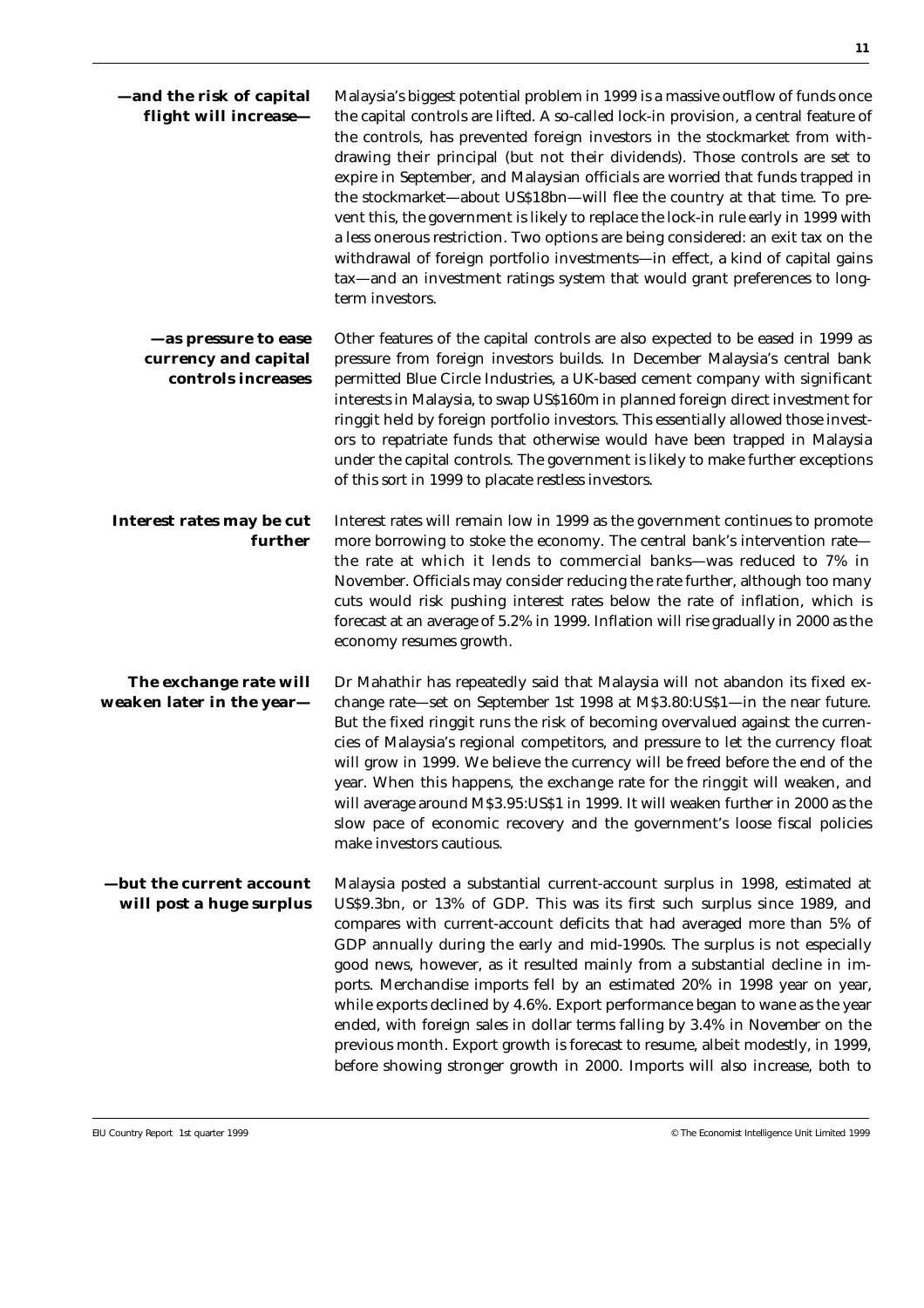rebuild depleted stocks and as a basis for growing exports. As a result, the current-account surplus is forecast to shrink to US\$4.6bn in 1999 and further to US\$2.8bn in 2000.

#### **Malaysia: economic results and forecasts**

(% change, year on year)

|                             | $1997^{\circ}$ | 1998 $b$ | $1999^\circ$ | $2000$ <sup><math>c</math></sup> |
|-----------------------------|----------------|----------|--------------|----------------------------------|
| Private consumption         | 4.7            | $-12.0$  | $-3.4$       | 1.6                              |
| Public consumption          | 5.3            | 0.8      | 2.0          | 1.6                              |
| Gross fixed investment      | 8.5            | $-30.8$  | $-5.5$       | 3.9                              |
| Stockbuilding               | 0.7            | $-0.1$   | 0.4          | 0.1                              |
| GDP                         | 7.7            | $-6.4$   | $-2.7$       | 1.3                              |
| Exports of goods & services | 10.8           | 2.0      | 2.0          | 5.0                              |
| Imports of goods & services | 10.2           | $-10.0$  | 2.2          | 6.3                              |

<sup>a</sup> Actual. <sup>b</sup> EIU estimates. <sup>c</sup> EIU forecasts.



**Late note** On February 4th the government of Malaysia, as expected, eased a controversial regulation that had barred foreign investors in the country's stockmarket from repatriating the principal of their investments for at least a year. This "lock-in" provision was one of the main features of the capital and currency controls imposed by the government in September 1998 in an attempt to restore stability to the economy. Under pressure from overseas investors, the finance minister, Daim Zainuddin, said funds now in the market could be removed immediately, but would be subject to a withdrawal tax, based on a sliding scale. Principal removed within seven months of investment, or when the controls began on September 1st 1998, would be subject to a 30% exit tax; principal removed after September 1st 1999 would not be taxed at all. A different system will apply to investment entering the country on or after February 15th 1999. If left in the country for less than a year, profits on the investment would be subject to a 30% tax, with no tax on principal; if the money remains for more than a year, the tax on profits drops to 10%. Although ending the lock-in clause will please some investors, the new exit tax will create a continuing disincentive to invest in Malaysia's markets.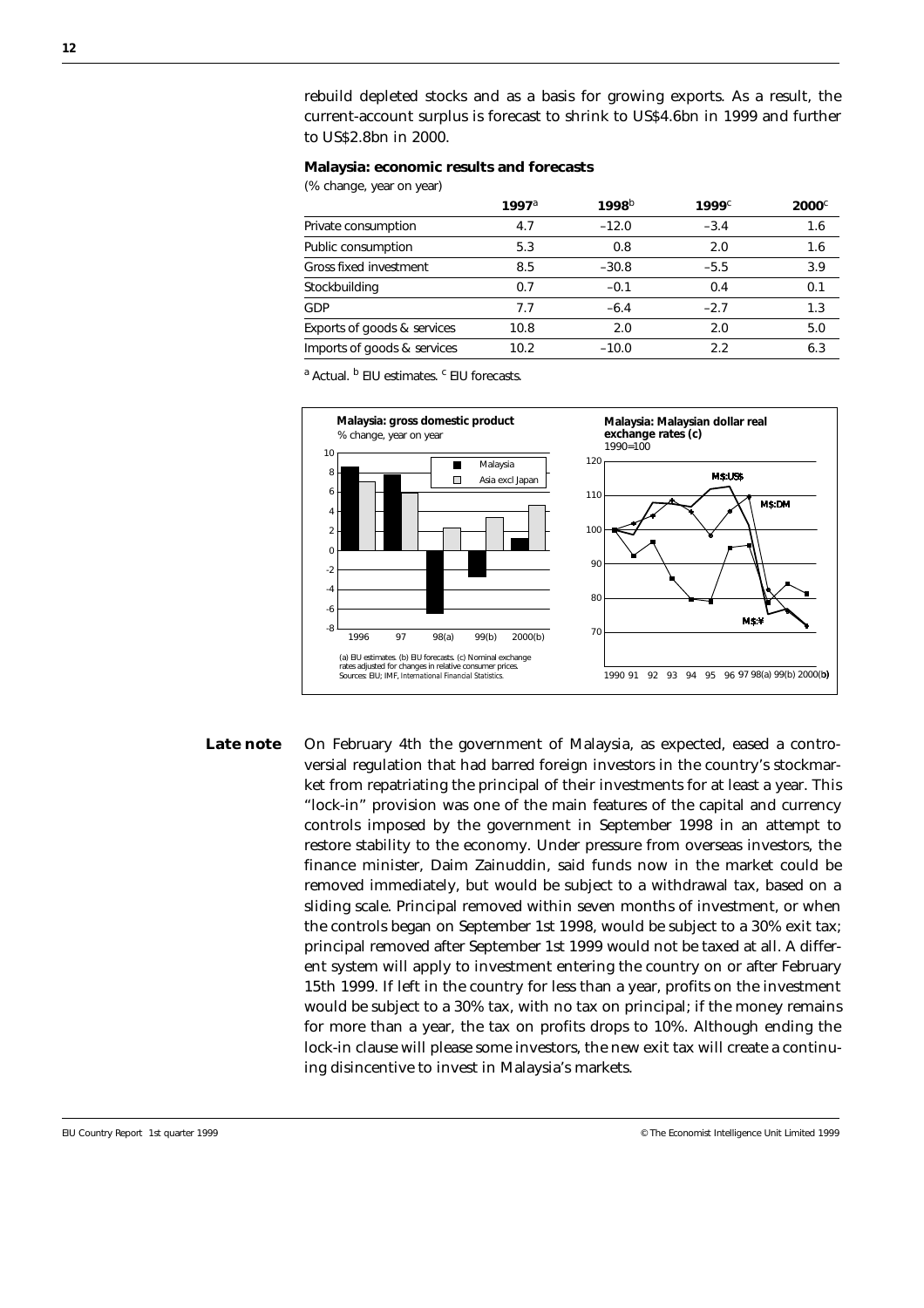### **Review**

### **The political scene**

| Mr Anwar goes on trial-                                 | The sex-and-corruption trial of Anwar Ibrahim, the former deputy prime<br>minister sacked in early September and arrested soon afterwards, began on<br>November 2nd 1998. The controversy triggered by his ouster, the further polar-<br>isation caused by his launch of an idealistic reform movement, and his apparent<br>beating at the hands of police while in custody led many to argue that Malaysia<br>itself, and its institutions, were also in the dock.                                                                                                                                                                                                                                                                                                                                                                                                |
|---------------------------------------------------------|--------------------------------------------------------------------------------------------------------------------------------------------------------------------------------------------------------------------------------------------------------------------------------------------------------------------------------------------------------------------------------------------------------------------------------------------------------------------------------------------------------------------------------------------------------------------------------------------------------------------------------------------------------------------------------------------------------------------------------------------------------------------------------------------------------------------------------------------------------------------|
| -amid concerns he might<br>not get a fair hearing-      | Mr Anwar's supporters doubted he would get a fair hearing, arguing that he had<br>been tried and convicted in the heavily controlled local media before even being<br>formally charged, and that the prime minister, Mahathir Mohamad, had openly<br>said he expected a guilty verdict. The politically ambitious Mr Anwar's real<br>crime, they claimed, was that he had abandoned subservience to Dr Mahathir,<br>who was bent on exacting revenge. Furthermore, the charges on which he had<br>been indicted, five counts of sodomy with male acquaintances and five of<br>"corruption"-essentially seeking to influence police investigations into his al-<br>leged sexual misconduct-were designed to smear Mr Anwar's reputation and<br>ruin his political career. Most Malaysians had regarded him, a married man with<br>six children, as a devout Muslim. |
| -that are reinforced by a<br>promise of further charges | Doubts about the government's conduct were reinforced in late October when<br>the attorney-general, Mohtar Abdullah, said that several additional charges<br>of sexual misconduct were likely to be brought against Mr Anwar. Nor were<br>suspicions allayed when, as the trial opened at Kuala Lumpur's High Court, the<br>presiding judge, Augustine Paul, rejected a defence motion that representatives<br>of two international human rights groups, Amnesty International and Human<br>Rights Watch, in town to monitor the proceedings, be accorded observer status.<br>Dr Mahathir subsequently suggested that the presence of the representatives<br>was designed to "pressure" Mr Paul.                                                                                                                                                                   |
| The first witness tells of<br>cover-up attempts-        | The first prosecution witness, the outgoing director of the Special Branch,<br>Mohd Said Awang, testified that he had been asked by Mr Anwar in August<br>1997 to obtain retractions from two people who had accused him of sodomy<br>and adultery in letters and written statements to the prime minister earlier that<br>month. He said that the pair-a former Anwar family driver, Azizan Abu Bakar,<br>and Ummi Hafilda, a sister of the ousted politician's then private secretary,<br>Mohamed Azmin Ali-had been "turned over", that is persuaded by police<br>interrogators to withdraw their allegations. But Mr Said, who said Mr Anwar<br>was initially investigated for suspected sexual misconduct in 1992, added that<br>the officers concerned had felt the accusers' claims were not unfounded.                                                     |
| -before conceding he<br>could lie in court              | Under cross-examination by defence lawyers, Mr Said admitted that he might<br>lie in court if requested to do so by a higher authority than a deputy prime<br>minister. But he denied having repeatedly told Mr Anwar that the claims by<br>Mr Azizan and Ms Ummi were "politically motivated". However, he did not                                                                                                                                                                                                                                                                                                                                                                                                                                                                                                                                                |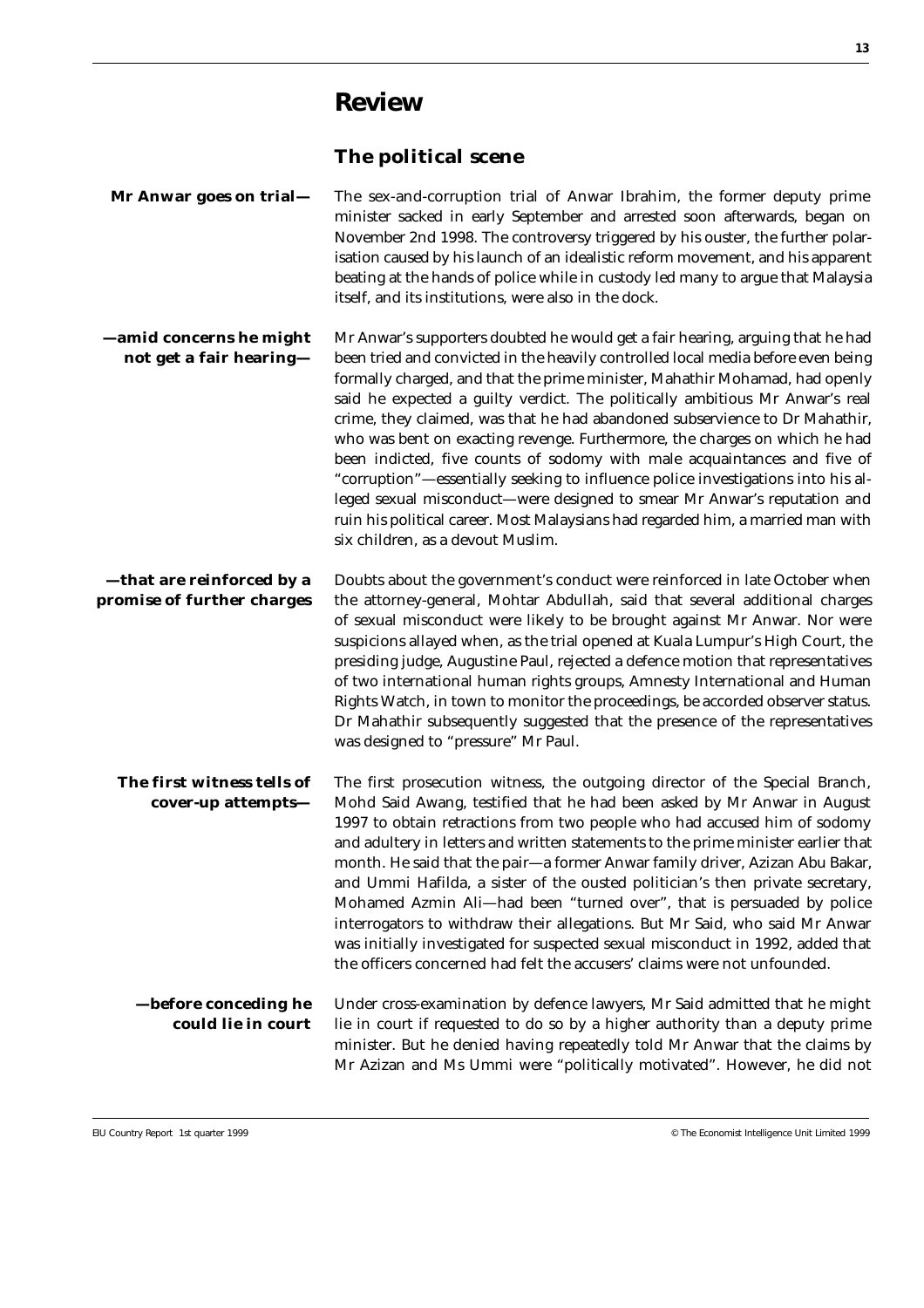|                                                                    | deny that the names of senior officials, including at least two ministers, might<br>have been mentioned in a report he wrote to Dr Mahathir indicating that the<br>claims were found to have been baseless and recommending that the investig-<br>ation of them be closed. These officials, as named by the defence-which was<br>seeking to prove Mr Anwar was the victim of a high-level conspiracy-included<br>the special functions minister, Daim Zainuddin; the domestic trade minister,<br>Megat Junid; and the prime minister's political secretary, Aziz Shamsuddin.                                                                                                                                                                                                                                                                                                                                                                                                                                                                                                         |
|--------------------------------------------------------------------|--------------------------------------------------------------------------------------------------------------------------------------------------------------------------------------------------------------------------------------------------------------------------------------------------------------------------------------------------------------------------------------------------------------------------------------------------------------------------------------------------------------------------------------------------------------------------------------------------------------------------------------------------------------------------------------------------------------------------------------------------------------------------------------------------------------------------------------------------------------------------------------------------------------------------------------------------------------------------------------------------------------------------------------------------------------------------------------|
| The defence is ordered to<br>rest its "conspiracy" case            | On November 11th Mr Paul ordered one of the defence lawyers, Christopher<br>Fernando, who had emerged as a highly effective cross-examiner of prosecu-<br>tion witnesses, to stop trying to prove that Mr Anwar was the victim of a<br>conspiracy, ruling questions to that end "irrelevant". Mr Fernando replied that<br>the defence's case was based on its belief that there had indeed been such a<br>plot, and it wanted to prove that key witnesses would be giving "perjured"<br>evidence. He argued that preventing it from doing so would be tantamount to<br>depriving the accused of his right to defend himself.                                                                                                                                                                                                                                                                                                                                                                                                                                                         |
| <b>Calls for a mistrial</b><br>mount-                              | On November 19th Karpal Singh, a lawyer (and opposition parliamentarian)<br>representing Mr Anwar in a civil suit challenging his dismissal from the<br>government, demanded that the corruption and sodomy case be thrown out of<br>court. He said he had been summoned to Kuala Lumpur's police headquarters<br>a few days earlier to make a statement relating to the charges, which meant<br>that the investigation of them had not been completed when Mr Anwar was<br>indicted. He argued that, under the circumstances, the law required that a<br>mistrial be declared. The same day another lawyer representing Mr Anwar,<br>Pawanceek Marican, said his office had been broken into during the night and<br>a safe containing confidential documents relevant to the trial broken open. A<br>police investigation subsequently concluded that the unknown culprits were<br>probably burglars looking for money.                                                                                                                                                            |
| -amid claims of a<br>prosecution attempt to<br>fabricate evidence- | On November 28th another member of the defence team, Zainur Zakaria, filed<br>an application with the High Court to have the two leading prosecution law-<br>yers, Abdul Gani Patail and Azahar Mohamad, discharged on grounds of mala<br>fide, accusing them of having tried to fabricate evidence against Mr Anwar. The<br>application claimed they had sought to prevail on Nallakaruppan Solaimali, a<br>businessman friend of Mr Anwar being tried separately under the Internal<br>Security Act (ISA) on a charge of illegally possessing live ammunition, to falsely<br>implicate the former deputy prime minister in extra-marital affairs with several<br>women. It said the prosecutors had indicated that if Mr Nallakaruppan agreed to<br>do so, the ISA charge, which carries a mandatory death sentence upon convic-<br>tion, could be replaced by a lesser one. The application was accompanied by a<br>sworn statement by Manjeet Singh Dhillon, a lawyer for Mr Nallakaruppan,<br>detailing the approaches the two prosecutors allegedly made to him on the matter. |
| —which prompt the judge<br>to give a defence lawyer a<br>jail term | When Mr Anwar's trial resumed on November 30th, Mr Paul declared that the<br>application was "totally baseless", and demanded that Mr Zainur apologise for<br>having submitted it. When Mr Zainur declined, Mr Paul ordered him to be jailed<br>for three months for contempt of court. He had earlier refused to allow<br>Mr Zainur to call Mr Manjeet as a witness to support the allegations, and had                                                                                                                                                                                                                                                                                                                                                                                                                                                                                                                                                                                                                                                                             |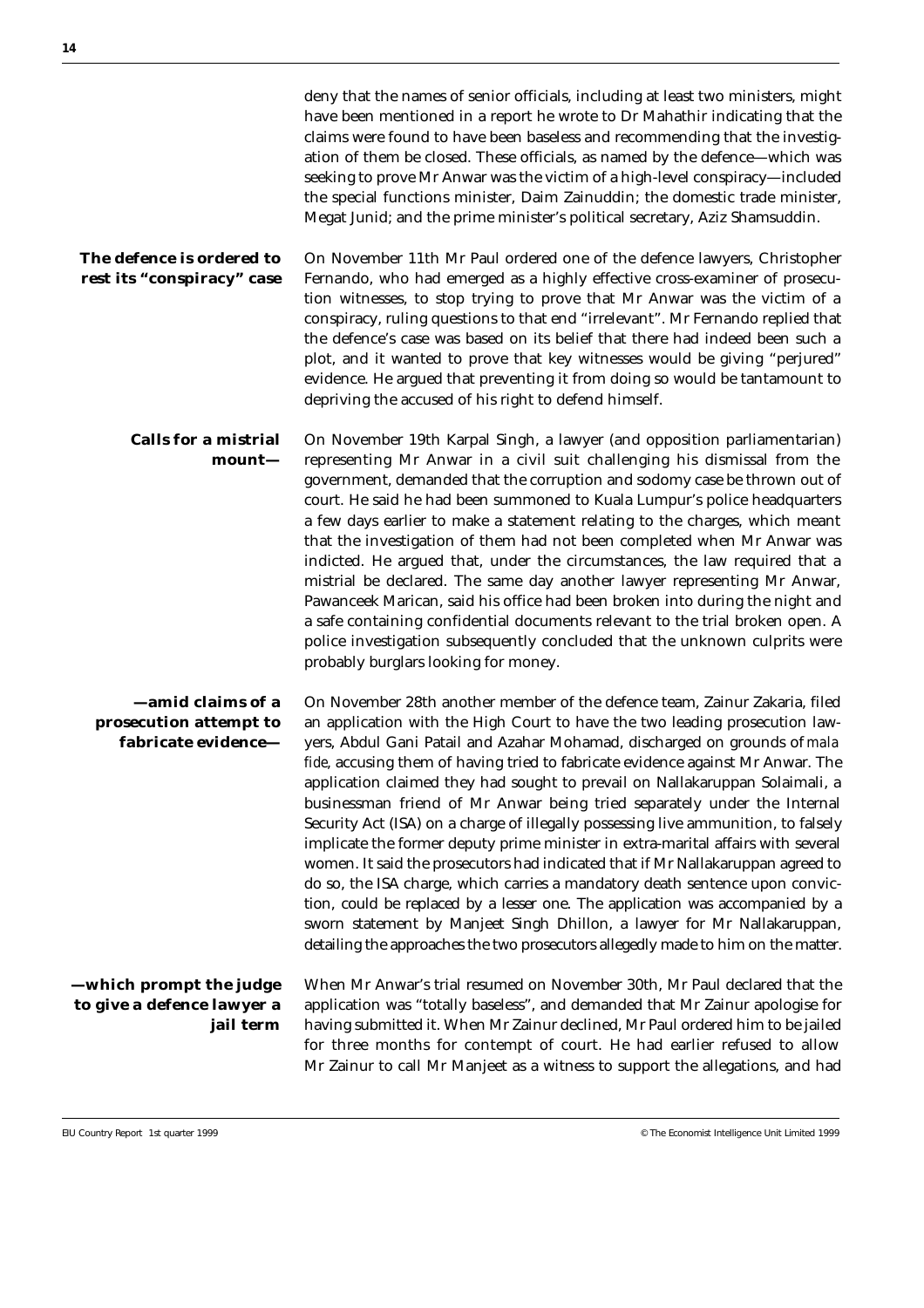turned down pleas by other Anwar lawyers for time to prepare Mr Zainur's defence. Later that day Mr Zainur won a temporary reprieve when another court granted an interim stay of execution of the jail sentence, pending a further appeal. Mr Paul also issued a warrant for the arrest of Mr Manjeet, but annulled it when the required apology was subsequently tendered. There was widespread criticism of the judge over his treatment of Mr Zainur and Mr Manjeet—both respected lawyers and former presidents of the Malaysian Bar Association—as well as over his refusal to allow an investigation of the alleged attempts to fabricate evidence.

**A key accuser appears to retract his sodomy claim—** On December 2nd Mr Azizan, the ex-driver, told the court he had been sodomised by Mr Anwar on several occasions in 1992, and was pressured by Special Branch officers in August 1997 to retract a written statement to that effect sent to Dr Mahathir. Now a company director, Mr Azizan denied under cross-examination that he had signed the original statement implicating Mr Anwar in return for promises of money and a good job. But on December 7th he appeared to reverse his central testimony, replying "yes" when Mr Fernando said to him three times that he had continued visiting the Anwar household between 1992 and 1997 because "Anwar Ibrahim did not sodomise you". Again there were demands that the case be thrown out of court. Two men controversially convicted on September 19th of allowing Mr Anwar to sodomise them, Sukma Darmawan and Munawar Anees, were appealing the verdicts and their six-month sentences, claiming false confessions had been extracted by police under duress.

**—and then reiterates it** While Mr Paul initially ruled in favour of a defence request for permission to initiate impeachment proceedings against Mr Azizan on the grounds that he had given contradictory testimony, on December 10th he threw out the disqualification petition, saying it would be "meaningless" to proceed with it. Later that day, while being questioned by prosecution lawyers, Mr Azizan said he had indeed been sodomised by Mr Anwar in 1992, and had misunderstood the crucial question put to him by Mr Fernando three days earlier. He also recounted lurid details of the alleged relationship, including a three-way sexual encounter involving Mr Sukma, Mr Anwar's Indonesian-born adopted brother.

**The judge again rebukes an insistent defence counsel** On December 15th Mr Fernando read out sections of an affidavit that had been filed by Mr Munawar, a Pakistani and former speechwriter for Mr Anwar, in support of his appeal against the September conviction. In the document, Mr Munawar described having been stripped naked in custody, handcuffed, blindfolded, beaten and repeatedly interrogated prior to his "confession". As Mr Fernando proceeded to cross-examine a prosecution witness, Musa Hassan, a senior police officer, asking him if it was true Mr Munawar had said he never had a homosexual relationship with Mr Anwar, Mr Paul interjected, dismissing the question as an "absolute waste of time". He was unmoved by protests from the defence that it was seeking to establish *male fide*.

**A witness who accuses Mr Anwar of adultery—** Ms Ummi testified that she had written to Dr Mahathir accusing Mr Anwar of having an affair with her brother's wife, Shamsidar Taharin, and attached Mr Azizan's statement containing the sodomy allegations. She said she had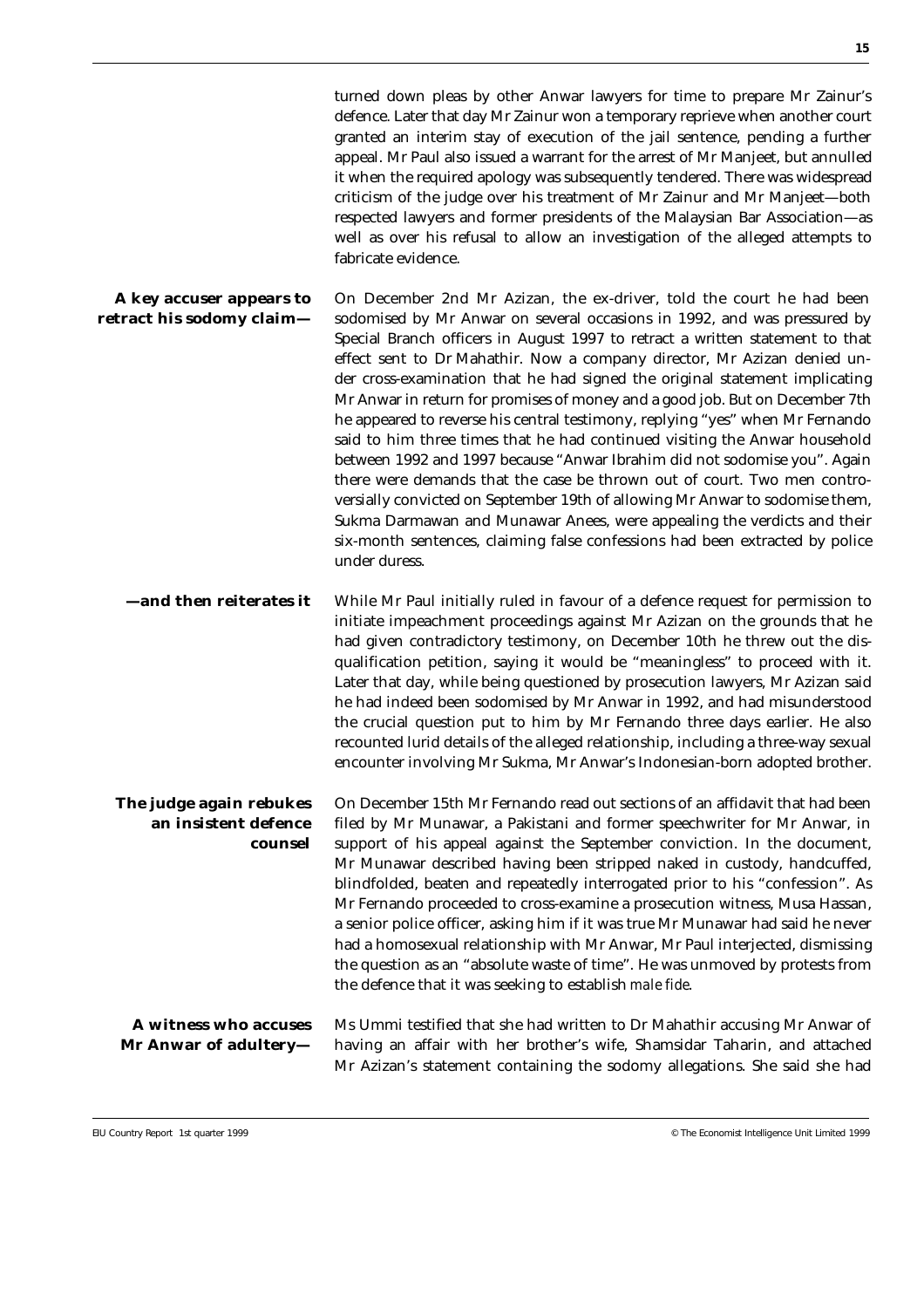|                                                                                       | asked the prime minister to investigate the claims, and to mete out the "appro-<br>priate punishment" if they were found to be true. Her main motivation had<br>been to "save" her brother, Mr Azmin, because he had been "betrayed" by<br>Mr Anwar. She also described her subsequent arrest and intimidation by<br>Special Branch interrogators, during which she agreed to retract the claims.                                                                                                                                                                                                                                                                                                                                                                                                                                                                                                                                                                                                                                    |
|---------------------------------------------------------------------------------------|--------------------------------------------------------------------------------------------------------------------------------------------------------------------------------------------------------------------------------------------------------------------------------------------------------------------------------------------------------------------------------------------------------------------------------------------------------------------------------------------------------------------------------------------------------------------------------------------------------------------------------------------------------------------------------------------------------------------------------------------------------------------------------------------------------------------------------------------------------------------------------------------------------------------------------------------------------------------------------------------------------------------------------------|
| -denies having been in<br>love with him-                                              | Under cross-examination, Ms Ummi dismissed suggestions that her allegation<br>of adultery against Mr Anwar was motivated by rejection or jealousy, denying<br>that she had been in love him and had written him love letters. While admit-<br>ting having carried a photograph of him in her handbag, she rejected a defence<br>assertion that she had shown it to friends, telling them, "If I cannot have him,<br>nobody can." Ms Ummi conceded that she had been disowned by her father for<br>accusing Mr Anwar, but claimed he had been "bribed" by her brother to do so.                                                                                                                                                                                                                                                                                                                                                                                                                                                       |
| -as admissions she met<br><b>UMNO figures he</b><br>disdained-                        | She also acknowledged having met the previous month with Ghafar Baba and<br>Rahim Tamby Chik, two former high-flying politicians close to Dr Mahathir.<br>Mr Anwar replaced Mr Ghafar as deputy president of UMNO in 1993, and<br>unsuccessfully pressed the following year for statutory rape charges to be<br>brought against Mr Rahim, the then leader of the party's powerful youth wing.<br>Ms Ummi also admitted having met Mr Daim, one of Dr Mahathir's closest<br>confidants, before writing to the prime minister. Mr Daim's recall to the<br>cabinet last June as special functions minister responsible for economic policy<br>had rendered Mr Anwar all but redundant as finance minister.                                                                                                                                                                                                                                                                                                                              |
| –lead the defence to offer<br>evidence of her<br>involvement in a<br>high-level plot- | On December 23rd Mr Paul banned the publication of details of an alleged<br>telephone conversation between Ms Ummi and Sng Chee Hua, a businessman<br>and member of the Sarawak state legislature. Mr Anwar's lawyers said the con-<br>tents of the conversation strongly supported their conspiracy assertion. Earlier,<br>as the defence counsel Gurbachan Singh read extracts of what he said was a<br>transcript of the conversation to Ms Ummi, she initially denied it had taken<br>place, and then claimed she could not recall the supposed exchanges from<br>which he cited. When Mr Gurbachan asked to play what he said was a tape<br>recording of the conversation, Mr Paul, following interjections from the<br>prosecution, said he first needed time to "consider the legal implications of<br>the evidence".                                                                                                                                                                                                         |
| —which the judge rules<br>inadmissible                                                | The following day he rebuked the defence team for seeking to tender the<br>recording as evidence, describing the move as "embarking on an adventure"<br>and "a waste of judiciary time". The judge said he would not admit it until its<br>"maker"-whose identity was still unclear-had attested to its authenticity in<br>court. But he agreed to grant Mr Anwar's lawyers more time to examine the<br>recording and question Mr Sng. Mr Paul dismissed a request from the lead<br>defence counsel, Raja Aziz Addruse, that he condemn the police for having<br>summoned Mr Sng for questioning after the previous day's proceedings.<br>Mr Sng had been called to Kuala Lumpur's central police headquarters by Musa<br>Hassan, a deputy director of the Criminal Investigation Department, and a<br>prosecution witness. On December 29th Mr Paul ruled that the recording<br>would not be admitted as evidence because he doubted its authenticity. But<br>Mr Anwar's lawyers subsequently said they would be seeking to impeach |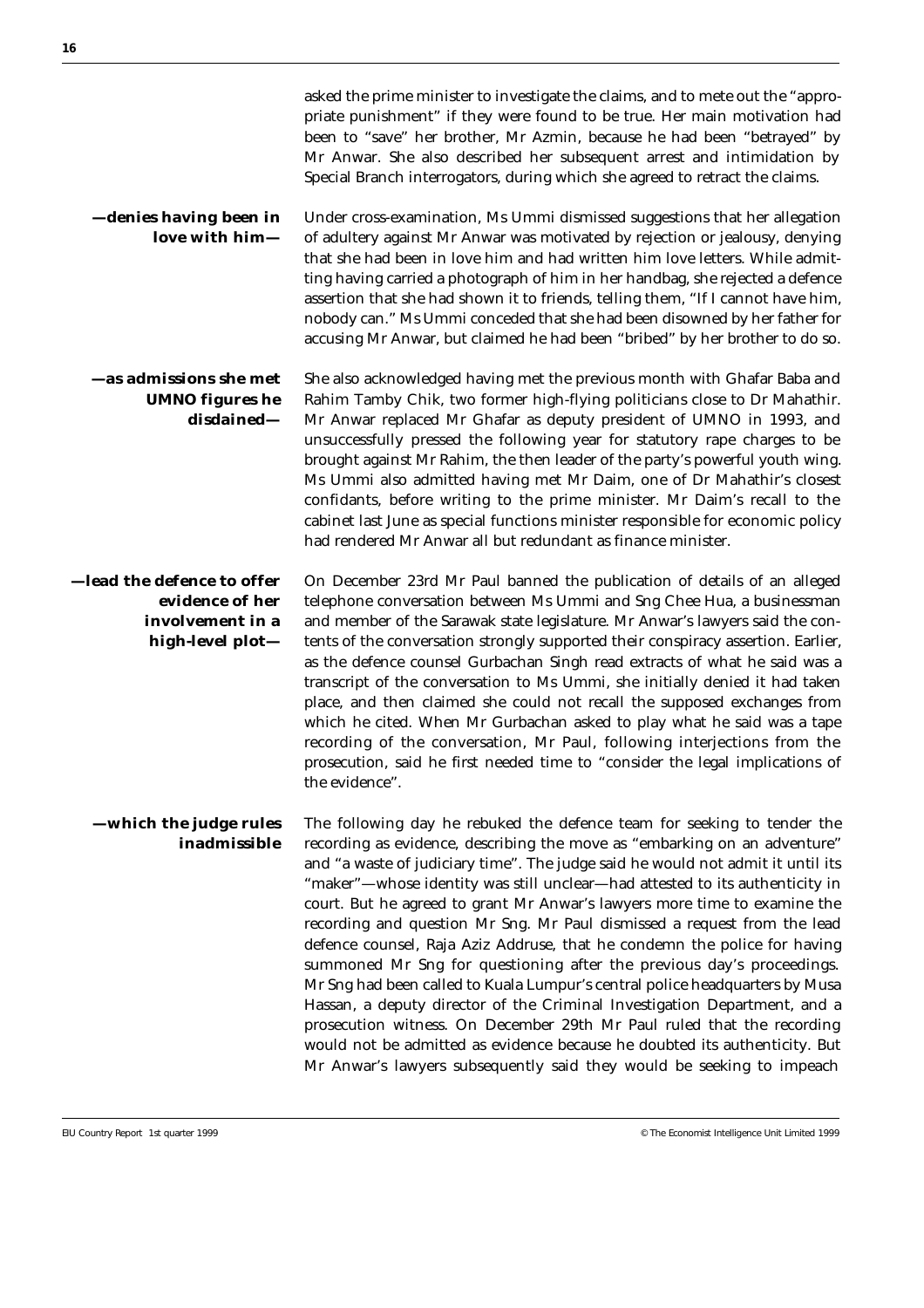Ms Ummi, claiming the contents of the recording materially contradicted her testimony.

**Official acknowledgement that Mr Anwar was beaten in custody—** On January 5th Mr Mohtar, the attorney-general, admitted that the police were responsible for injuries sustained in custody by Mr Anwar, but said an ongoing investigation had not identified the culprits. That claim provoked howls of derision from sceptics. There had already been much criticism, not least from Mr Anwar's wife, Wan Azizah Wan Ismail, of the delay in releasing the results of a probe, which were submitted to Mr Mohtar's office on November 19th. Mr Anwar had a black eye and bruised arms when brought to court for arraignment on September 29th. He had lodged a formal complaint, alleging that shortly after his arrest nine days earlier he had been handcuffed and blindfolded, then punched around the face and body, almost losing consciousness. Speculation by Dr Mahathir at the time that the injuries might have been self-inflicted reinforced the outrage being expressed across Malaysia and around the world at Mr Anwar's apparent ill-treatment. **—forces the resignation of the country's police chief** On January 7th Rahim Noor, the inspector-general of police, announced his resignation, saying he took "full responsibility" for the injuries. He had been under intense pressure from opposition politicians and human rights activists to resign following Mr Mohtar's admission, and was widely rumoured to have personally participated in the beating. The following day one of Mr Anwar's lawyers, Karpal Singh, filed a civil suit on behalf of his client seeking damages from, among others, Mr Rahim and Dr Mahathir, who, as home minister, was in charge of the police. Mr Karpal, the deputy leader of the opposition Democratic Action Party, also urged the prime minister to step down "before things get worse for him". **Four corruption charges are controversially amended** On January 13th Mr Paul declared that he was granting a request by lawyers prosecuting Mr Anwar to amend the four corruption charges which were being heard. In essence, the amendments shifted the emphasis of the charges from sexual misconduct to abuse of power. This meant that the prosecution did not have to prove that Mr Anwar had committed sodomy or adultery, only that he used his position to quash police investigations. While prosecutors insisted that the central allegation of corruption underlying the charges remained unchanged, defence lawyers contended that the amendments were prejudicial to Mr Anwar. Other lawyers agreed, concluding that the prosecution had moved to seek the changes because it was having difficulty proving the allegations of sexual misconduct. On January 14th Mr Paul duly ruled that all evidence related to such allegations was "irrelevant", decreeing that it be expunged from the court record. In the light of the amendments, he agreed to adjourn the trial for 12 days to allow the defence to review a planned submission summarising the evidence presented. On January 16th the Court of Appeals rejected a plea for Mr Anwar to be released on bail, upholding the High Court's dismissal of an earlier request. In early October Mr Augustine had determined that Mr Anwar could seek to influ-

ence witnesses if freed.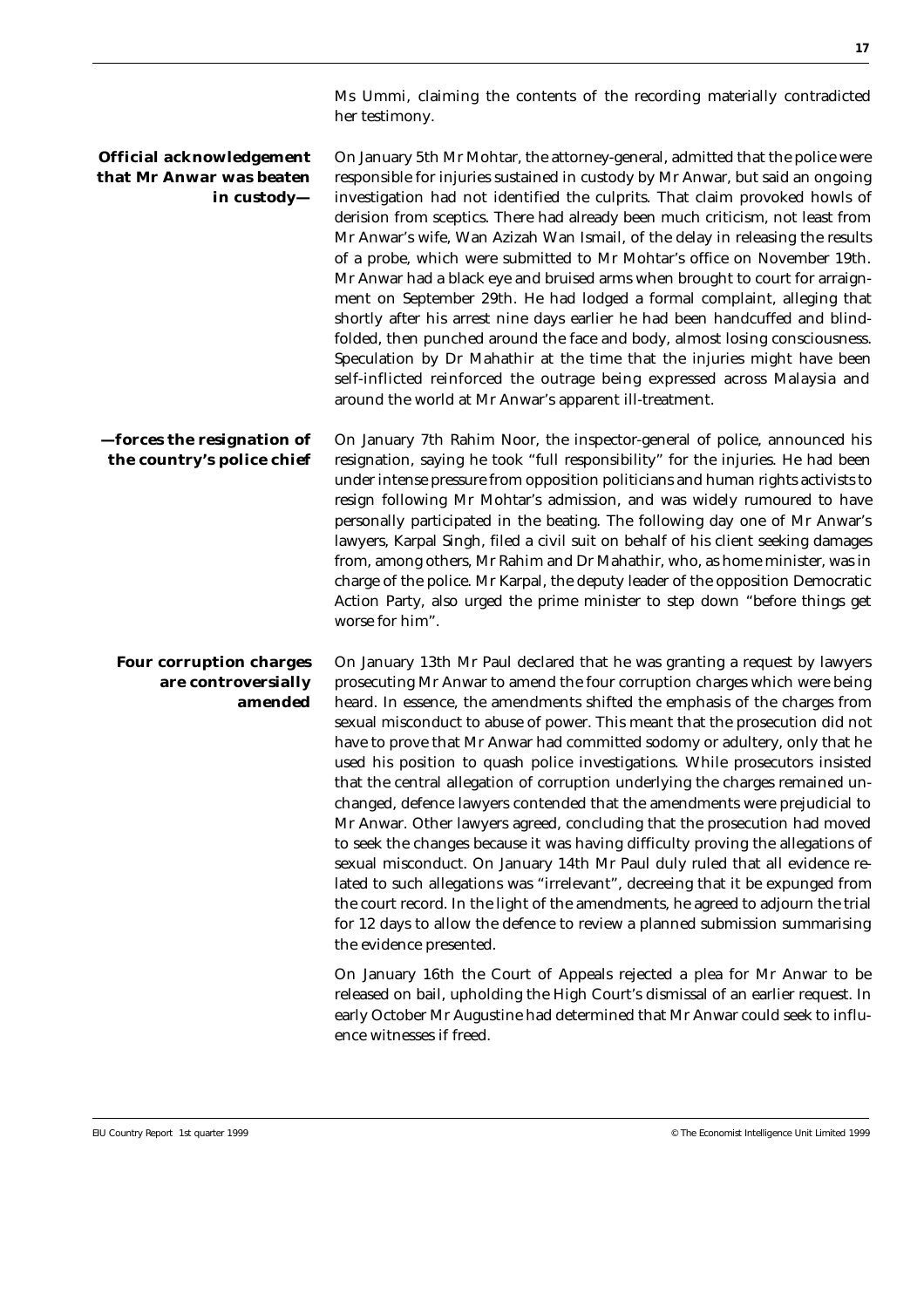| The conduct of the trial<br>fuels popular discontent-         | Opinion polls conducted by the government shortly after Mr Anwar's dismissal<br>on September 2nd last year indicated that many Malaysians disapproved of the<br>move, seeing it as an unjust and poorly disguised attempt by Dr Mahathir to rid<br>himself of a popular and ambitious rival. As the trial progressed, offering un-<br>precedented and unedifying insights into the workings of the government and<br>its institutions—and those of a patently less than independent judiciary—the<br>disaffection deepened and spread.                                                                                                                                                                                                                                                                                                              |
|---------------------------------------------------------------|-----------------------------------------------------------------------------------------------------------------------------------------------------------------------------------------------------------------------------------------------------------------------------------------------------------------------------------------------------------------------------------------------------------------------------------------------------------------------------------------------------------------------------------------------------------------------------------------------------------------------------------------------------------------------------------------------------------------------------------------------------------------------------------------------------------------------------------------------------|
| -even though street<br>protests fade                          | Officials tended to seek comfort wherever they could, inevitably claiming that<br>the dwindling crowds of Anwar loyalists and others demonstrating on the<br>streets of Kuala Lumpur was evidence that most Malaysians were coming<br>around to Dr Mahathir's point of view, and that most still supported him. The<br>protests, triggered by Mr Anwar's sacking, petered out altogether by the end of<br>1998. That they did so had much to do with police heavy-handedness-the<br>routinely forceful break-up of such gatherings and the arrest and beating of<br>many of the participants. The weight of official propaganda in the tightly<br>controlled local media was also a factor. Considerable space and air time were<br>given to those who maintained that "mob rule" was threatening to destroy the<br>country's peace and prosperity. |
| Mr Anwar's wife sets up a<br>justice movement-                | But the discontent was being channelled in other, potentially more telling<br>directions. On December 10th Wan Azizah announced the creation of a Social<br>Justice Movement, with herself as its acting president and a string of local<br>luminaries, many of them previously supportive of the government, among its<br>leadership. Mr Anwar's wife said the movement, usually referred to by its<br>Bahasa acronym ADIL, would be campaigning for human rights and the evolu-<br>tion of a "democratic culture". It was not, she insisted, a "springboard for<br>establishing a political party". Government officials predictably argued other-<br>wise, characterising it as a political movement masquerading, with sinister<br>intent, as a non-governmental organisation.                                                                  |
| -as Malays abandon<br><b>UMNO</b> for PAS-                    | Doubtless the biggest beneficiary was the opposition Parti Islam Sa-Malaysia<br>(PAS), the country's second largest Malay-based party, which claimed to be<br>winning over thousands of disgruntled UMNO members. The growing appeal of<br>PAS, which controls the north-eastern state of Kelantan-the only state in the<br>country not run by an UMNO-led coalition-was largely attributable to sym-<br>pathy for the plight of Mr Anwar, whose Islamist credentials had been much in<br>evidence during his brief period of freedom after being fired. It was also sympto-<br>matic of a more general, long-simmering concern over the perceived secularism<br>of the government, and the supposed abuses this engendered.                                                                                                                        |
| -to the dismay of<br>Dr Mahathir, who appeals<br>for loyalty- | The accelerating rate of defections from UMNO, and the ominous implications<br>for him as its president, were clearly uppermost in Dr Mahathir's mind at a<br>special meeting of party stalwarts in Kuala Lumpur on December 13th. During<br>a sometimes emotional 30-minute speech, he appealed to the 1,900 assembled<br>delegates to close ranks behind him, warning that failure to do so could result<br>in the disintegration of the party, and even anarchy. Once it had chosen its<br>leader, the party should give him full support, Dr Mahathir argued, maintain-<br>ing that loyalty was not to the person, but to the post. The rallying cry was                                                                                                                                                                                        |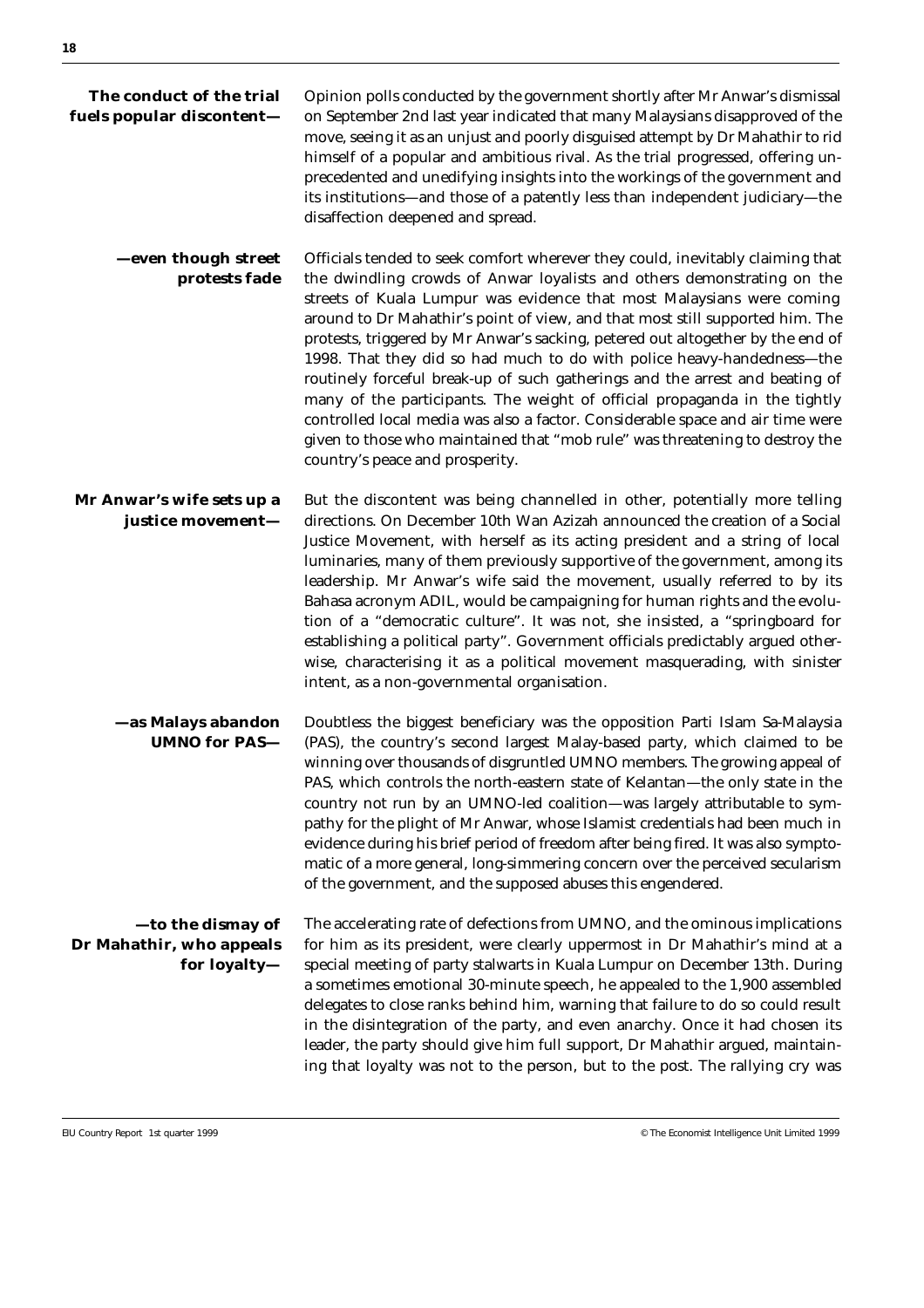familiar, but the muted applause contrasted sharply with the far more effusive receptions at earlier such gatherings, including the party's annual general assembly last June.

#### **—blaming outsiders for the country's economic woes—** Dr Mahathir dwelt at length on another, usually unifying theme: supposed external threats. He lashed out at US-based hedge fund founder George Soros whom he has repeatedly said should shoulder much of the blame for Asia's financial crisis—calling him "extremely insolent". Ten days earlier Mr Soros had told a Washington audience that Dr Mahathir "needs to be removed from power" because his policies were essentially designed to keep himself in office and "bail out his cronies". He had also called for the release of Mr Anwar. The prime minister criticised the IMF, whose prescription of tight monetary and fiscal policies he says aggravates rather than attenuates the crises in Asia, and inspired Mr Anwar while he was finance minister. (On December 9th, after a two-day debate, Malaysia's upper house of parliament, the Dewan Negara, passed a motion calling for the resignation of the IMF's managing director, Michel Camdessus.) **—and its political ferment** Dr Mahathir brought his two main themes, the need for UMNO unity and the external threats to it, together. He painted Mr Anwar, albeit without mentioning him by name, as the thwarted "stooge" of frustrated "foreign powers" seeking to "recolonise" Malaysia. **Washington's declaration of support for the pro-reform lobby—** These comments were followed by an unequivocal expression of support for the Anwar lobby by the US vice-president, Al Gore, a month earlier. On November 16th, while in Kuala Lumpur for the annual summit of the Asia-Pacific Economic Co-operation (APEC) forum, Mr Gore told a dinner audience, which included Dr Mahathir, that "democracies have done better in coping with economic crisis than nations where freedom is suppressed", and that "among nations suffering economic crisis, we continue to hear calls for democracy … we hear them today—right here, right now—among the brave people of Malaysia". The remarks, later endorsed by the US president, Bill Clinton, drew quick and furious reactions from Malaysian politicians and business executives attending the dinner, which Mr Gore left immediately after speaking.

**—prompts a hostile official response—** A more considered, but no less vehement response came in a statement the following day attributed to the then foreign minister, Abdullah Badawi: "Malaysia finds the incitement by the US government to lawlessness by certain elements within the country to use undemocratic means in order to overthrow a constitutionally elected government, most abhorrent. The action by the US patently is not to advance the cause of democracy and the rule of law, but to serve its own narrow political agenda."

assault on Asian values".

Several APEC leaders criticised the public nature of Mr Gore's rebuke, even if many of them, particularly those from the West, agreed with the message itself, and conveyed as much to Dr Mahathir in private. The Philippines president, Joseph Estrada, and the foreign ministers of Canada and Australia, Lloyd Axworthy and Alexander Downer, ignored official warnings not to interfere in

They variously described it as "disgusting", "arrogant", "insensitive" and "an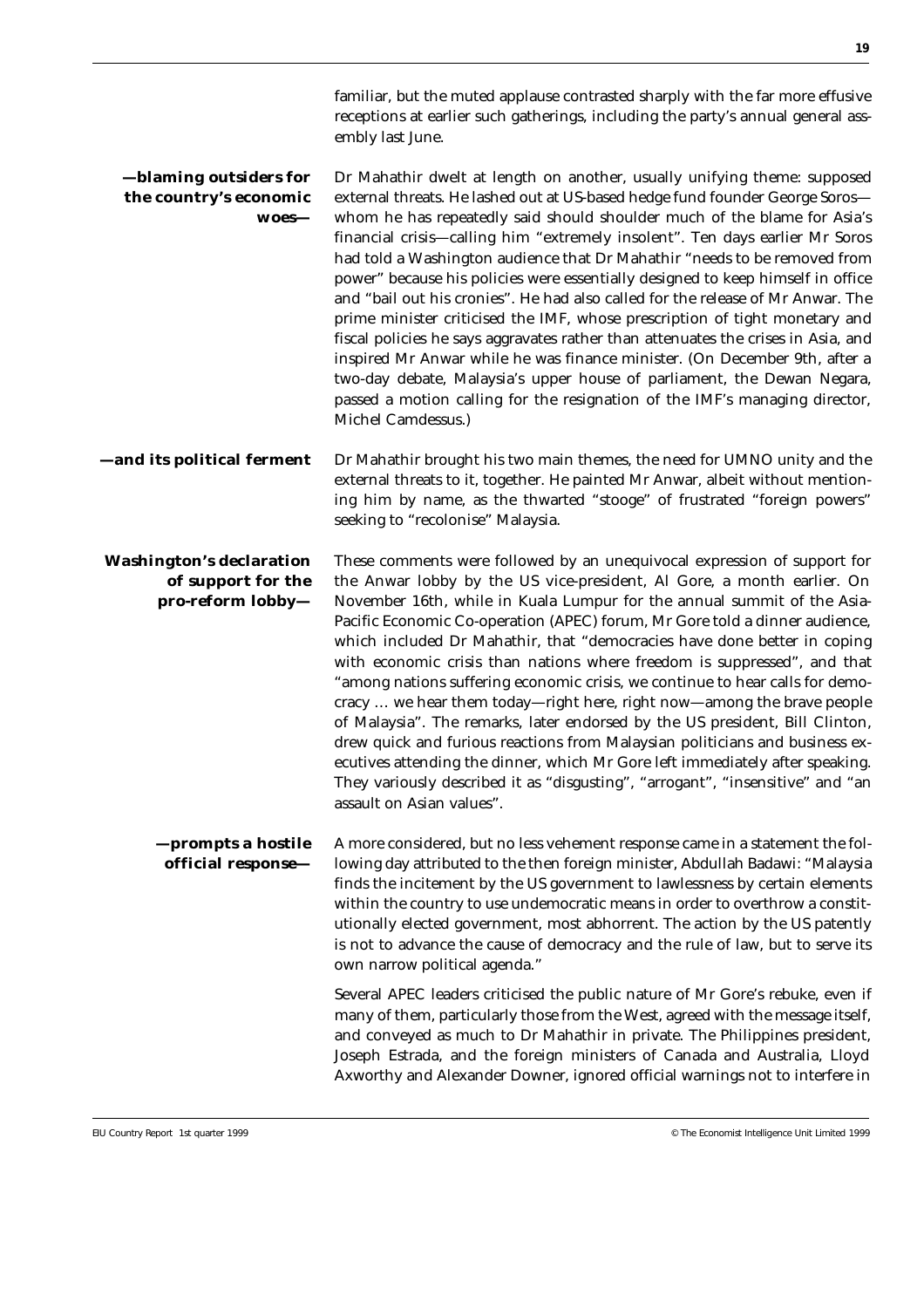Malaysia's internal affairs by meeting Wan Azizah while in Kuala Lumpur, as did the US secretary of state, Madeline Albright, who reportedly expressed sympathy over the "appalling" treatment of Wan Azizah's husband.

**—and an outpouring of popular indignation—** But it was Mr Gore's speech that galvanised many Malaysians, triggering a long torrent of national indignation. Effigies of Mr Gore were burnt during anti-American rallies, the telephone switchboard at the US embassy in Kuala Lumpur was jammed by angry and abusive callers, letters poured into newspapers from outraged readers, and a local finance company gave out miniature Malaysian flags which flew on thousands of cars around the capital. The government, for its part, launched a nationwide "Outpouring Of Feelings" campaign to "allow the public to vent its frustration".

**—that is further stoked by the US-led bombardment of Iraq—** There were further denunciations of Washington after the US and UK air strikes against Iraq began in mid-December, and pointed references to the "coincidence" between them and the imminent vote by the US House of Representatives on Mr Clinton's impeachment. On December 19th Dr Mahathir portrayed himself and Iraq's president as fellow targets of American aggression: "In Iraq, they want Saddam Hussein out, and in Malaysia, they want me out," he said.

**—putting opposition groups on the spot** The following day Wan Azizah, while responding to reporters' questions after submitting an application to register ADIL, likewise condemned the air strikes on Iraq, as did the leaders of other reformist groups and opposition parties. But they warned against equating condemnation of Washington with support for Dr Mahathir, as some in the government, keen to extract as much mileage as possible from the prevailing anti-American mood, had done. Indeed the force of the popular backlash against Mr Gore's speech in particular dampened the appeal of ADIL and allied movements. There were even rumours that Mr Anwar's supporters were being funded by the US Central Intelligence Agency. But, as the DAP chairman, Lim Kit Siang, pointed out: "We are not only against American aggression but also against local authoritarian violence against our own people." Dr Mahathir, he pointedly claimed, would be the first to agree that Americans who opposed Mr Clinton's decision to bomb Iraq were "disloyal, unpatriotic and committing treason".

**Yet mounting pressure, not least from within UMNO—** Indeed the pressure on Dr Mahathir continued to build, much of it fuelled by a generalised dissatisfaction over the conduct of Mr Anwar's trial and the confirmation that he had been beaten in custody. Although the upper echelons of UMNO appeared to have closed ranks behind the prime minister immediately after Mr Anwar's ouster, senior party figures were feeling the heat from grassroots members, many of whom were making their discontent abundantly clear. There was also the burning issue of Dr Mahathir's succession. After firing Mr Anwar, he had been reluctant to name a new deputy premier, saying the void could be filled when UMNO chose a deputy president—another post held by Mr Anwar—at its next triennial leadership elections, scheduled for June 1999. Nevertheless, the calls within the party for him to appoint a deputy became ever more strident.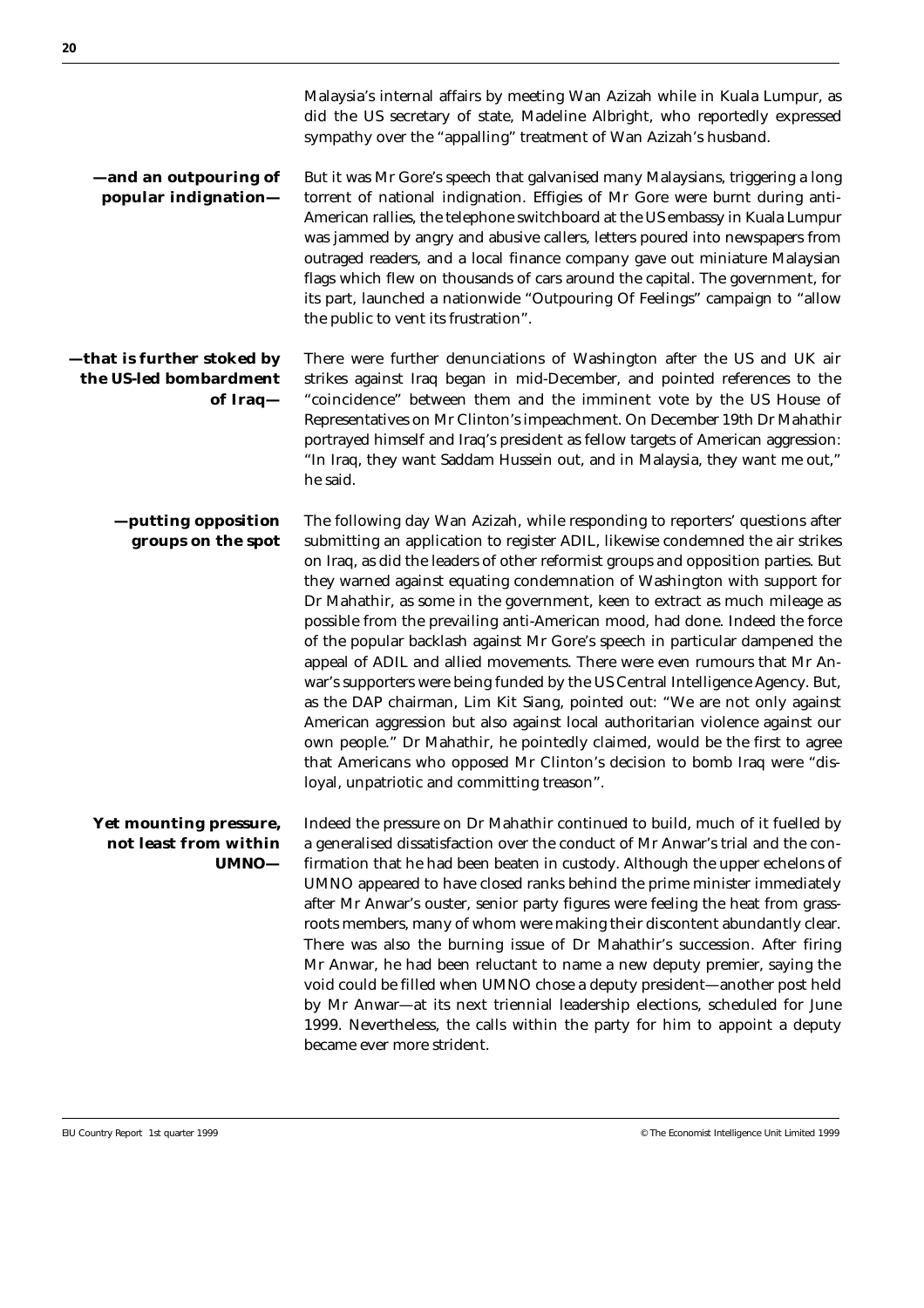| —pushes Dr Mahathir to<br>appoint a deputy<br>premier-                    | On January 8th Dr Mahathir answered this and other demands, naming<br>Mr Abdullah as the deputy prime minister, and relinquishing two cabinet port-<br>folios-home affairs and finance-as part of a wide-ranging government re-<br>shuffle. Although nominally diluting his authority, the moves seemed<br>deliberately designed to reinforce it, and to temper mounting criticism of his<br>leadership.                                                                                                                                                                                                                                                                                                                                                                                                                                                              |
|---------------------------------------------------------------------------|-----------------------------------------------------------------------------------------------------------------------------------------------------------------------------------------------------------------------------------------------------------------------------------------------------------------------------------------------------------------------------------------------------------------------------------------------------------------------------------------------------------------------------------------------------------------------------------------------------------------------------------------------------------------------------------------------------------------------------------------------------------------------------------------------------------------------------------------------------------------------|
| -who is seen as less than<br>forceful-                                    | Mr Abdullah, who is one of UMNO's three vice-presidents, was also appointed<br>home minister, a key portfolio held by Dr Mahathir for much of his 18 years as<br>premier, but which he had been under strong pressure to surrender following<br>the attorney-general's confirmation of the police assault on Mr Anwar. While<br>affable and popular, Mr Abdullah was generally deemed to be too unassuming<br>and too staunch a Mahathir loyalist to assert himself at the prime minister's<br>expense in either of his new roles. That was also the case during his tenure at<br>the foreign ministry, whose often controversial policies have long been dic-<br>tated by the outspoken and forceful premier. The new foreign minister, Syed<br>Hamid Albar, who previously held the defence portfolio, was likewise reputed<br>for his subservience to Dr Mahathir. |
| <b>-and a new finance</b><br>$minister-$                                  | Dr Mahathir relinquished the post of first finance minister-to which he ap-<br>pointed himself just after Mr Anwar's removal-to Daim Zainuddin, who since<br>June had been back in the cabinet as special functions minister in charge of<br>economic policy. As finance minister from 1984 to 1991, Mr Daim was widely<br>credited with having steered Malaysia out of its last recession in the mid-1980s.<br>In January 1998 Dr Mahathir named him head of the National Economic<br>Action Council, a high-powered body charged with the task of charting a<br>course out of the latest downturn. His return to the cabinet in mid-1998, as<br>relations between Dr Mahathir and Mr Anwar soured irretrievably, resulted in<br>the prompt abandonment of IMF-style austerity.                                                                                      |
| -who shares the prime<br>minister's controversial<br>views on the economy | Mr Daim, who is also UMNO's long-time treasurer, was not only the architect<br>of the easy-credit, heavy-spending strategy that helped yield years of rapid<br>economic growth, but also the force behind a large-scale privatisation drive<br>that transformed hand-picked associates into hugely wealthy entrepreneurs.<br>Most have been hard-hit by the recession, but both Mr Daim and Dr Mahathir<br>have controversially insisted that their survival is crucial to the recovery of the<br>broader economy. The result has been a series of costly and unpopular officially<br>orchestrated bailouts of favoured businesses and executives. The cabinet re-<br>shuffle also saw the demotion of a number of deputy ministers perceived to be<br>sympathetic to Mr Anwar.                                                                                       |
| <b>Elections for UMNO's</b><br>leadership posts are<br>postponed          | Invoking a clause inserted into UMNO's constitution just three weeks earlier,<br>Dr Mahathir decreed that the traditionally triennial vote for the party's top<br>office-bearers, previously scheduled for June, was being put off until after the<br>next general election, which must be held by May 2000. The postponement<br>was obviously motivated by concern about his own position as UMNO pres-<br>ident-the post which, by convention, entitles its holder to the premiership.<br>The deferral of the party balloting was designed to preclude a formal challenge<br>to his position for at least 18 months.                                                                                                                                                                                                                                                |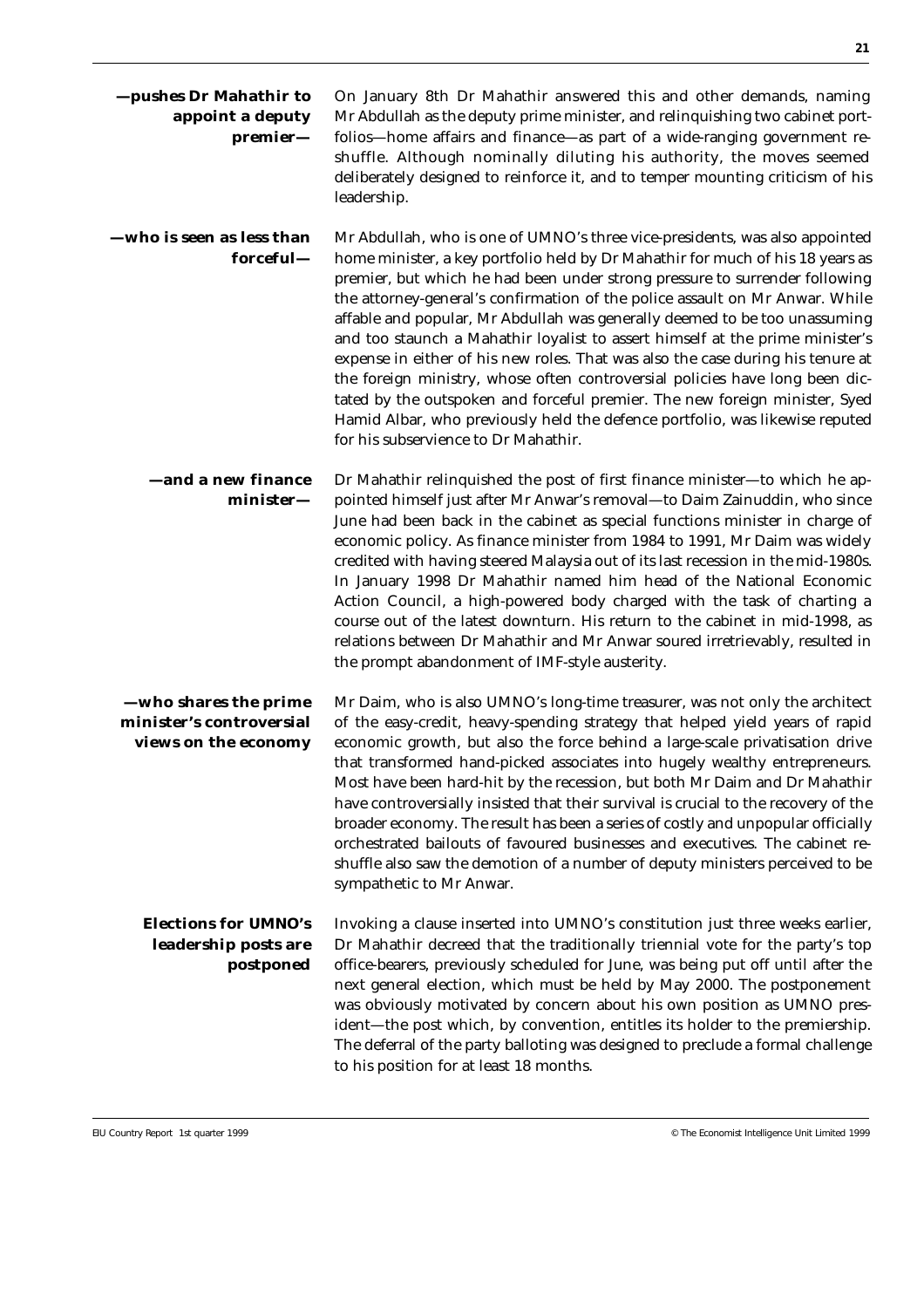| GDP shrinks for the third | Real GDP contracted by a worse than expected 8.6% year on year in July-           |
|---------------------------|-----------------------------------------------------------------------------------|
| successive quarter-       | September 1998, the Bank Negara Malaysia (the central bank) revealed in late      |
|                           | November, while claiming the recession had bottomed out and predicting the        |
|                           | economy would expand slightly in 1999. The decline in output was the third        |
|                           | consecutive quarterly contraction (-6.8% in April-June and -2.8% in January-      |
|                           | March). As a result, output fell by 6.1% year on year in the first three quarters |
|                           | of 1998. The key manufacturing and construction sectors, which have borne         |
|                           | the brunt of the recession, were again hard hit in the third quarter, recording   |
|                           | year-on-year declines in output of 14.3% and 28.2% respectively. Agricultural     |
|                           | production fell by 3.2%. The mining and services sectors expanded by 1.7%         |
|                           | and 1.2% respectively.                                                            |
|                           |                                                                                   |

**—as investors become increasingly wary—** Investor sentiment has remained cautious. The value of approved manufacturing investments and sales of commercial vehicles were up by 65% (to M\$6.6bn, or US\$1.7bn) and 18.4% on the second quarter. But annualised credit growth in the manufacturing and construction sectors slipped to 10.2% and 10.9% at end-September, from 12.3% and 18.8% at end-June. Moreover, imports of capital and intermediate goods, measured in US dollars, fell by 41.9% and 23.1% year on year in July-September, having dropped by 55.8% and 26.3% in April-June. According to the independent Malaysian Institute of Economic Research, the value of proposed investments in the manufacturing sector fell by 57% year on year during the same period, with proposals by local and foreign investors dropping by 72% and 28% respectively.

**—and domestic and external demand more subdued** Domestic demand was likewise subdued. While sales of passenger cars were 33% higher than in the second quarter, the annualised increase in spending by credit-card holders slipped to 5.4% at end-September, from 17.5% at end-June, and imports of consumer goods, in dollar terms, fell by 35.7% year on year in July-September. External demand also remained relatively slack. While the ringgit value of exports rose by 30.4% year on year in July-September, in US dollar terms they continued to fall, with sales of manufactured goods and commodities dropping by 11% and 10% respectively, partly owing to weaker international prices. The further improvement in the trade surplus, which amounted to M\$38.7bn for the first nine months, essentially derived from a slowdown in imports, which in dollar terms dropped by 29.3% year on year in the third quarter. The inflation and unemployment rates, at 5.7% and 3.3% respectively at end-September, were unchanged from end-June.

**The authorities say capital controls are spurring a recovery—** Bank Negara stressed that despite the steep year-on-year decline in output in July-September, third-quarter GDP was 2.3% higher than in the second quarter. It said this presaged a smaller contraction in the fourth quarter and a return to positive, albeit modest, growth in 1999. The central bank attributed the expected improvement to the reflationary strategy embraced since mid-year, ongoing official efforts to sanitise the banking system and the corporate sector; and the introduction in early September of capital controls and the fixing of the exchange rate at M\$3.8:US\$1 (4th quarter 1998, pages 17-20).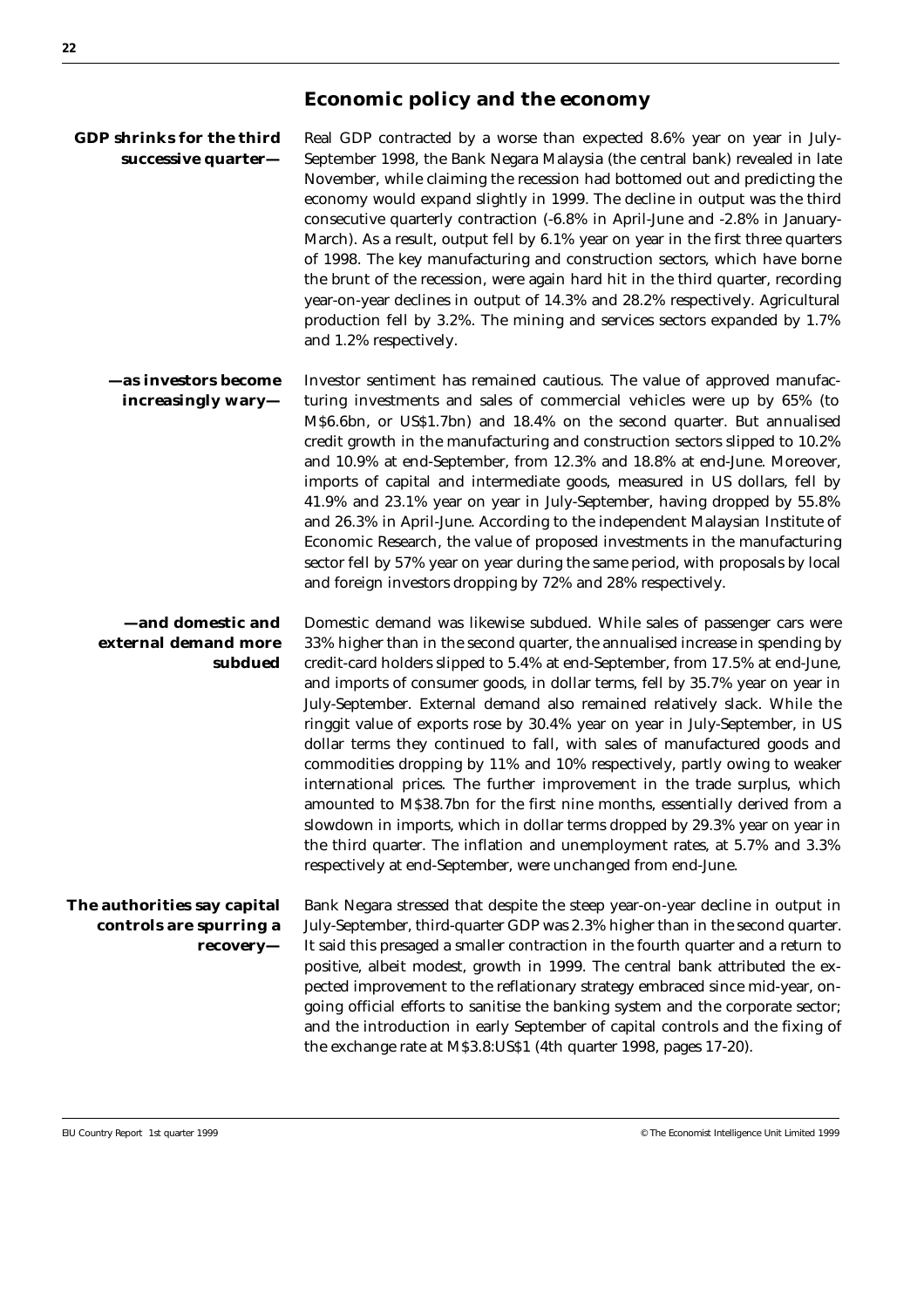| -and will stay until<br>international short-term<br>flows are regulated- | The government continued to insist that the controls would remain in place<br>until the international community took concrete steps to regulate the short-<br>term capital flows it held responsible for the economic crisis. Officials said they<br>were unimpressed by what they saw as a vague pledge by leaders of the G7<br>industrialised countries in late October to work towards tighter supervision of<br>hedge funds, investment banks and offshore institutions. The mid-November<br>decision by APEC leaders to ask the G22, which comprises developed and<br>emerging economies, to propose ways of strengthening the international fin-<br>ancial system was likewise dismissed as an abdication of responsibility. Daim<br>Zainuddin, the new finance minister, characterised statements made on the<br>issue at international forums as "long on waffle and short on substance". |
|--------------------------------------------------------------------------|---------------------------------------------------------------------------------------------------------------------------------------------------------------------------------------------------------------------------------------------------------------------------------------------------------------------------------------------------------------------------------------------------------------------------------------------------------------------------------------------------------------------------------------------------------------------------------------------------------------------------------------------------------------------------------------------------------------------------------------------------------------------------------------------------------------------------------------------------------------------------------------------------|
| -ideally by strict<br>supervision of<br>"speculators"                    | Dr Mahathir demanded specific curbs, including limits on the amount banks<br>lend for currency trading; ceilings, set as a percentage of individual countries'<br>exports and imports, on the amount their domestic financial institutions use<br>for currency trading; timeframes for the settlement of foreign-exchange con-<br>tracts; and fixed parameters governing exchange-rate fluctuations. He was also<br>the staunchest and most defiant defender of Malaysia's capital controls, declar-<br>ing that his compatriots preferred to be "heretics" of the "religious creed repre-<br>sented by the free market" than "colonised by speculators".                                                                                                                                                                                                                                         |

#### **Foreign investors remain concerned about Malaysia's own restrictions**



**A modification of the pegged exchange rate is ruled out—** He also reiterated that the controls were not intended to hamper long-term direct investors. However, a survey conducted in November at the government's request by the US-ASEAN Business Council of 33 Fortune 500 companies with operations in Malaysia concluded otherwise: "The primary message from this survey is that the benefit of short-term stability brought by the controls may be outweighed by investors' long-term loss of confidence, and uncertainty regarding the business environment."

IMF officials echoed this view. Indeed the Fund remained highly critical of the curbs, arguing that they could delay the implementation of much-needed structural reforms, notably in the corporate and financial sectors. It warned that the positive impact of the fiscal stimulus and bank recapitalisation initiatives could be constrained by a controls-induced shortage of external financing, adding that the beneficial effects of the government's attempts to push down interest rates were limited by the collapse of investment spending and demand for credit generally, and that artificially low borrowing costs would hinder rather than encourage corporate restructuring. The IMF maintained that the curbs and the exchange-rate peg underpinning them restricted the capacity of the country's policymakers to respond to declines in export demand and prices. In early December a senior Fund official told local business executives that recent leadership changes—a clear reference to the sacking of Mr Anwar—had "contributed to perceptions of policy unpredictability and high country risk".

There were also calls for a modification of the M\$3.8:US\$1 exchange rate as other regional currencies, including the Japanese yen, Indonesian rupiah, Thai baht and Philippine peso, appreciated towards the end of 1998. On November 2nd a Bank Negara adviser, Nor Mohamed Yakcop, publicly suggested that an exchange rate of M\$3.5:US\$1 would be more appropriate in the circumstances, and would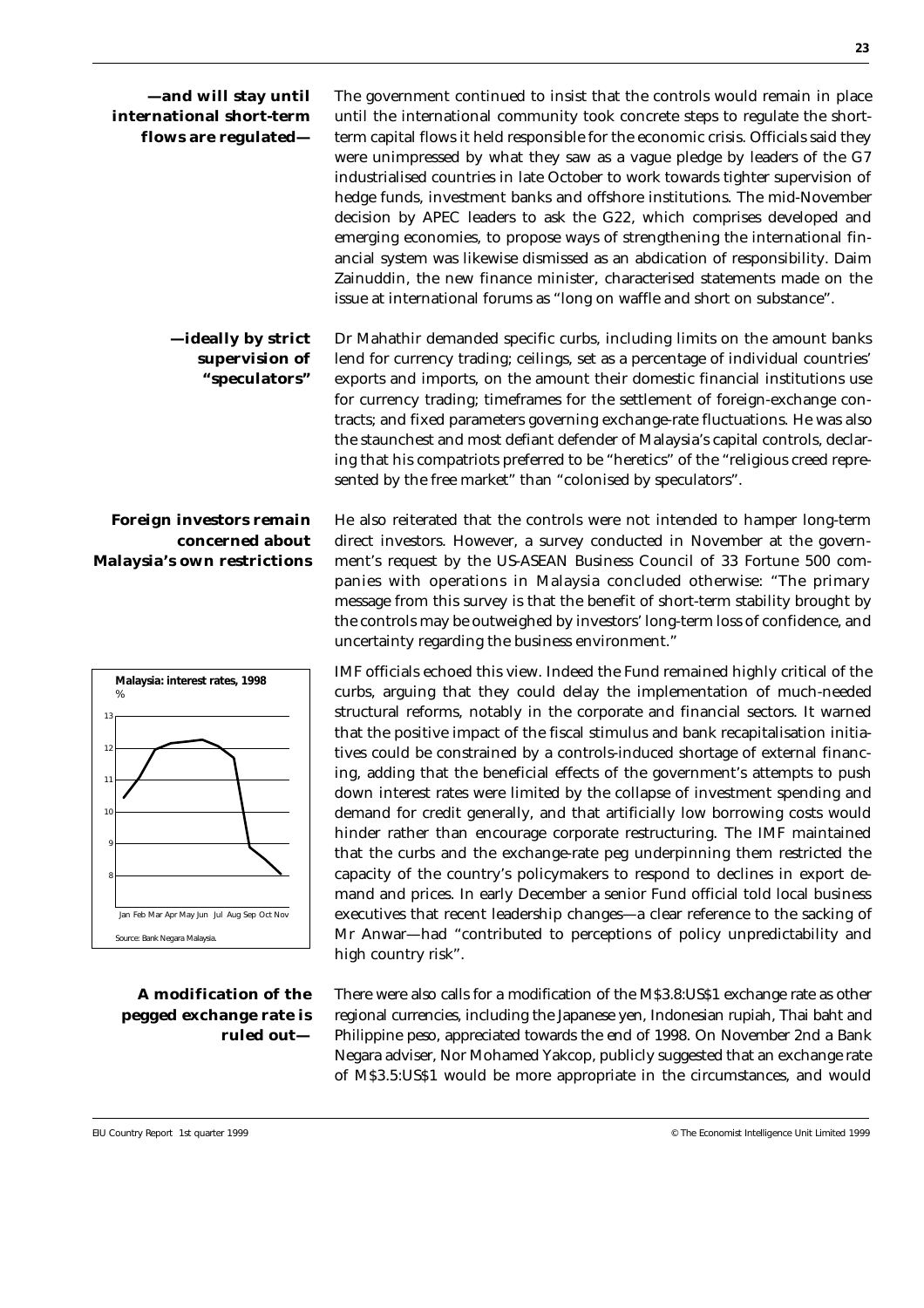|                                                                                  | help to lower the cost of imports on which the economy is heavily dependent.<br>But other officials insisted that no change was imminent, arguing that the<br>strengthening of the currencies of key commercial rivals was essentially defla-<br>tion-induced, could be reversed given the continuing volatility of markets, and<br>had no significant impact on Malaysia's competitiveness. They argued that the<br>need for the certainty and confidence afforded by the stability of the exchange<br>rate was of paramount importance. On December 12th Dr Mahathir promised<br>the rate would remain unchanged for a "long, long time".                                                                                                                                                                                                                                                                                                                                                                                                                                                                                                                                                                              |
|----------------------------------------------------------------------------------|--------------------------------------------------------------------------------------------------------------------------------------------------------------------------------------------------------------------------------------------------------------------------------------------------------------------------------------------------------------------------------------------------------------------------------------------------------------------------------------------------------------------------------------------------------------------------------------------------------------------------------------------------------------------------------------------------------------------------------------------------------------------------------------------------------------------------------------------------------------------------------------------------------------------------------------------------------------------------------------------------------------------------------------------------------------------------------------------------------------------------------------------------------------------------------------------------------------------------|
| -but a "review" of a key<br>capital control is promised                          | During a meeting in Kuala Lumpur the previous day with Hong Kong and<br>Singapore-based fund managers, Dr Mahathir indicated that he was willing to<br>review the one-year ban on foreigners repatriating their investments in<br>Malaysian securities. The prohibition on the withdrawal of the principal of<br>foreign portfolio investments was one of the most controversial elements of the<br>capital controls, because it trapped US\$10bn worth of overseas funds in the<br>stockmarket and discouraged further investment from abroad. Dr Mahathir told<br>the fund managers that he would consider less drastic alternatives, such as an<br>exit tax on monies repatriated prior to the deadline. Later in December Mr Daim<br>said the government was hoping to relax the restriction as soon as possible.                                                                                                                                                                                                                                                                                                                                                                                                    |
| <b>Pledges to source locally</b><br>most of the financing<br>needed for revival- | On January 10th the strategy-shaping National Economic Action Council<br>(NEAC) issued a statement estimating the cost of the 1998-2000 economic<br>recovery plan at M\$62bn: M\$26bn to plug the 1998 and 1999 budget deficits;<br>M\$31bn to rehabilitate the financial sector; and M\$5bn for infrastructure de-<br>velopment. Rejecting suggestions that the government would be unable to<br>raise the full amount, it said a comprehensive financial package had been<br>formulated, "judiciously framed to ensure that funds are obtained from the<br>cheapest sources, are non-inflationary and that local private firms are not<br>deprived of investment funds". Two-thirds of the money would be raised lo-<br>cally, mainly via borrowing from government-controlled institutions, includ-<br>ing the Employees Provident Fund (EPF), the hydrocarbons corporation,<br>Petroliam Nasional, and the Social Security Organisation.                                                                                                                                                                                                                                                                             |
| -reinforces concerns that<br>pension fund money is<br>being misspent             | The EPF, a compulsory national pension scheme, has assets of about M\$140bn<br>and some 8m members, more than half of which are salaried workers whose<br>monthly contribution of 11% of their income is matched by a 12% payment<br>from employers. In recent months there has been strong criticism of some of<br>the uses to which these contributions have been put, and even speculation<br>about possible cash-flow problems arising from less than successful invest-<br>ments. The EPF is a major player in the local stockmarket, and cannot have<br>emerged unscathed from the 1998 meltdown. On December 21st its executive<br>chairman, Sallehuddin Mohamed, issued what many saw as a less than reassur-<br>ing statement in response to the criticisms, which said that "concerns regard-<br>ing the EPF's liquidity, safety of funds, investments and returns should not<br>arise", and that "fundamentally, the EPF is financially strong, subscribes to<br>prudent investment policies and is committed to ensuring that members' sav-<br>ings achieve reasonable yields". The statement concluded by pointing out that<br>the EPF was obliged by law to subscribe to new government securities issues. |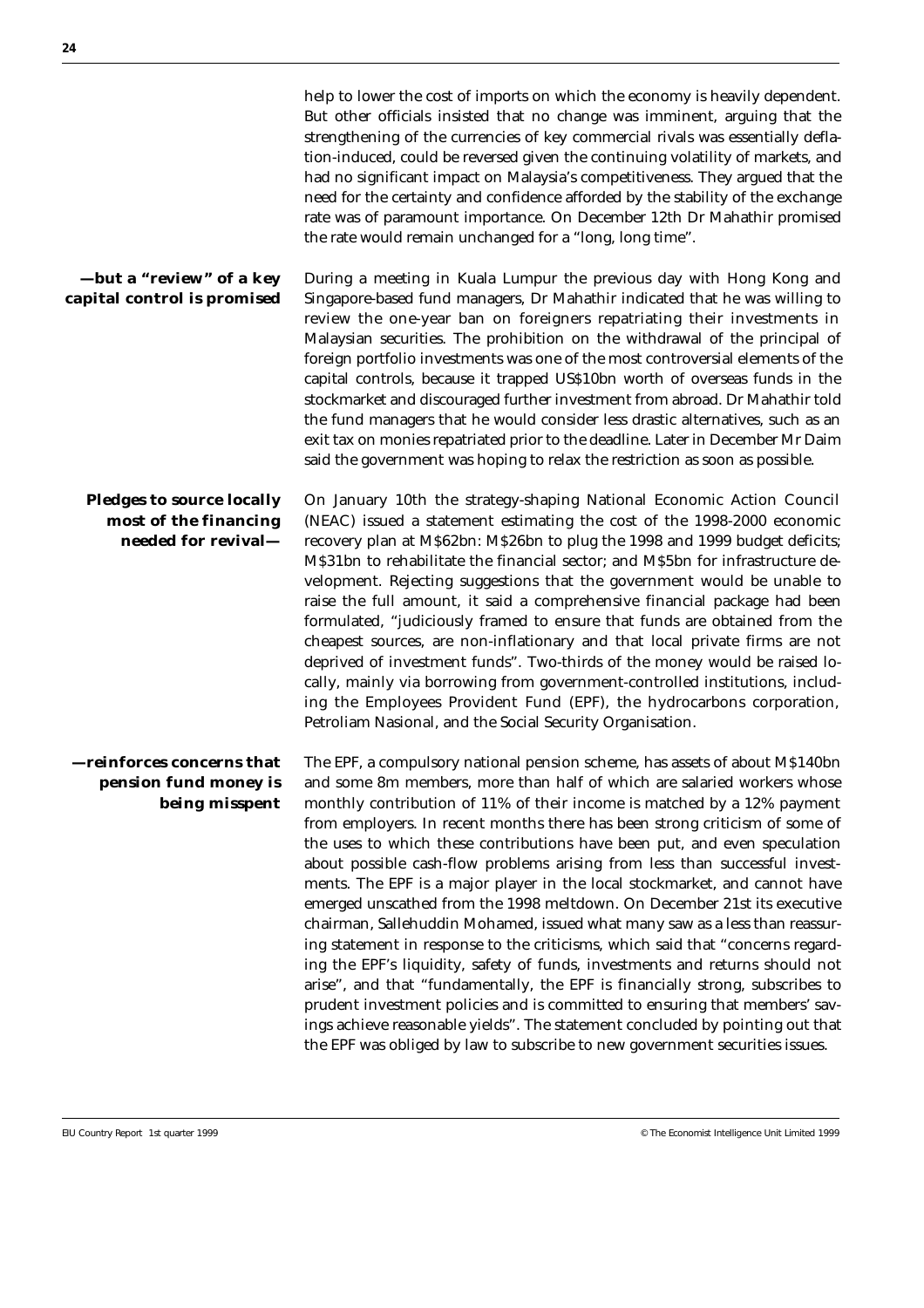| <b>Funds are raised from</b><br>locally based foreign<br>banks- | Loan agreements worth the equivalent of US\$1.35bn concluded on December<br>29th with 12 locally incorporated foreign banks were categorised by the NEAC<br>as "domestic" financing. Denominated in dollars and yen, and carrying a<br>modest 3 percentage point premium over the London Interbank Offered<br>Rate (Libor), the five-year loans were expected to be fully drawn down by<br>early January. The creditor institutions included the local operations of the<br>Hongkong and Shanghai Banking Corporation, Standard Chartered, Citibank,<br>the Bank of Nova Scotia, ABN Ambro, Bank of America, Bank of Tokyo, Chase<br>Manhattan and Deutsche Bank.                                                                                                                                                                                                                                                                                                               |
|-----------------------------------------------------------------|---------------------------------------------------------------------------------------------------------------------------------------------------------------------------------------------------------------------------------------------------------------------------------------------------------------------------------------------------------------------------------------------------------------------------------------------------------------------------------------------------------------------------------------------------------------------------------------------------------------------------------------------------------------------------------------------------------------------------------------------------------------------------------------------------------------------------------------------------------------------------------------------------------------------------------------------------------------------------------|
| —the Tokyo bond<br>market-                                      | As expected, Japan has emerged as the main source of external funding, much<br>of it under the so-called Miyazawa Plan, a US\$30bn aid plan for crisis-stricken<br>Asian countries unveiled in October by the Japanese finance minister, Kiichi<br>Miyazawa. On December 11th a five-year Malaysian government bond issue,<br>90% guaranteed by Japan's Ministry of International Trade and Industry, sold<br>out to institutional investors on the Tokyo capital market, generating ¥74bn<br>(M\$2.43bn). A second finance minister, Mustapa Mohamed, claimed it was the<br>first time one country had availed itself of another's sovereignty to raise com-<br>mercial funds internationally. The main motivation was Japan's significantly<br>more attractive credit rating.                                                                                                                                                                                                 |
| -and the Japanese<br>government                                 | On December 15th Japan's Ministry of Finance announced the availability of<br>low-cost long-term loans of up to ¥117bn (M\$3.85bn). A week later Mr Mustapa<br>said the government was seeking an additional US\$5bn from Tokyo's Overseas<br>Economic Cooperation Fund, whose credits carry interest rates of 0.75-1.7%<br>annually and are repayable in 25-40 years. Unlike the proceeds from the bond<br>issue, which Kuala Lumpur was entitled to use as it pleased, these loans were<br>designated for specific infrastructural, industrial and environmental projects.<br>But in a mid-January interview with a Japanese newspaper, Dr Mahathir dis-<br>played a clear partiality for untied credits, complaining that Tokyo's vetting<br>procedures were excessively rigorous and were delaying the disbursement of<br>badly needed funds. The NEAC statement said an agreement providing for a<br>US\$500m loan from Japan's Export-Import Bank would be signed "soon". |
| The World Bank is less<br>indulgent-                            | The NEAC said that the government would also continue to tap traditional<br>multilateral sources "as these offer funds at relatively low rates", adding that a<br>total of US\$1.1bn was expected from the World Bank, the Asian Development<br>Bank and Islamic Development Bank. In early December Mr Mustapa revealed<br>that the government had requested US\$2bn from the World Bank in July, but<br>subsequently admitted it had "not had much success" in its discussions with<br>multilateral lenders. The World Bank said in late September that Malaysia's<br>imposition of capital controls had "disrupted" its plans to lend to the country.<br>The sacking and arrest of Mr Anwar, who is highly regarded by the Washington-<br>based institution, is also believed to have been a factor in that decision.                                                                                                                                                        |
| -and an offer from<br><b>Singapore is spurned—</b>              | In mid-December 1998, as the Japanese commitments were being finalised,<br>Dr Mahathir said the government would not be taking up an offer of US\$4bn in<br>loans from neighbouring Singapore. Early in the previous month, following a<br>meeting in Kuala Lumpur with his Singaporean counterpart, Goh Chok Tong,                                                                                                                                                                                                                                                                                                                                                                                                                                                                                                                                                                                                                                                             |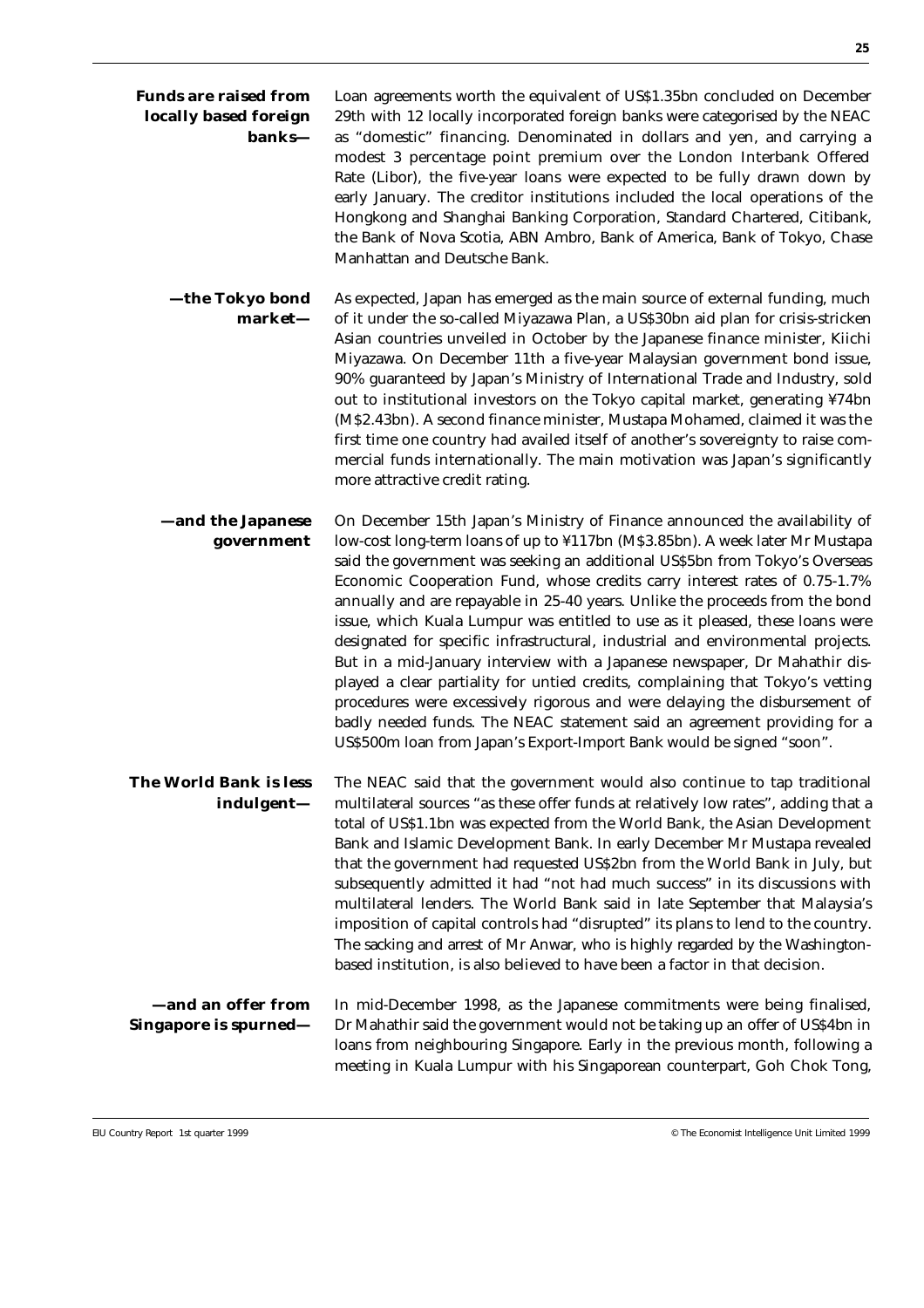**—while the gradings of ratings agencies are slammed as unjust** Insisting that the government had little difficulty putting together its financing package, the NEAC criticised the international credit rating agencies. The attractive pricing of the Tokyo bond issue and of the US\$1.35bn from locally incorporated foreign banks, equivalent to ratings of AAA and AA respectively, indicated that recent downgrades by agencies such as Standard & Poor's (S&P) and Moody's were unjustified, it said. Officials had been roundly condemning the agencies since they cut Malaysia's sovereign risk ratings to junk status following its imposition of capital controls. During the APEC summit Dr Mahathir called their reporting "negative and biased", and prevailed on his fellow leaders to include a clause in the meeting's final communiqué urging the agencies to "review" their practices. But the agencies were unmoved. S&P said in late December it was maintaining Malaysia's key long-term foreign-currency rating at BBB- and its outlook at "negative", reflecting the "higher uncertainty about the direction of economic policy".

### **Banking and finance**

#### **The authorities say the sector is in reasonable health—** Government and Bank Negara officials continue to insist that a strengthening of the financial system is crucial to the recovery of the broader economy. The requisite restructuring of the sector was being carried out, they said, claiming the reservations expressed on this score by the IMF and others were misplaced and unjust. The central bank cited the decline in net non-performing loans (NPLs) to M\$51.8bn (US\$13.6bn), or 8.1% of total loans, at end-September 1998, from 8.9% at end-June, as indicative of an improving performance. But the classification was on the six-month arrears basis to which the authorities had reverted in September. On a three-month basis, the international standard, gross NPLs had risen from 12.6% to 17.8%. **—that its bad debts are being purged—** In its report on economic developments during the third quarter of 1998, released in late November, Bank Negara also highlighted the achievements of the three recently established agencies operating under its auspices (4th quarter 1998, pages 23-24): Pengurusan Danaharta Nasional had signed conditional agreements with 13 banks to buy NPLs worth M\$18.8bn, supposedly equivalent to 36% of the system's bad debts; Danamodal Nasional had injected M\$4.6bn into nine undercapitalised banks; and the so-called Corporate Debt Restructuring Committee (CDRC) had been asked to help organise the repayment of loans amounting to M\$9.4bn. **—and a consolidation plan is under way—** On December 1st a Singapore newspaper quoted an official of the NEAC as saying that the authorities were devising a consolidation programme aimed at

reducing by half the number of commercial and merchant banks. There are currently 35 such institutions in Malaysia. Asgari Stephens said troubled government banks would be the "first to go", followed by "banks which are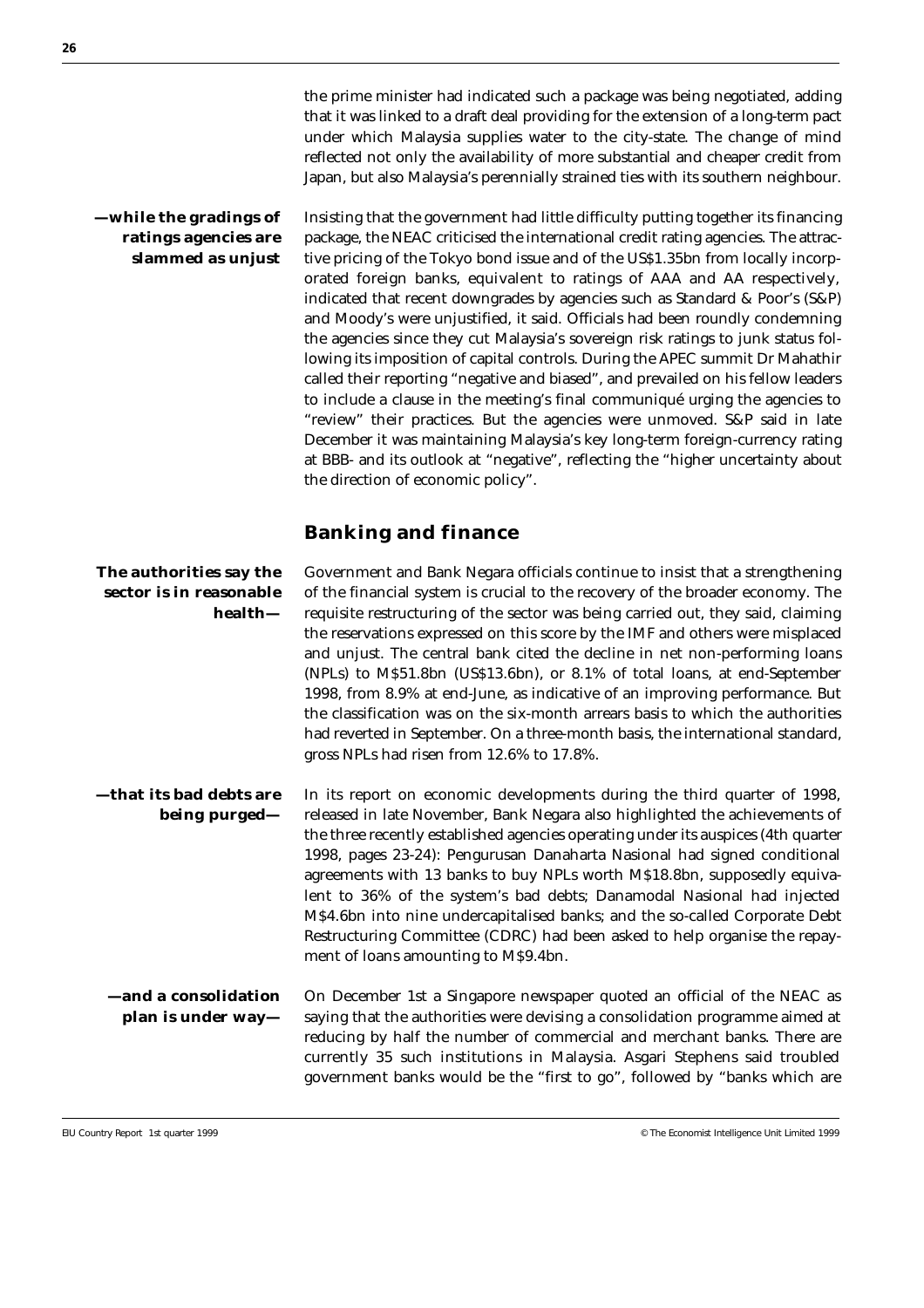|                                                                               | gone cases", then "large but weak" Chinese-owned institutions. Smaller banks<br>would be encouraged to merge with bigger partners. Bank Negara and its re-<br>cently appointed financial adviser, the US investment bank Salomon Smith<br>Barney, would determine the speed at which restructuring would take place.<br>A Memorandum of Understanding envisaging an eventual merger between the<br>state-owned Bank Bumiputra and Bank of Commerce, a smaller but stronger<br>private-sector institution, was signed last September (4th quarter 1998, page<br>24). Bank Simpanan Nasional, the national savings bank, was also negotiating<br>a merger with the more solid Oriental Bank. On December 2nd the governor of<br>Bank Negara, Ali Abul Hassan Sulaiman, revealed that the central bank was<br>preparing a "comprehensive master plan" to "consolidate and rationalise" as<br>well as recapitalise the industry.                                                                                                                                                                                          |
|-------------------------------------------------------------------------------|-----------------------------------------------------------------------------------------------------------------------------------------------------------------------------------------------------------------------------------------------------------------------------------------------------------------------------------------------------------------------------------------------------------------------------------------------------------------------------------------------------------------------------------------------------------------------------------------------------------------------------------------------------------------------------------------------------------------------------------------------------------------------------------------------------------------------------------------------------------------------------------------------------------------------------------------------------------------------------------------------------------------------------------------------------------------------------------------------------------------------|
| -but sceptics warn of<br>more trouble ahead-                                  | Yet claims that the government's strategy was both misguided and insuffi-<br>ciently rigorous persisted. On December 3rd, announcing it was downgrading<br>the ratings of several major Malaysian banks, US-based Moody's Investors<br>Service predicted more trouble ahead. Clearly referring to the currency controls<br>and the pegging of the exchange rate, it declared that while "recent domestic<br>economic measures" would lead to "a temporary period of relief", they would<br>ultimately "result in severe pressure on the banking system". The agency pre-<br>dicted that asset quality would deteriorate even more dramatically "if the<br>banks are used to rescue or support insolvent and ailing commercial borrowers,<br>or if lending is forced to grow at a time of general economic contraction". This<br>was a reference to the official pressure on financial institutions to step up credit<br>approvals, even for speculative investments such as share purchases and prop-<br>erty development, and to further reduce lending rates and commission margins<br>(4th quarter 1998, page 25). |
| -and suggest authorities<br>are still in denial                               | Moreover, while acknowledging that the ongoing consolidation exercise could<br>yield "fewer, larger, better managed and more prudent banks", Moody's<br>warned that it also constituted "a risk to the stronger banks that are unable to<br>resist forceful government pressure to absorb weaker institutions without ade-<br>quate indemnities". In addition, the agency said it remained concerned that<br>the government's "estimates of the extent of support needed by the banking<br>system is well below what may realistically be required".                                                                                                                                                                                                                                                                                                                                                                                                                                                                                                                                                                  |
| <b>Bank Negara's asset</b><br>management arm sells<br>bonds to buy bad debts- | At the unveiling of the 1999 budget in parliament last October, Dr Mahathir<br>said that Danaharta, the official asset management company, would need only<br>M\$15bn, rather than the previously anticipated M\$25bn, to buy up NPLs from<br>banks. On November 20th Danaharta raised some M\$700m for the purpose via<br>a government-guaranteed, zero-coupon five-year bond issue to local financial<br>institutions. It said the issue was the first of a series, and that the timing and<br>size of subsequent ones, would be in line with its NPL acquisition process,<br>which it expected to complete by end-1999. A second issue, on December 30th,<br>generated just over M\$1.1bn.                                                                                                                                                                                                                                                                                                                                                                                                                         |
| -of which there are<br>plenty—                                                | Danaharta was being swamped with requests from banks keen to offload their<br>bad debts. Its managing director, Azman Yahya, revealed in late December that                                                                                                                                                                                                                                                                                                                                                                                                                                                                                                                                                                                                                                                                                                                                                                                                                                                                                                                                                           |

EIU Country Report 1st quarter 1999 © The Economist Intelligence Unit Limited 1999

the agency had completed the acquisition of M\$1bn in NPLs, at discounts of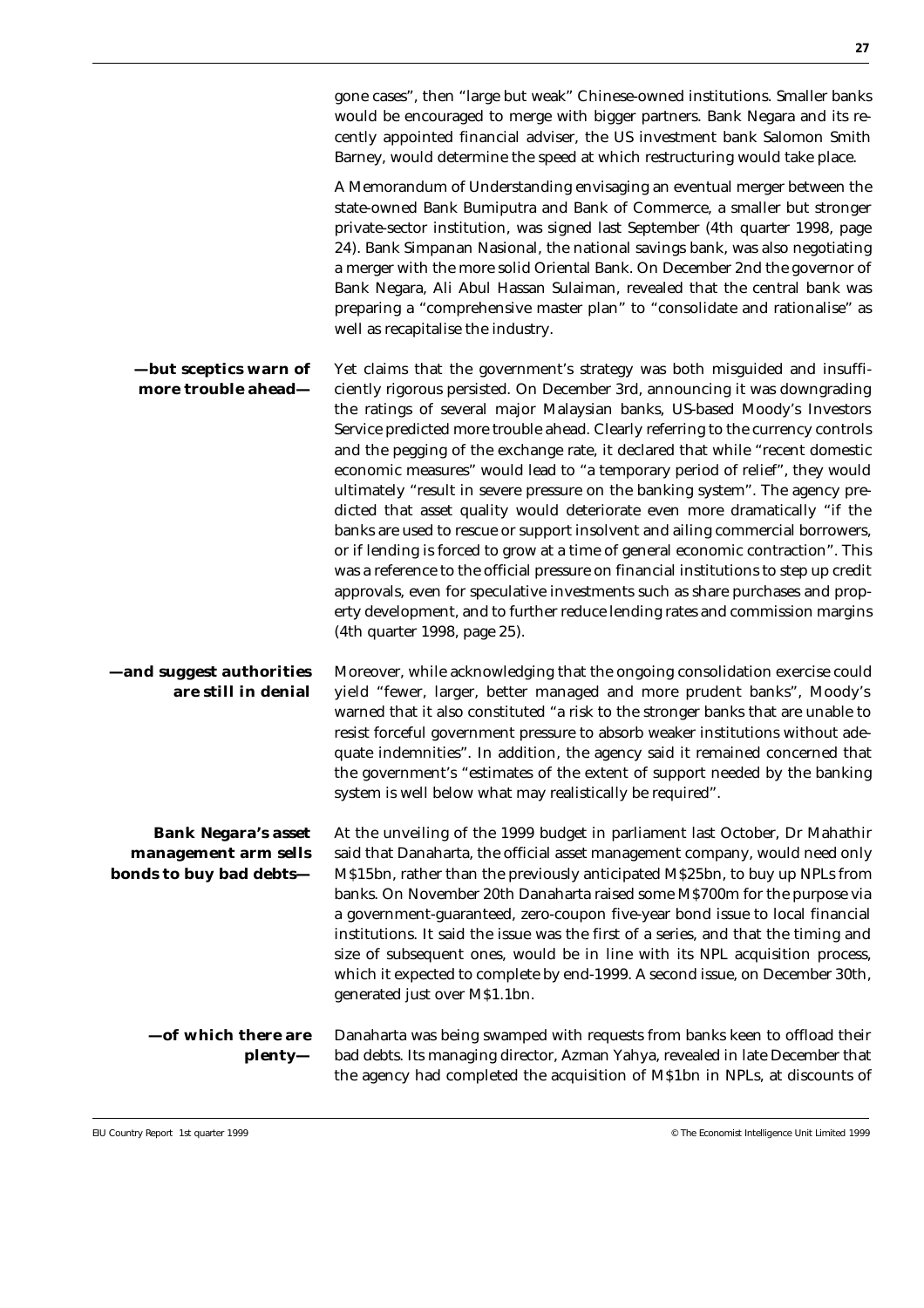40-50%, and was evaluating others totalling M\$12.77bn. Danaharta had also assumed responsibility for the "management" of an additional M\$7bn-8bn in NPLs from Sime Bank, which was saved from collapse early last year when the central bank prevailed on Rashid Hussain Berhad (RHB), a local financial services group, to merge Sime's operations with those of its own commercial banking unit. RHB's willingness to do so had been conditional on the central bank assuming Sime's substantial bad debts.

**—and some more retrievable than others** Mr Azman said that the main reason behind most of the problems surrounding the NPLs was that companies were taking out short-term loans for long-term investments, indicating that most afflicted debtors fell into one of three categories: essentially healthy companies facing temporary cash-flow problems whose loans Danaharta would seek to reschedule; viable but poorly run businesses in need of restructuring, such as mergers, and capital injections, whose management would be assumed by Danaharta-appointed special administrators; and the "walking dead", fit only for liquidation.

> Mr Azman indicated that much of the M\$5bn in equity accorded to Danaharta by the government, its investment arm, Khazanah Nasional, and the EPF would be used to recapitalise businesses taken over by the agency but unable to obtain credit from the banking system. He said the balance would go towards the purchase of non-performing Islamic assets, which could not legally be bought with the proceeds of conventional bond issues. Such assets accounted for only about 2% of the banking system's total.

**A sharp slowdown in lending—**



**—forces the government to scrap its 1998 credit growth target**

Danamodal, the main bank recapitalisation agency, was also issuing government-guaranteed bonds to help underwrite the cost of its activities. On October 21st it raised M\$7.7bn through the sale of five-year paper to 57 locally incorporated banks and finance companies. These institutions paid for it from the proceeds of a recent 2 percentage point reduction (from 6% to 4%) in the statutory reserve requirement (SRR), the proportion of their funds financial institutions must hold interest-free with Bank Negara. The government has estimated that Danamodal will need M\$16bn for its recapitalisation exercise.

Despite the salutary operations of Danamodal, Danaharta and the CDRC, as well as the lower interest rates and increased liquidity facilitated by the currency controls and exchange-rate peg, lending remained slack. Not only were many companies and individuals reluctant to borrow, others were unable to secure credit. Business executives claimed that worthwhile investments were having to be shelved for lack of funds, and accused banks and finance companies of being overcautious. The government agreed, with officials arguing that such inflexibility was jeopardising the recovery process. Its forecast of a modest 1% expansion of GDP in 1999 was partly premised on year-to-year lending growth reaching at least 8% in 1998.

That target, set only in September, was a long way from being achieved. Loan approvals in January-September 1998 amounted to only M\$38.3bn, compared with M\$197.8bn in 1997, according to Bank Negara. Subsequent figures indicated a slight, but still unsatisfactory pick-up: monthly disbursements, which had averaged M\$4.1bn in January-July, rose to M\$5.2bn in August-October;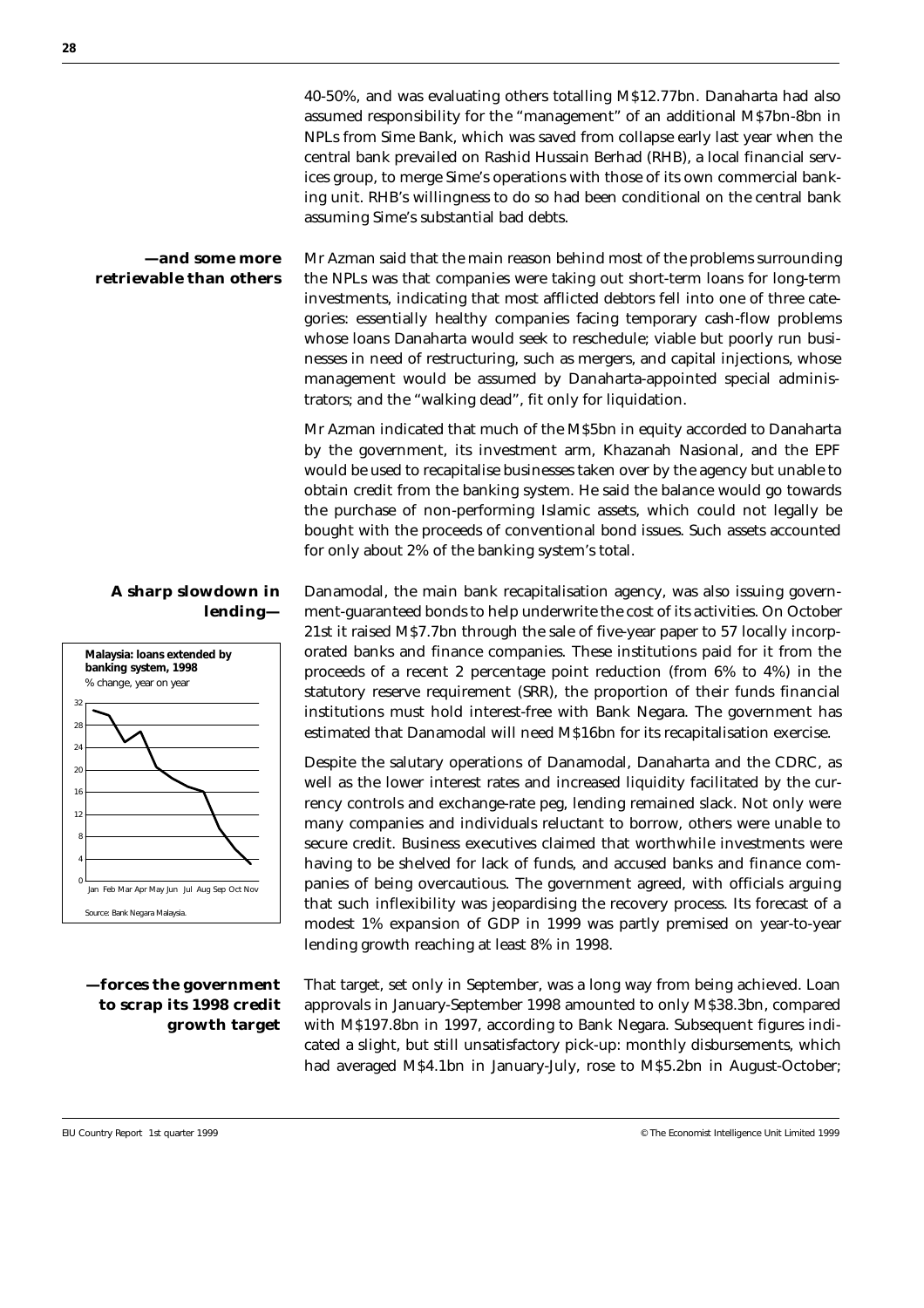|                                                                          | disbursements in October totalled M\$5.9bn, up from only M\$2.7bn in March.<br>On November 20th the central bank put further pressure on lending institu-<br>tions by decreeing that the minimum monthly payment on outstanding<br>credit-card balances be reduced from 15% to 5%. It also ordered banks to set up<br>separate loan rehabilitation departments, a move designed to ensure that staff<br>vetting requests for credit were also not responsible for recovering debts. But a<br>week later Mr Abul finally acknowledged that the 8% growth target would not<br>be met. Officials later estimated credit expansion in 1998 at no more than 3%.                                                                                                                                                                                                                                                                                                                                                                                                                                                                                                                   |
|--------------------------------------------------------------------------|------------------------------------------------------------------------------------------------------------------------------------------------------------------------------------------------------------------------------------------------------------------------------------------------------------------------------------------------------------------------------------------------------------------------------------------------------------------------------------------------------------------------------------------------------------------------------------------------------------------------------------------------------------------------------------------------------------------------------------------------------------------------------------------------------------------------------------------------------------------------------------------------------------------------------------------------------------------------------------------------------------------------------------------------------------------------------------------------------------------------------------------------------------------------------|
| A major financial services<br>group is restructured-                     | The problems besetting the sector were underscored by a large-scale restructur-<br>ing at RHB, the country's third largest financial group. Unveiled on November<br>30th, this was primarily a M\$3.3bn recapitalisation forced by heavy losses re-<br>lated to bad loans. It essentially involved Pahang State Economic Development<br>Corporation acquiring a 29% equity interest in the group; Kumpulan Wang<br>Amanah Pencen, a federal government pension trust fund, taking another<br>11.9%; and Danamodal assuming a 30% stake in the group's commercial bank-<br>ing arm, RHB Bank (on December 24th it was announced that Khazanah, not<br>Danamodal, would be taking up the latter shareholding). The deal also included<br>a revision of the terms under which RHB was to purchase Sime Bank. RHB<br>revealed that it had suffered a net loss of M\$936m in the 12 months to end-June,<br>largely as a result of provisioning against bad debts amounting to M\$1.3bn. RHB<br>Capital, a subsidiary and the holding company of RHB Bank as well as of a<br>merchant bank and a securities firm, posted a net loss of M\$651m, with provi-<br>sions at M\$1.36bn. |
| -as indebtedness and the<br>recession take their toll                    | The restructuring resulted in a decline, from 29% to 17%, in the shareholdings<br>of the group chairman, Rashid Hussain, a hitherto highly successful financier<br>who had built his empire out of a modest stockbroking operation. Like other<br>Malaysian entrepreneurs who had expanded aggressively during the boom<br>years, with considerable encouragement and support from the government,<br>Mr Rashid found his position increasingly untenable as the economic crisis<br>deepened. He too had borrowed heavily, pledging shares as collateral, but, as<br>the equity market collapsed, came under increasing pressure from his bankers<br>to provide additional security. A substantial proportion of the funds loaned by<br>the RHB stable of companies similarly turned bad. Mr Rashid's decision in<br>March 1998 to absorb the troubled Sime Bank, which immediately followed<br>the buy-up of Kwong Yik Bank, proved particularly problematic. In October,<br>after he failed to secure the funds needed to recapitalise it, Danamodal agreed<br>to inject the requisite M\$1.5bn, thereby diluting his stake (4th quarter 1998,<br>page 24).                |
| <b>Bank Negara assumes</b><br>control of the biggest<br>finance company- | On January 4th 1999 Bank Negara announced it had taken control of the<br>country's biggest finance company, MBf Finance, which it said was in need of<br>recapitalisation. It subsequently emerged that the company's risk-weighted<br>capital adequacy ratio had dropped to an ominously low 4%. Local analysts<br>estimated the required infusion at up to M\$1bn. The central bank sought to<br>reassure anxious customers-and a wider public concerned about the fragility of<br>the financial system generally-by insisting that MBf Finance was solvent, that<br>its deposits were guaranteed by the government, and that the intervention was                                                                                                                                                                                                                                                                                                                                                                                                                                                                                                                         |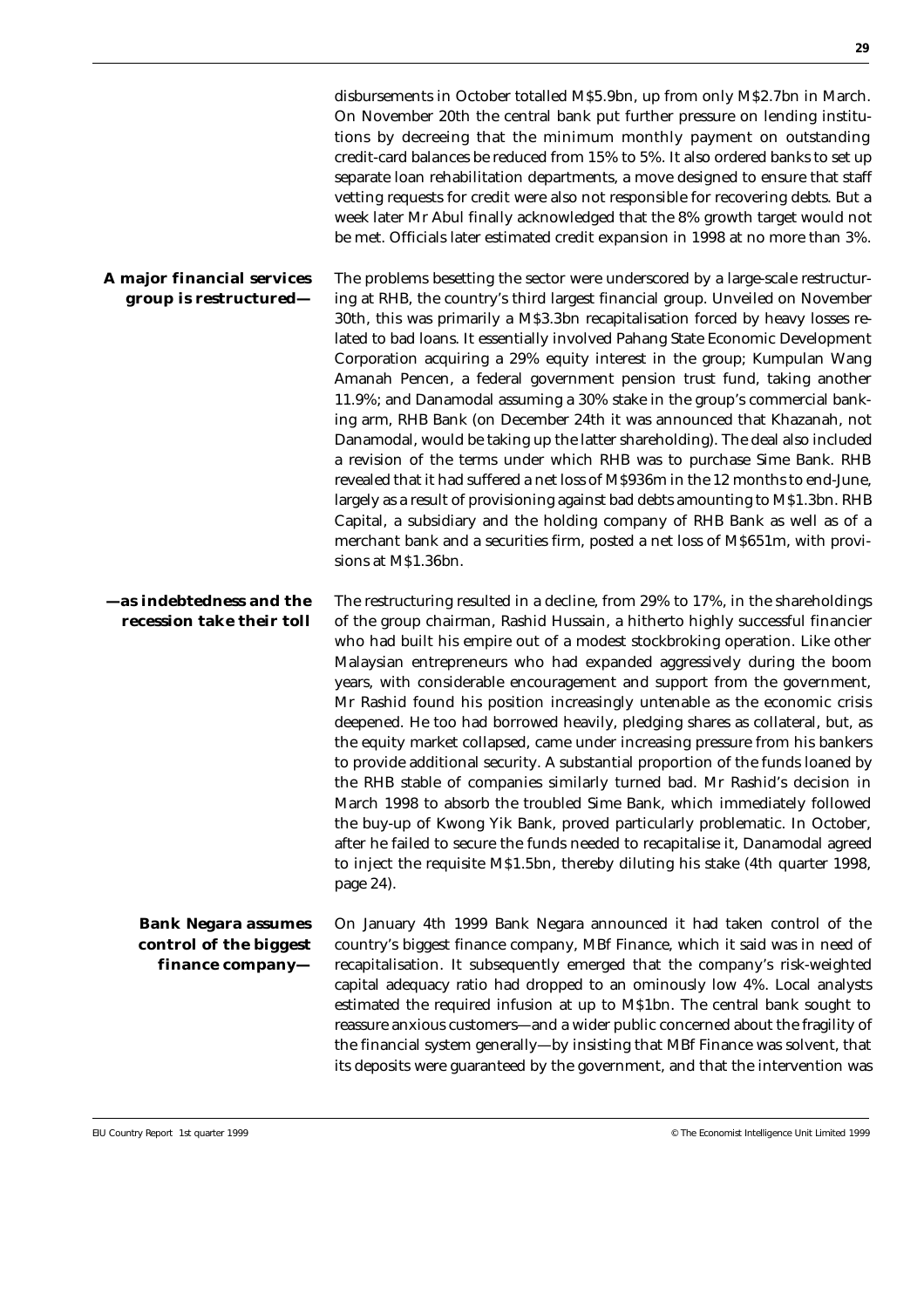essentially pre-emptive. There had been a run on the company in September 1997, but the panic abated after similar reassurances by the authorities. Nonetheless that scare, amid mounting uncertainty, was indicative of a flight to quality within the industry. Indeed MBf Finance's health deteriorated rapidly thereafter, as the impact of the economic crisis became increasingly severe. Unaudited results for the six months to end-June 1998 put its NPL ratio at 24.1%, and analysts believed it had risen to some 35% by the time the central bank stepped in. Last November the company negotiated the provisional sale of M\$3.9bn in bad debts to Danaharta.

#### **—and asks its shareholders to draw up a recapitalisation plan**

Because they have smaller asset bases and are obliged to pay higher returns, finance companies tend to be more vulnerable than commercial banks. They are also more prone to panic withdrawals by depositors, most of whom are individuals with limited savings. Their core business, hire-purchase lending, is fraught with hazards in the current recessionary climate, as evidenced, for example, by the large-scale repossession of motor vehicles from cash-strapped borrowers unable to maintain payments. A family-owned concern, MBf Finance has 153 branches nationwide. Unlike most other finance companies, it does not have the luxury of a potentially supportive affiliation with a banking group. While a share swap deal that would have given the financially sound Bank of Commerce a 37.5% stake was initialled last year, it was scrapped following the central bank takeover. MBf's existing shareholders were expected to be offered the opportunity to arrange the recapitalisation. Bank Negara also assumed control of another finance company, Kewangan Bersatu, on January 4th.

#### **The stockmarket's rebound continues**



The improvement in the Kuala Lumpur Stock Exchange (KLSE)'s benchmark composite index, the KLCI, continued. From a low of 262.70 points prior to the imposition of capital controls on September 1st, it rose steadily, amid bouts of profit-taking, to reach 598.97 on January 15th. However, the rally was hardly a reflection of economic or corporate fundamentals. Rather, it was largely spurred by strong buying on the part of government-controlled institutional funds, lower interest rates in the money market and—thanks to the controversial one-year lock-in clause—minimal scope for a confidence-sapping selldown by foreign investors. Indeed one analyst described the KLSE as a "market flourishing in an oxygen tent".

Dr Mahathir's December promise to review the lock-in clause, and subsequent statements by senior officials that the government could soon replace it with an exit tax regime, were motivated by a recognition that the KLCI was unlikely to rise much higher without the support of foreign funds. Analysts said an easing of the restriction would result in Malaysia's reincorporation in key global stockmarket indices, from which it was expelled in September, that are tracked by such funds. However, the government's reluctance to repeal the measure swiftly derived from official concern about the risk of a substantial outflow of foreign money from the KLSE.

A new code on mergers and takeovers, imposing stricter disclosure standards, came into effect on January 1st. Devised by the regulatory Securities Commission, it stipulates that minority shareholders be given a prior opportunity to con-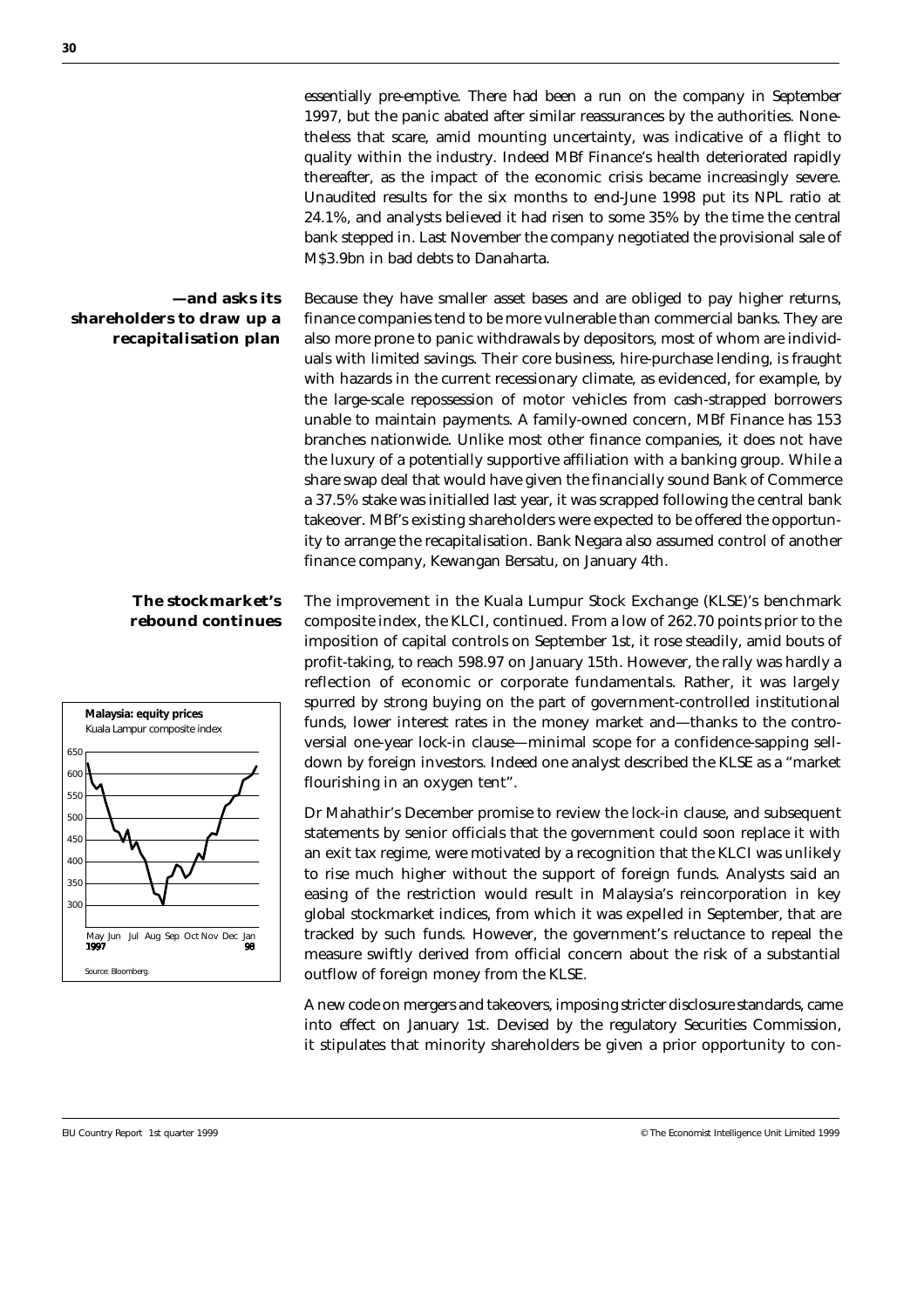|                                                                                   | sider the merits of planned mergers to enable them to make informed decisions<br>whether to retain or dispose of their interests. Controversy surrounded a series<br>of sizeable share transactions involving companies with close links to the<br>government that took place following the onset of the economic crisis. Many<br>were considered prejudicial to minority stakeholders. The government<br>announced the same day that it had decided to limit the number of director-<br>ships an individual could hold in listed companies to five. Previously there<br>was no limit. Officials said only some 50 individuals were affected by the<br>ruling.                                                                                                                   |
|-----------------------------------------------------------------------------------|----------------------------------------------------------------------------------------------------------------------------------------------------------------------------------------------------------------------------------------------------------------------------------------------------------------------------------------------------------------------------------------------------------------------------------------------------------------------------------------------------------------------------------------------------------------------------------------------------------------------------------------------------------------------------------------------------------------------------------------------------------------------------------|
|                                                                                   | <b>Agriculture</b>                                                                                                                                                                                                                                                                                                                                                                                                                                                                                                                                                                                                                                                                                                                                                               |
| A new farm strategy is<br>unveiled                                                | The third National Agricultural Policy, which maps out a strategy for the sector<br>to 2010, was approved by the cabinet on December 23rd. Costed at M\$32bn<br>(US\$8.42bn), with more than two-thirds of the investment expected to come<br>from the private sector, it advocates increased production of cash and food<br>crops, as well as a keener focus on the requirements of both domestic and<br>foreign markets. It also emphasises the need to optimise land utilisation and<br>ease labour shortages through greater mechanisation.                                                                                                                                                                                                                                  |
| <b>Sliding palm oil output</b><br>initially boosts prices and<br>export earnings- | According to a statement in late December by the primary industries minister,<br>Lim Keng Yaik, production of palm oil declined to some 8.3m tonnes in 1998,<br>from 9.1m tonnes in 1997, partly owing to drought and the subsequent floods<br>caused by the global weather phenomenon El Niño and its successor La Niña.<br>But he estimated export earnings from palm oil at a record M\$21bn, compared<br>with the M\$16.5bn forecast last October in the finance ministry's annual eco-<br>nomic report and the M\$10.8bn achieved in 1997. The improvement was<br>attributed to exchange-rate gains-palm oil is denominated in dollars on the<br>international market-and firmer prices arising from lower output. Malaysia is<br>the world's largest producer of palm oil. |
| -before foreign buyers<br>switched to cheaper<br><i>alternatives</i>              | Heavier than usual rain during the north-east monsoon season, which runs<br>from November to March, caused significant damage to the oil palm crop in<br>December and January, further undermining output. The resulting surge in<br>already high price levels led to a significant slackening in external demand as<br>major buyers, including India, Pakistan and Egypt, opted for cheaper alterna-<br>tives, notably soybean oil. This, in turn, forced several Malaysian refineries to<br>suspend operations or cut back production.                                                                                                                                                                                                                                         |
| Malaysia gives notice of its<br>withdrawal from INRO                              | In late October Malaysia formally notified the International Natural Rubber<br>Organisation (INRO) that it was withdrawing from the 23-member producer<br>and consumer grouping. The pull-out, which in accordance with INRO's stat-<br>utes takes effect next October, had long been threatened. Malaysia, the world's<br>third largest rubber producer, is a vocal critic of INRO's failure to shore up the<br>flagging market, claiming its price stabilisation mechanisms unfairly favour<br>buyers at the expense of sellers. Kuala Lumpur's efforts to forge a regional<br>producer's cartel is being hampered by the eagerness of Thailand and Indonesia<br>to cash in on depreciation-driven higher local prices by boosting their exports.                              |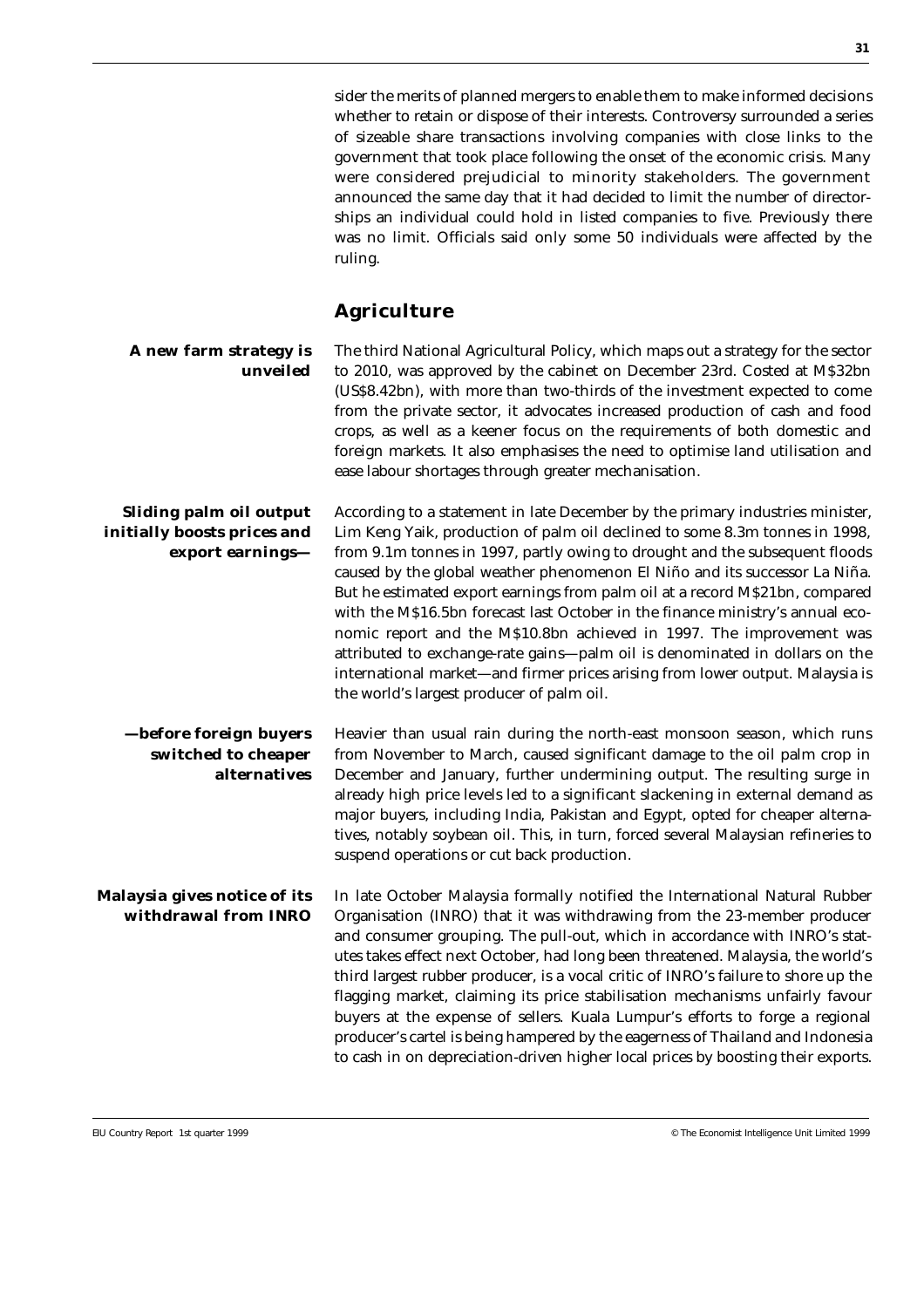Malaysia's output fell to an officially estimated 900,000 tonnes in 1998, from 971,000 tonnes in 1997, and is expected to decline further this year.

#### **Industry**

#### **Manufacturing production drops significantly—**

Manufacturing output fell by 9.8% year on year in January-November 1998, according to official data. Only three of the 23 manufacturing subsectors included in the Industrial Production Index (IPI)—rubber products, plastics and clothing—bucked the trend, with increases ranging from a modest 6.7% for rubber goods to just 1% for clothing. By contrast, most of the other 20 categories suffered sharp falls in output. The worst affected were transport equipment (-53.2%), footwear (-38.0%), iron and steel products (-35.6%), non-electrical machinery (-35.1%), glass products (-26.9%) and non-metallic minerals (- 26.0%). Month on month, the IPI fell by 4.7% in November—the 11th consecutive decline—suggesting that the recession deepened in the fourth quarter of last year. The drop in industrial output in 1998 was the first since 1989.



#### **—with the vehicle industry worst affected—**

According to the industry minister, Rafidah Aziz, the slump in output experienced by the poorest performer, the transport equipment subsector, derived essentially from a recession-induced slackening of domestic demand for locally produced motor vehicles. Total motor vehicle sales amounted to just 104,593 units in January-September 1998, compared with 404,937 units in the same period of 1997 and 364,788 units in 1996. Production slumped correspondingly, to 112,821 units, from 458,291 units and 384,637 units respectively. Although sales picked up in the latter part of the year, rising from 12,883 units in September to 14,232 in October and 19,081 in November—compared with a nine-year low of 6,872 in February—the improvement was primarily due to lower interest rates and the government's decision to increase the credit limit on car purchases.

**—as underlined by losses at Proton—** The main company affected by the downturn was the national carmaker, Perusahaan Otomobil Nasional (Proton). It suffered a pretax loss of M\$82.2m (US\$21.6bn) in the six months to end-September, having posted a net profit of M\$644.5m in the corresponding period of 1997. Turnover slumped by 55.3%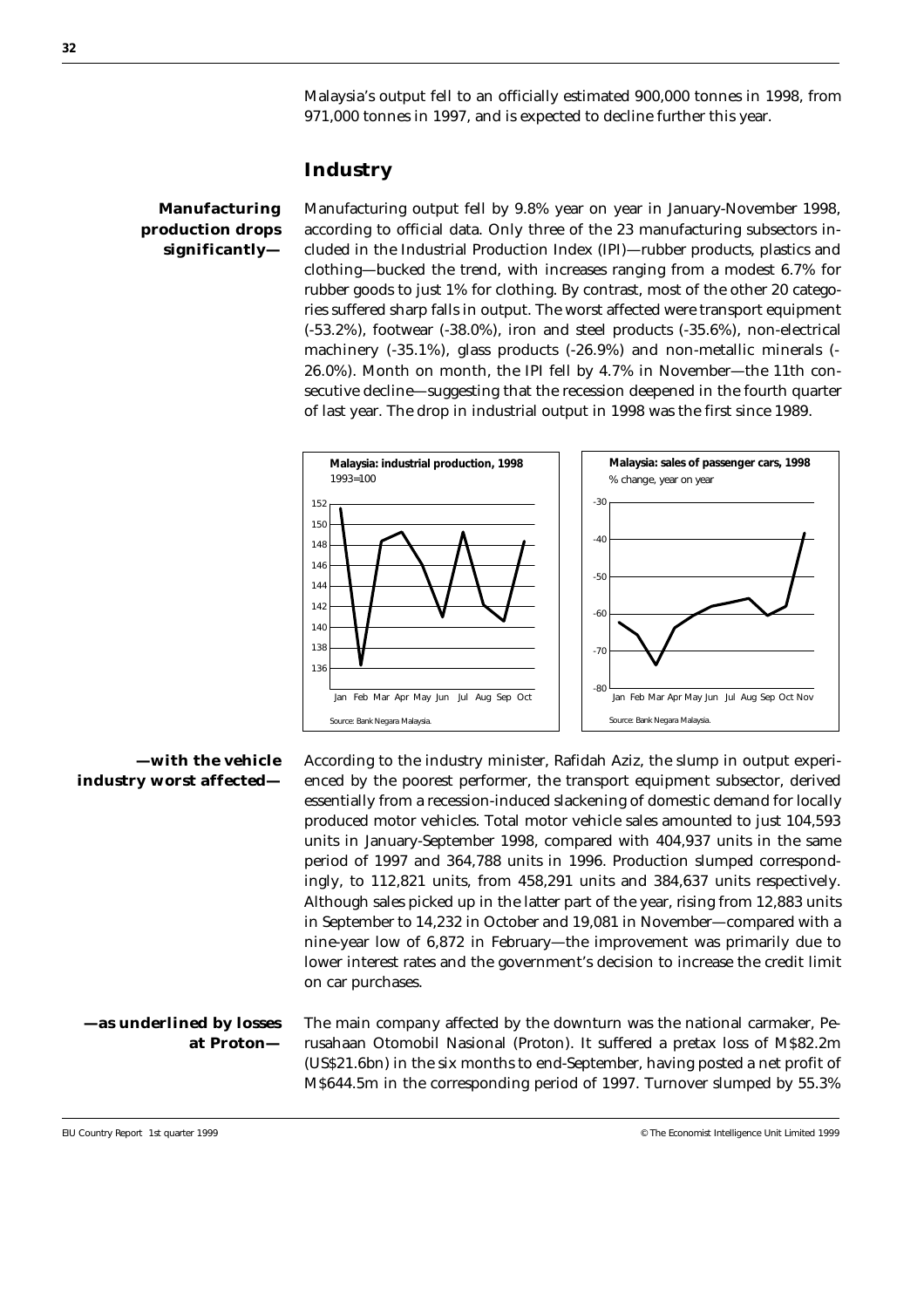|                                                                       | to M\$1.69bn, with passenger car sales falling sharply to 44,261 units, from<br>105,778 units. The company said the poor results were due in no small measure<br>to the depreciation of the ringgit, which inflated the cost of imported compo-<br>nents and parts, notably from Japan, the main external source.                                                                                                                                                                                                                                                                                                                                                                                                                                                                                                                                                               |
|-----------------------------------------------------------------------|---------------------------------------------------------------------------------------------------------------------------------------------------------------------------------------------------------------------------------------------------------------------------------------------------------------------------------------------------------------------------------------------------------------------------------------------------------------------------------------------------------------------------------------------------------------------------------------------------------------------------------------------------------------------------------------------------------------------------------------------------------------------------------------------------------------------------------------------------------------------------------|
| -and talk of a possible<br>buy-in by Petronas                         | The depth of Proton's problems was underlined late last year when it emerged<br>that Petronas, the state oil and gas corporation, had begun negotiations on a<br>possible purchase of the 27.2% stake in the carmaker held by Hicom, a major<br>holding company with diverse interests. Dr Mahathir, the driving force behind<br>the launch of Proton in the early 1980s, said such a buy-in was desirable,<br>conceding that the company required considerable funds and the government<br>itself could no longer afford to support it. But subsequent reports in the local<br>press, citing sources close to Proton, suggested that the negotiations were mak-<br>ing little progress. Proton's other main shareholders are Khazanah Nasional, the<br>finance ministry's investment arm (16.8%) and Mitsubishi of Japan (16.1%).                                              |
| <b>Electronics exports are</b><br>down and the future<br>seems bleak- | The electronics industry, which accounts for one-third of the IPI's weighting<br>and generates more than 50% of Malaysia's foreign-exchange earnings, was<br>also hit by declining demand. Local analysts estimated that exports of semi-<br>conductors, the industry's backbone, dipped by 1% in dollar terms last year,<br>following 2.7% growth in 1997. The outlook is less than encouraging. The US<br>Semiconductor Industry Association forecast in late December that global<br>demand would rise by 9.1% this year, after contracting by 10.9% in 1998. But<br>other surveys suggested that following a surge in 1999 on large-scale buying to<br>replace ageing equipment unable to handle the year-2000 date change, com-<br>puter sales worldwide could drop dramatically thereafter.                                                                               |
| -not least because of low<br>value addition locally                   | Moreover, although Malaysia is the world's fourth largest semiconductor<br>manufacturer, it is by and large a labour-intensive assembler, subcontracted by<br>foreign multinationals, of imported components for the lower end of the inter-<br>national market. Government officials acknowledge that this is not an enviable<br>status, not least because of the uncertain outlook. Omar Abdul Rahman,<br>Dr Mahathir's adviser on scientific matters, told a November conference in<br>Kuala Lumpur that Malaysia could boost overall export earnings by up to<br>M\$60bn annually by establishing its own microchip design industry. He was<br>echoing a warning issued repeatedly by others, including Ms Rafidah. How-<br>ever, while the electronics industry elsewhere advances at bewildering speed,<br>Malaysia is making no significant progress up the value chain. |
| <b>Foreign investment</b><br>applications fall sharply—               | Evidence continues to surface that foreign direct investors, who are responsible<br>for much of the rapid expansion in manufacturing output in recent years, are<br>now warier than ever. According to Ms Rafidah, they accounted for M\$6.8bn<br>out of a total of M\$11.95bn in investment applications received by the Ministry<br>of Industry in January-September 1998. But the latter figure was sharply lower<br>than the M\$34.1bn recorded in calendar 1997, when foreign investors also<br>accounted for about half of the total. Industry ministry officials preferred to<br>dwell on the value of investments approved in the first nine months of last year,<br>which, at M\$21.4bn, compared respectably with the M\$25.82bn authorised<br>in 1997 as whole. However, not all approved investments are implemented,                                               |

EIU Country Report 1st quarter 1999 © The Economist Intelligence Unit Limited 1999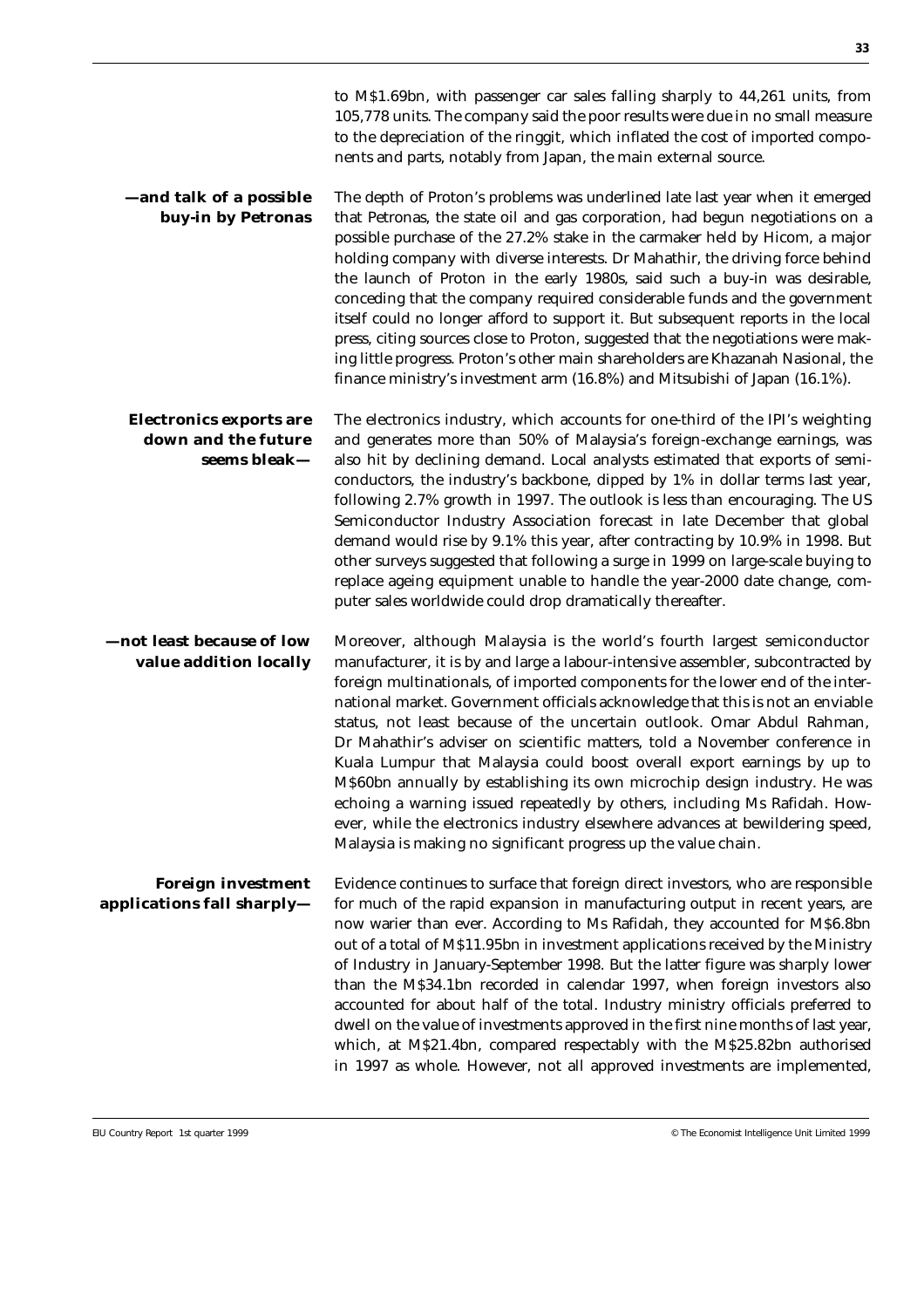particularly in crisis periods. For another, more than half the value of approvals in January-September last year was for heavy industrial projects such as oil refineries and petrochemical plants. By contrast, the value of approved investments in the electronic and electrical subsector, for example, fell to M\$1.54bn, from M\$6.22bn in 1997 and M\$13.06bn in 1996.

**—partly because of the perceived hostility of official policy** Ms Rafidah maintains that the devalued ringgit renders Malaysia more attractive, but many foreign investors are clearly unconvinced. Recent surveys show they are increasingly being drawn elsewhere, to China for example, which offers considerable opportunities and lower costs, or to Taiwan and Hong Kong, where access is deemed to be much easier. Dr Mahathir's frequent claims that Western businesses are seeking to capitalise on Malaysia's economic crisis and "recolonise" the country, and his imposition of sweeping exchange controls last September, worry most investors.

#### **Energy**

**Higher import and debt-servicing costs push up losses at Tenaga—** Tenaga Nasional, peninsular Malaysia's largest power utility, announced in mid-November a 14% increase in turnover, to M\$11.44bn (US\$3.01bn), in the 12 months to end-August 1998. But it posted an after-tax loss of M\$3.09bn for the same period, sharply up on the M\$135.2m loss registered in the previous financial year. Tenaga attributed the deterioration primarily to foreignexchange losses of M\$3.51bn arising from the ringgit's depreciation, which significantly increased the cost of oil and coal feedstock, imported equipment and debt servicing. The bulk of Tenaga's borrowings are denominated in foreign currencies, mostly dollars and yen. The accounts for fiscal year 1997/98 were based on an exchange rate of M\$4.2:US\$1, the level prevailing at the close of its financial year.

**—which is obliged to seek costly overseas credit—** Tenaga's executive chairman, Tajuddin Ali, said that the company was trying to rein in capital spending on generation, transmission and distribution activities, which amounted to M\$5.2bn in 1997/98. But he cautioned that despite the recent postponement of several planned projects (4th quarter 1998, pages 30-31), such outlays would still be in the region of M\$5bn in 1998/99, owing to the devaluation of the ringgit since mid-1997. The utility's earnings are almost entirely in the local currency. Mr Tajuddin admitted that the bulk of its funding requirements would have to be sourced overseas, given the constraints in the local market.

**—and grant tariff concessions to industrial consumers—** Tenaga's status as a largely state-owned entity subjected it to other constraints too. Despite the hefty loss sustained in 1997/98, the deputy energy minister, Chan Kong Choy, reiterated in mid-December that the government would not allow the utility to raise tariffs before 2000. The government also prevailed on Tenaga to offer more reduced rates on off-peak weekend consumption to more than 100 heavy industrial users. Those eligible for the concession were companies whose power consumption constituted 5% or more of their production costs and had monthly bills of at least M\$100,000. The designated beneficiaries, which included iron, steel, cement and chemical plants, accounted for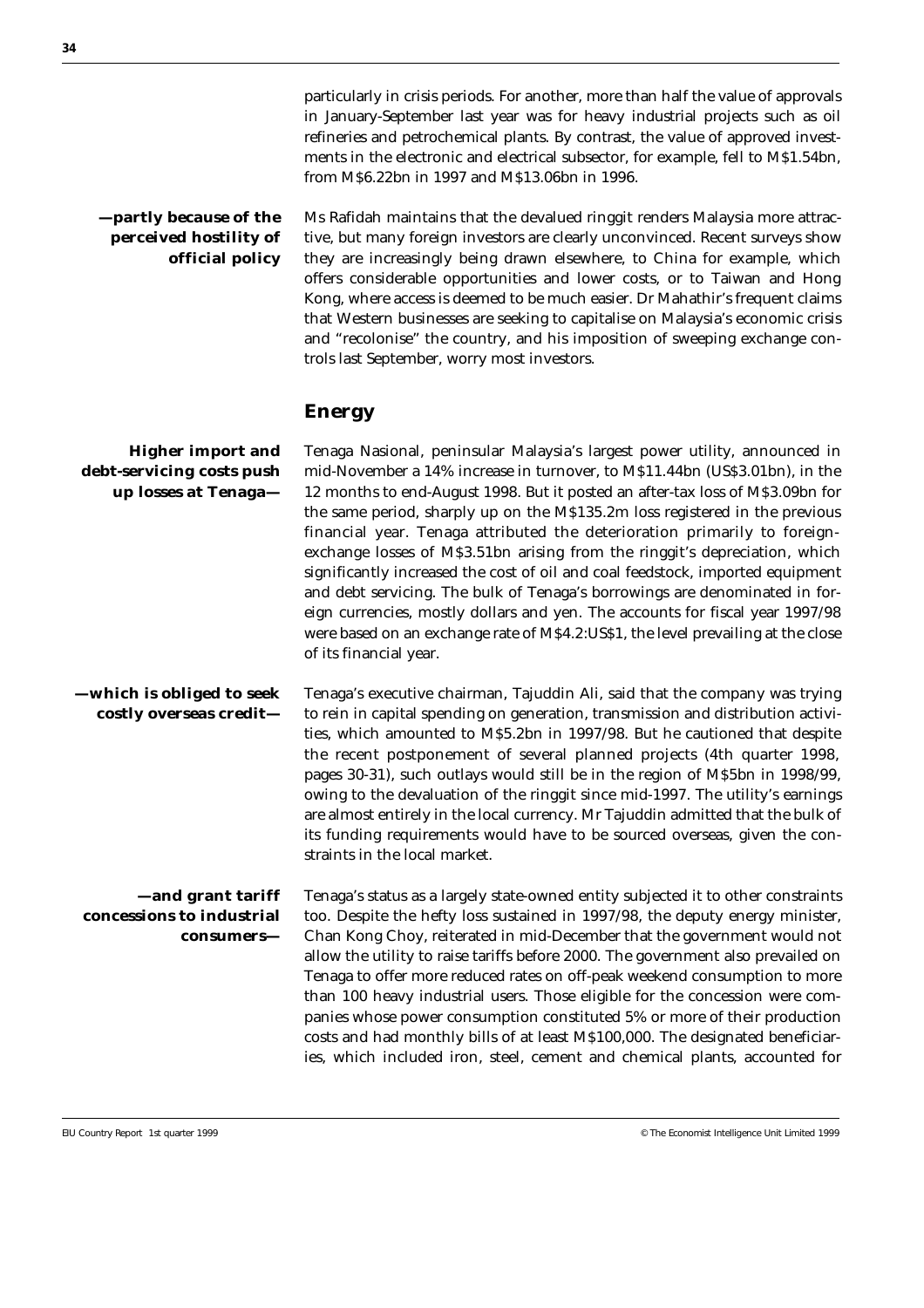| -some of whom may be<br>guilty of pilfering power                         | Citing investigations carried out by Tenaga staff, Mr Tajuddin said in December<br>that almost half the electricity meters installed at factories and commercial<br>premises in the Klang Valley-Kuala Lumpur and its hinterland-had been<br>tampered with to facilitate theft, resulting in losses of millions of ringgit a<br>month for the utility. He announced a month-long "amnesty", pledging that<br>businesses which came forward and acknowledged the falsification of their<br>meters would not be charged for past discrepancies. He also promised that once<br>the amnesty period had elapsed there would be much more rigorous monitor-<br>ing, and stern action against the wayward.                                                                                 |
|---------------------------------------------------------------------------|-------------------------------------------------------------------------------------------------------------------------------------------------------------------------------------------------------------------------------------------------------------------------------------------------------------------------------------------------------------------------------------------------------------------------------------------------------------------------------------------------------------------------------------------------------------------------------------------------------------------------------------------------------------------------------------------------------------------------------------------------------------------------------------|
| Tenaga proposes a<br>downsized version of the<br>original Bakun project-  | Mr Tajuddin admitted in November that Tenaga had responded to a govern-<br>ment request to examine the feasibility of reviving the shelved Bakun hydro-<br>electric project in Sarawak state on Borneo island, albeit on a much smaller<br>scale than originally planned. He said Tenaga and the Sarawak Electricity<br>Supply Corporation had submitted a proposal for a 500-mw plant that would<br>supply Sarawak and neighbouring Sabah state. He declined to say how much it<br>might cost, although independent estimates indicated about M\$5bn.                                                                                                                                                                                                                              |
|                                                                           | As initially envisaged, Bakun was to have been a 2,400-mw plant supplying the<br>two Borneo states and, via undersea cable, peninsular Malaysia. That plan was<br>effectively scrapped in September 1997, ostensibly because the tumbling ring-<br>git rendered it no longer viable. But failure to raise commercial funding for<br>what many saw as a high-risk undertaking, as well as bitter disputes between<br>Ekran, the main operating company, and the multinational consortium<br>awarded the main construction contract, were just as significant (4th quarter<br>1997, pages 30-31). Before the ringgit's plunge, the project had been costed at<br>M\$13.5bn.                                                                                                           |
| -and assumes conditional<br>management of facilities<br>on the site       | Mr Tajuddin said that pending a decision on its more modest proposal, Tenaga<br>had assumed, on a contract basis, responsibility for the management of exist-<br>ing facilities at Bakun. This included oversight of the much-delayed comple-<br>tion of tunnels to divert river water from the site of the proposed dam. That<br>work had proceeded, despite the deferral of the main project. Tenaga's chair-<br>man pointed out that work on a dam or power plant could not begin until the<br>government had resolved its differences with Ekran. After announcing the<br>deferral of the initial project, the government had cancelled Ekran's operating<br>concession, prompting claims for reimbursement and compensation that were<br>still outstanding at the end of 1998. |
| Its divestment programme<br>begins with the partial<br>sale of one plant- | In December Tenaga disclosed that it had agreed to sell a 40% stake in a<br>400-mw gas-fired combined-cycle facility at Tanjung Kling in Malacca state for<br>M\$740m. It was the first divestment under a programme to relinquish up to<br>49% of each of its thermal plants (4th quarter 1998, page 31), an exercise<br>Mr Tajuddin claimed was essentially aimed at transforming Tenaga from a<br>generator into a transmission and distribution company. The buyer, Powertek<br>Berhad, an independent power producer (IPP), was to pay M\$296m in cash and<br>the balance in equity. The main justification for mix, according to Tenaga, was                                                                                                                                  |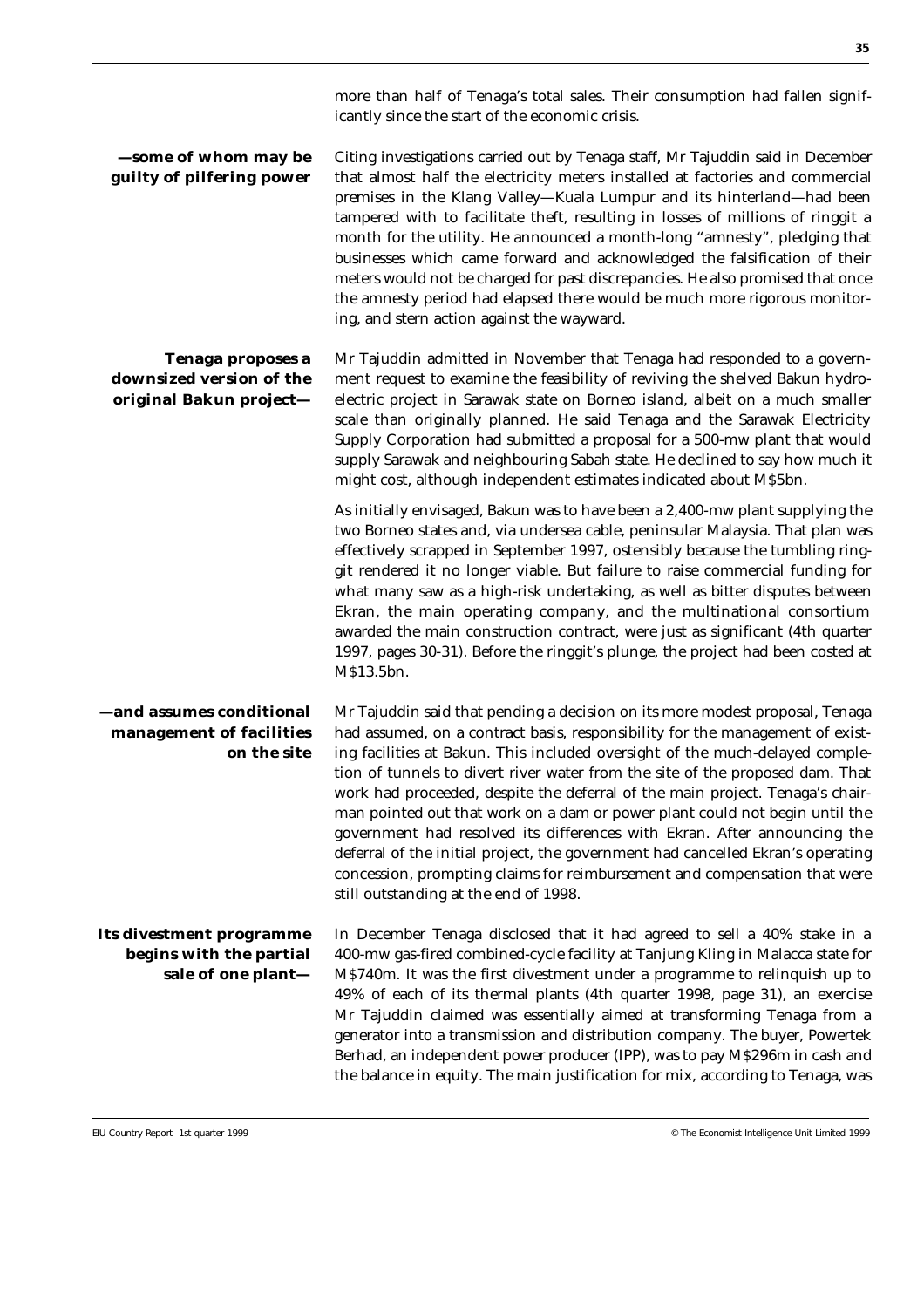that Powertek was the only IPP—there are five with operational plants—in which it did not already have a shareholding. Powertek pledged to raise capacity at Tanjung Kling, which was commissioned in 1994, to 740 mw.

**—amid moves to surrender equity in several others** Tenaga subsequently conceded that it wanted to surrender 40% of its equity in a 1,500-mw coal-fired power station at Kapar in Selangor state. Mr Tajuddin said that expressions of interest had been received from about 20 local and foreign parties, and that the sale would be on the basis of competitive bidding. Local press reports in late December claimed Tenaga had identified five other plants, with a combined capacity of 3,866 mw, for partial sale.

**Petronas and Esso collaborate on a major gas development** On November 17th Petronas and Esso Production Malaysia Inc, a wholly owned subsidiary of Exxon Corporation of the US, formally agreed to develop 22 gasfields off the north-east coast of the peninsula. The cost of developing the fields, which have estimated reserves of 12.6trn standard cu ft, was put at some M\$16bn. Flows to the mainland, via a pipeline, are expected to begin in 2002, and reach 1.3bn standard cu ft/day, some two-thirds of the peninsula's projected requirement.

#### **Transport and communications**

**Renong continues to feel the pinch—** Pressure on the transport and telecommunications conglomerate, Renong, to devise an acceptable scheme to resolve its estimated M\$28bn (US\$7.37bn) in debts continued to build towards the end of 1998. On November 23rd the Employees Provident Fund (EPF), a state-run pension scheme, formally requested guarantors of a 1997 M\$450m five-year Renong bond issue to liquidate its 47.2% holding, citing the group's default on other loans as justification. Renong promptly obtained a court injunction to prevent the liquidation. Most of the guarantors are overseas banks. The EPF is the biggest single holder of bonds issued by Renong.

**—as one debt restructuring proposal is rejected by its creditors—** In December it emerged that a proposal unveiled two months earlier to restructure M\$10.5bn worth of short- and medium-term liabilities—essentially by offering creditors long-term, government-guaranteed, zero-coupon ringgit bonds (4th quarter 1998, pages 32-33)—had been scrapped. One reason was the impossibility of trading such bonds internationally. Foreign banks account for the bulk of Renong's outstanding loans, but the capital controls regime introduced by the government in September prohibits offshore trading in ringgit instruments. Another reason was Renong's failure to offer any annual income on the paper. There had also been adverse comment locally, most of it stemming from the perception that such a package would represent yet another government "bailout" of a favoured business.

**—and another is mooted** At the behest of the government, Renong then took its predicament to the Corporate Debt Restructuring Committee (CDRC), an offshoot of Bank Negara set up in mid-1998 to reconcile, on a voluntary basis, differences between wayward business borrowers and their creditors. Local press reports in early January said Renong had presented a fresh package to its bankers, involving the issue of bonds worth M\$8.5bn by Projek Lebuhraya Utara Selatan (PLUS), a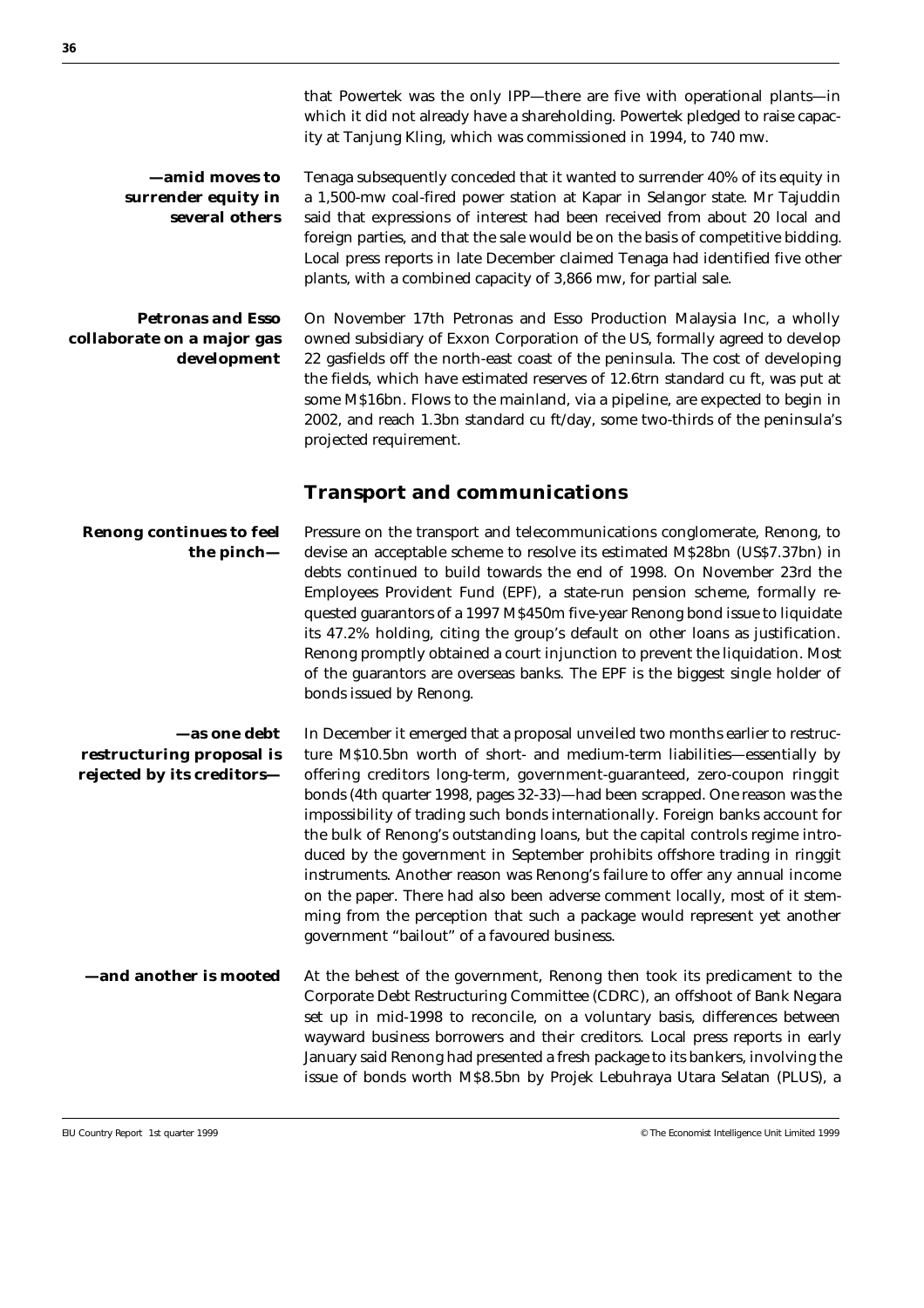|                                                                             | Renong subsidiary that operates the 870-km North-South Expressway (NSE).<br>Management of the lucrative toll road gives PLUS a strong earnings stream.<br>PLUS's anticipated profits were central to Renong's earlier aborted debt-relief<br>initiative. The press reports gave no details as to the likely denomination of the<br>newly proposed issue, its duration, whether or not it would be interest-bearing,<br>or who might guarantee it. The resolution of these questions depended in part<br>on the outcome of ongoing negotiations between PLUS and the government<br>on a possible revision of NSE toll charges.                                                                                                                                                                                                                                                                                                                                                  |
|-----------------------------------------------------------------------------|--------------------------------------------------------------------------------------------------------------------------------------------------------------------------------------------------------------------------------------------------------------------------------------------------------------------------------------------------------------------------------------------------------------------------------------------------------------------------------------------------------------------------------------------------------------------------------------------------------------------------------------------------------------------------------------------------------------------------------------------------------------------------------------------------------------------------------------------------------------------------------------------------------------------------------------------------------------------------------|
| The national airline also<br>suffers heavy losses-                          | Malaysian Airline Systems (MAS), the partly privatised national carrier, posted a<br>pretax loss of M\$432m in the six months to end-September 1998, according to<br>unaudited figures released on November 30th. The company blamed the poor<br>results-it had recorded a net profit of M\$47.3m in the corresponding period of<br>1997-on falling demand and the adverse impact of the lower ringgit. The<br>weaker exchange rate increased the cost of purchasing dollar-denominated fuel<br>and equipment, and of servicing foreign-currency borrowings estimated at more<br>than US\$3bn. The decline in demand was especially acute in the domestic and<br>regional markets, according to the airline. Some industry analysts doubted its<br>claim that the overall passenger load factor had dropped by only 5 percentage<br>points to 67.2%.                                                                                                                           |
| -admitting it may need a<br>capital infusion soon                           | MAS pursued a wide-ranging cost-cutting programme, including the scrapping<br>of flights to loss-making destinations and the redeployment of aircraft on more<br>remunerative routes. But it was obliged to respect a previously arranged fleet<br>renewal schedule, which resulted in it taking delivery during the accounting<br>period of two new Boeing 777-200s and a Boeing 747-400. The carrier was also<br>less successful than it had hoped in disposing of some of its existing fleet. Only<br>two aircraft, a B747-400 and a DC10-30, were sold off. Rising costs, declining<br>revenue and keener competition from fare-cutting regional rivals, particularly<br>Singapore Airlines and Thai Airways, combined with the heavy debt overhang,<br>were taking an increasing toll. While the MAS chairman, Tajudin Ramli, reiter-<br>ated that the airline was not in immediate need of a capital injection, he<br>conceded that the next months would be "critical". |
| <b>Equal access for telephone</b><br>subscribers is said to be<br>imminent- | Technical problems and disagreements over pricing and other matters among<br>the five telephone companies licensed to provide fixed-line services meant that<br>the January 1st 1999 deadline for the introduction of the first phase of "equal<br>access", which entitles subscribers to use any operator's network, was not met.<br>Nevertheless, considerable progress was made in late 1998 towards resolving<br>the outstanding issues and the regime, applicable to trunk and international<br>calls but not local ones, was expected to be in place within weeks. The resulting<br>competition among providers is likely to bring lower tariffs and improved<br>service quality.                                                                                                                                                                                                                                                                                        |
| —as key obstacles are<br>overcome-                                          | In December the state-run market leader, Telekom Malaysia, which owns 98%<br>of the country's 4.8m fixed lines, signed interconnection agreements with<br>three other providers: Binariang, DiGi Telecommunications (formerly Mutiara<br>Swisscom) and Celcom. Earlier, Jabatan Telekom, the regulatory authority, had<br>settled a dispute over the basis on which the companies were to charge for                                                                                                                                                                                                                                                                                                                                                                                                                                                                                                                                                                           |
|                                                                             |                                                                                                                                                                                                                                                                                                                                                                                                                                                                                                                                                                                                                                                                                                                                                                                                                                                                                                                                                                                |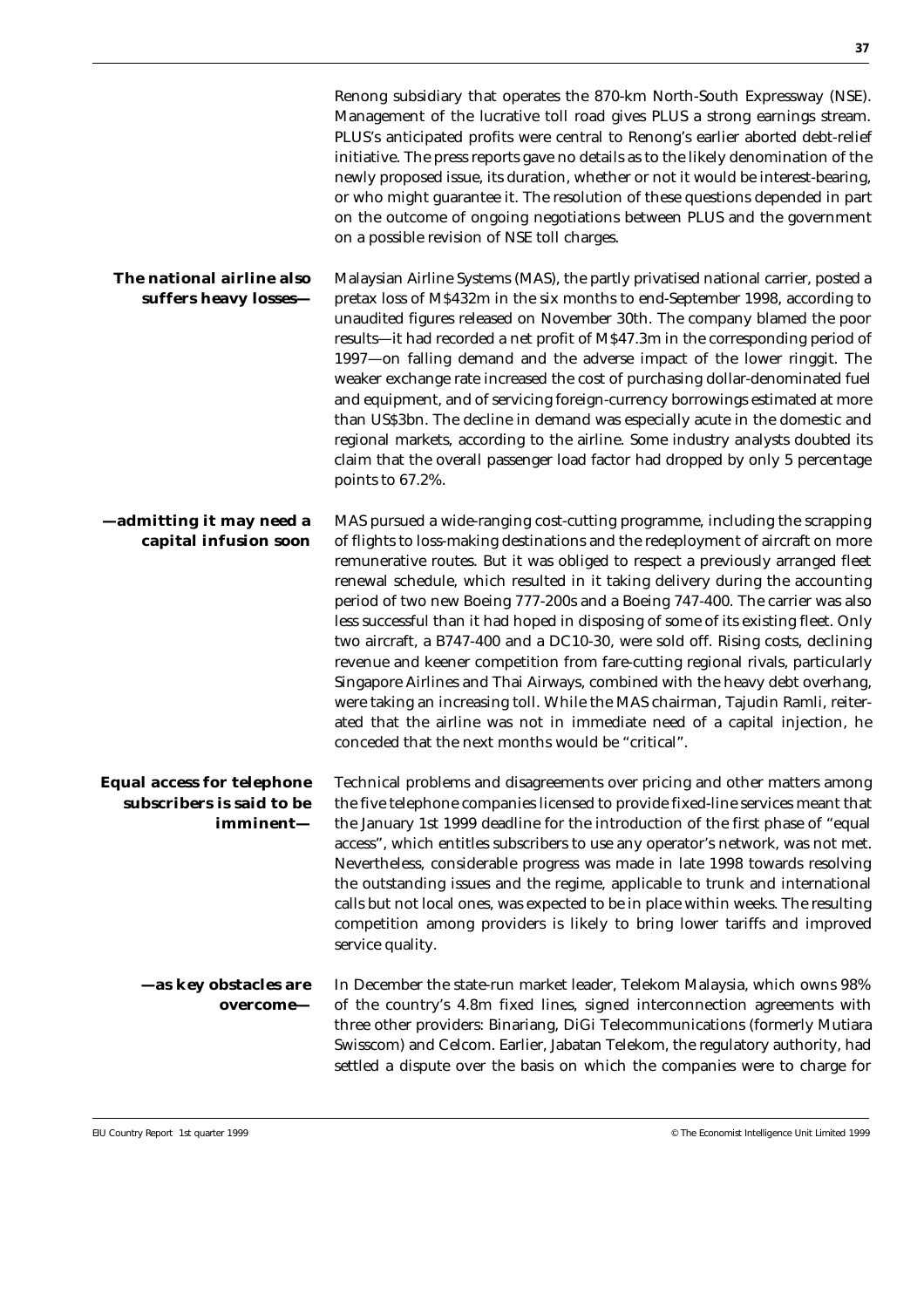carrying each other's traffic. It also determined how much each should pay into a M\$300m fund to help compensate Telekom for the high cost of providing services to low-return rural and urban areas. Telekom, in keeping with its status as the largest operator, is to contribute 68% of the total, with the shares of the others ranging from 16.7% in the case of Celcom to 1.1% for DiGi.

**—but the state-run Telekom Malaysia is under no immediate threat** Analysts said equal access was unlikely to result in a large-scale defection of Telekom customers to other providers, at least initially. During the first phase—until January 1st 2000—Telekom subscribers must register if they wish to use another company's network, and dial a three-digit access code. As the default provider, Telekom enjoys a distinct advantage. Moreover, while some of its rivals had been offering even more substantial discounts on international calls, Jabatan's imposition of a 20% limit on price cuts, ostensibly to prevent cut-throat competition, was also expected to favour Telekom, particularly if it were to lower tariffs by that margin.

#### **Foreign trade and payments**

**The trade surplus continues to rise—**

#### **—mainly because of a sharp slowdown in import growth**



According to figures released by the Statistics Department in early January, the combination of a 14.3% year-on-year increase in merchandise exports, to M\$24.7bn (US\$6.5bn), and a 12.9% drop in imports, to M\$18.2bn, yielded a trade surplus of M\$6.5bn in November 1998, the 13th consecutive monthly surplus. This brought the cumulative surplus for the first 11 months of 1998 to M\$51.5bn. A deficit of M\$1bn was recorded in the corresponding period of 1997.

But the data confirmed that the steadily rising surplus derived largely from an ominous weakening of imports rather than any buoyancy in exports. Imports in November were 3.6% lower than in October, and at M\$209.6bn in January-November, only 5.3% higher than in the first 11 months of 1997. Exports were also lower in November than October—by 3.4%—indicating an acceleration of the slowdown in the momentum of sales that had been apparent for months. But officials and pro-government commentators trumpeted the 31.8% year-onyear rise in exports, to M\$261bn, in January-November 1998, and the surging trade surplus. In US dollar terms, however, Malaysia's exports have been contracting almost as fast as imports, reflecting the weakening of demand in major markets such as the United States and Japan, as well as softer international prices for many goods.

Electrical and electronic products remained the largest export earner in January-November 1998, accounting for M\$138.4bn, or 53%, of total sales, an increase of 37.3% on the corresponding period of 1997. Exports of integrated circuits rose by 40.2% to M\$37.5bn. Sales of palm oil surged by 72.3%, to M\$16.6bn, on an average 70.1% price rise owing largely to exchange-rate gains—volume was up only 1.3%. Earnings from apparel exports rose by 40.8% to M\$2.3bn. Despite a 3% decline in prices, receipts from crude oil rose by 11.1% to M\$7bn, thanks to a 14.5% increase in volume sales. Earnings from liquefied natural gas slipped by 0.3%, to M\$5.5bn, as a 3.9% increase in volume did not fully offset a 4% fall in prices. The Statistics Department did not give a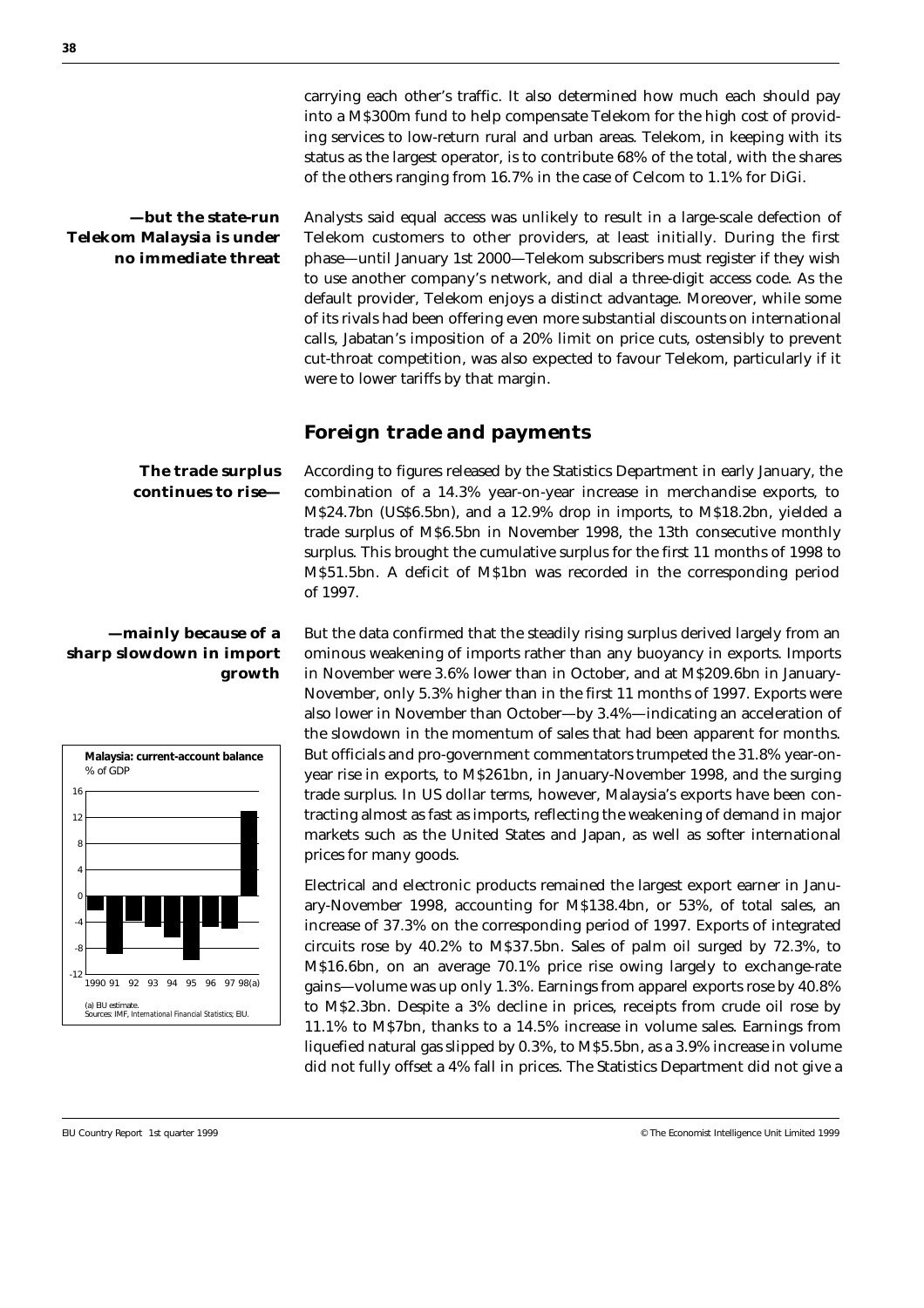**The current-account surplus surges** The government subsequently revealed that Malaysia registered a currentaccount surplus of M\$14bn in the third quarter of 1998, up from M\$8.5bn in the second quarter, attributing the trend largely to "robust export earnings and shrinking import payments". It put the current-account surplus for January-September 1998 at M\$29bn, compared with a deficit of M\$12.2bn in the same period of 1997.

**Malaysia has misgivings about trade liberalisation within ASEAN—** While endorsing in principle a plan to accelerate regional trade liberalisation approved by Association of South-east Asian Nations (ASEAN) leaders at their mid-December summit in the Vietnamese capital Hanoi, Malaysia insisted on the need for "flexibility" in the case of "sensitive" products. The leaders agreed that the deadline for the bloc's six most developed members to reduce import tariffs on most non-agricultural goods to 0-5% should be brought forward by one year to 2002. But Malaysia, one of the six, argued that some of its industries would need longer, while pointing out that it had already cut tariffs on 87% of the relevant product lines to the target level.

> **—and APEC—** During the APEC meetings in Kuala Lumpur a month earlier, Malaysian officials had likewise argued forcefully in favour of flexibility. Always less than enthusiastic about APEC's goal of becoming a duty-free zone, they were unapologetic as hosts about the failure to reach agreement on a draft tariff-cutting package designed to free up trade worth some US\$1.5trn in nine key sectors. The matter was referred to the World Trade Organisation. The main stumbling block was strong opposition from Japan, which insisted the arrangement would have unacceptable repercussions on its fisheries and forest product industries. Ms Rafidah, who is also the international trade minister, expressed strong sympathy for Japan's position, to the dismay of the US trade representative, Charlene Barshefsky, who had blasted Tokyo's intransigence as "destructive" and "irresponsible". Washington saw the clinching of a deal as crucial to its efforts to narrow a growing trade deficit with Asia. The reversal was symptomatic of widespread disaffection in the region, and particularly Malaysia, with the US liberalisation ideology, which many regard as little more than a "vulture" strategy.

**—as an official report slams Washington** In its latest annual report, released on December 4th, the Ministry of International Trade and Industry criticised the "extra-territoriality" of some US policies, citing legislation that seeks to prevent companies, American and otherwise, from investing in Cuba, Libya or Iran. Malaysia felt the pressure of the legislation following the September 1997 signing by a multinational consortium, including Petronas, of a US\$2bn deal to develop a huge Iranian offshore gasfield. The government was adamant that Petronas would not pull out of the deal. While the ministry's report acknowledged that Washington eventually decided to waive threatened sanctions "in the US national interest", it denounced the "selective" application of the legislation.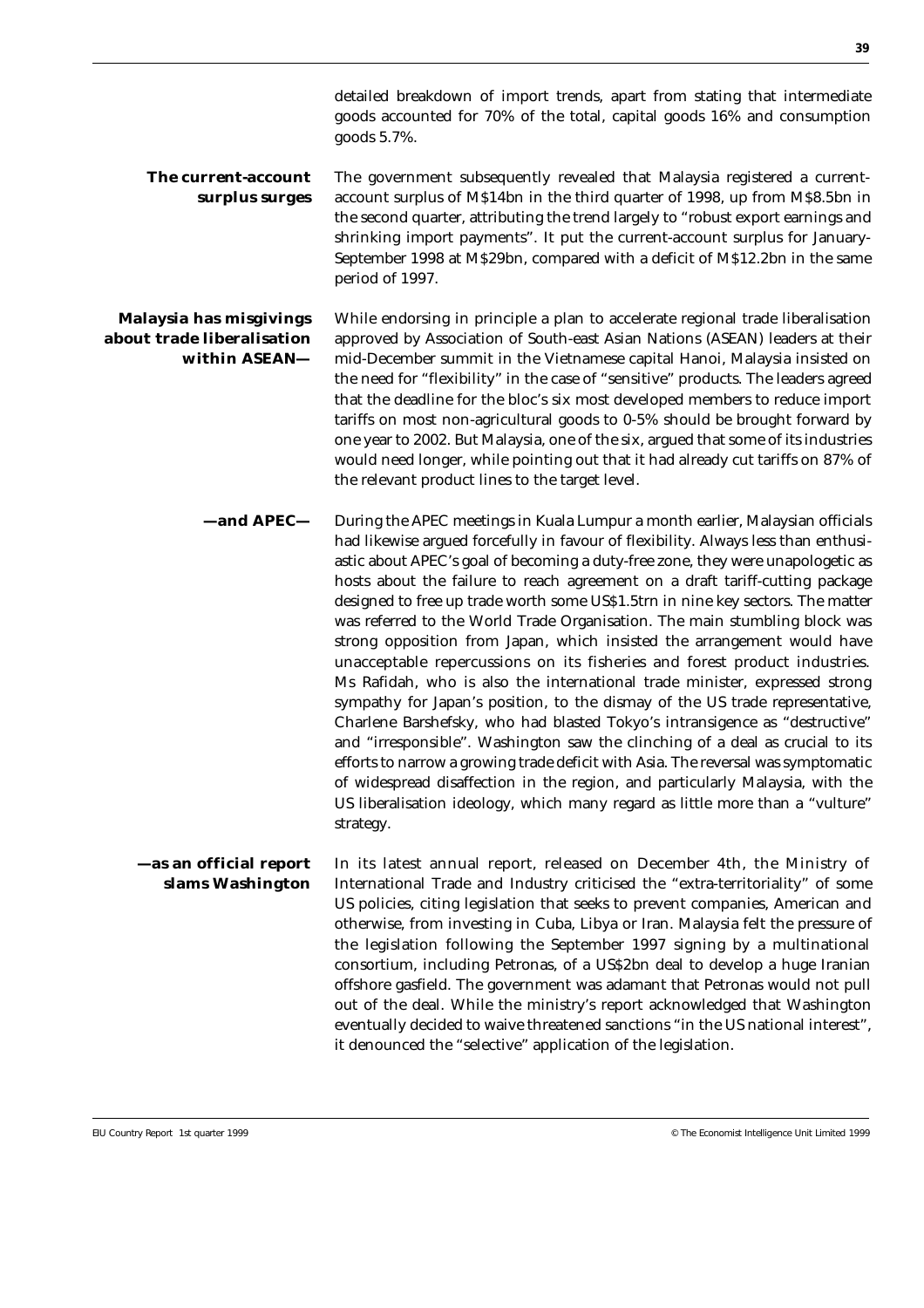## **Brunei**

### **Political structure**

| <b>Official name</b>                | Negara Brunei Darussalam                                                                                                                                                                                                                                                                                                                                                                                                                                                                                                                                                                      |                                                                                                               |
|-------------------------------------|-----------------------------------------------------------------------------------------------------------------------------------------------------------------------------------------------------------------------------------------------------------------------------------------------------------------------------------------------------------------------------------------------------------------------------------------------------------------------------------------------------------------------------------------------------------------------------------------------|---------------------------------------------------------------------------------------------------------------|
| <b>Form of state</b>                | Sultanate                                                                                                                                                                                                                                                                                                                                                                                                                                                                                                                                                                                     |                                                                                                               |
| The executive                       | The sultan is advised on policy matters by four councils: the Religious Council, the<br>Privy Council, the Council of Succession and the Council of Cabinet Ministers                                                                                                                                                                                                                                                                                                                                                                                                                         |                                                                                                               |
| <b>Head of state</b>                | HM Paduka Seri Baginda Sultan Haji Hassanal Bolkiah Mu'izzaddin Waddaulah                                                                                                                                                                                                                                                                                                                                                                                                                                                                                                                     |                                                                                                               |
| <b>National legislature</b>         | None                                                                                                                                                                                                                                                                                                                                                                                                                                                                                                                                                                                          |                                                                                                               |
| <b>Legal system</b>                 | Courts of first instance exist on a local and religious basis; appeals go to the Religious<br>Council in religious cases, and to the High Court and thence to the Court of Appeal in<br>other cases. All major judicial posts are filled by the sultan's appointees                                                                                                                                                                                                                                                                                                                           |                                                                                                               |
| <b>National elections</b>           | August 1962; next election due: not applicable                                                                                                                                                                                                                                                                                                                                                                                                                                                                                                                                                |                                                                                                               |
| <b>National government</b>          | The sultan, close family members and his appointees control all elements of state<br>power, including the Council of Cabinet Ministers, under the state of emergency that<br>has been in force since 1962                                                                                                                                                                                                                                                                                                                                                                                     |                                                                                                               |
| <b>Main political organisations</b> | The Parti Perpaduan Kebangsaan Brunei (the Brunei National Solidarity Party, PPKB),<br>which split from the Parti Kebangsaan Demokratik Brunei (Brunei National<br>Democratic Party, PKDB) in early 1986, is now the country's only legal party, the<br>PKDB having been banned in early 1988. However, the PPKB is only intermittently<br>active. The promotion of the national ideology of Melayu Islam Beraja (MIB), or Malay<br>Muslim Monarchy, has been stepped up since 1990. The Parti Rakyat Brunei (Brunei<br>People's Party, PRB) has been banned since 1962 and operates in exile |                                                                                                               |
|                                     | Sultan, prime minister, minister of                                                                                                                                                                                                                                                                                                                                                                                                                                                                                                                                                           |                                                                                                               |
|                                     | finance & defence                                                                                                                                                                                                                                                                                                                                                                                                                                                                                                                                                                             | Sultan Hassanal Bolkiah<br>Mu'izzaddin                                                                        |
| <b>Key ministers</b>                | <b>Communications</b><br><b>Culture, youth &amp; sports</b><br><b>Development</b><br><b>Education &amp; health (acting)</b><br><b>Foreign affairs</b>                                                                                                                                                                                                                                                                                                                                                                                                                                         | Zakaria Suleiman<br>Hussein Mohamad Yosof<br>Ismail Damit<br>Abdul Aziz Umar<br><b>Prince Mohamed Bolkiah</b> |
|                                     | Home affairs & special adviser to<br>the sultan<br><b>Industry &amp; primary resources</b><br><b>Religious affairs</b>                                                                                                                                                                                                                                                                                                                                                                                                                                                                        | Isa Awang Ibrahim<br>Abdul Rahman Mohamad Taib<br>Dr Mohamed Zain Serudin                                     |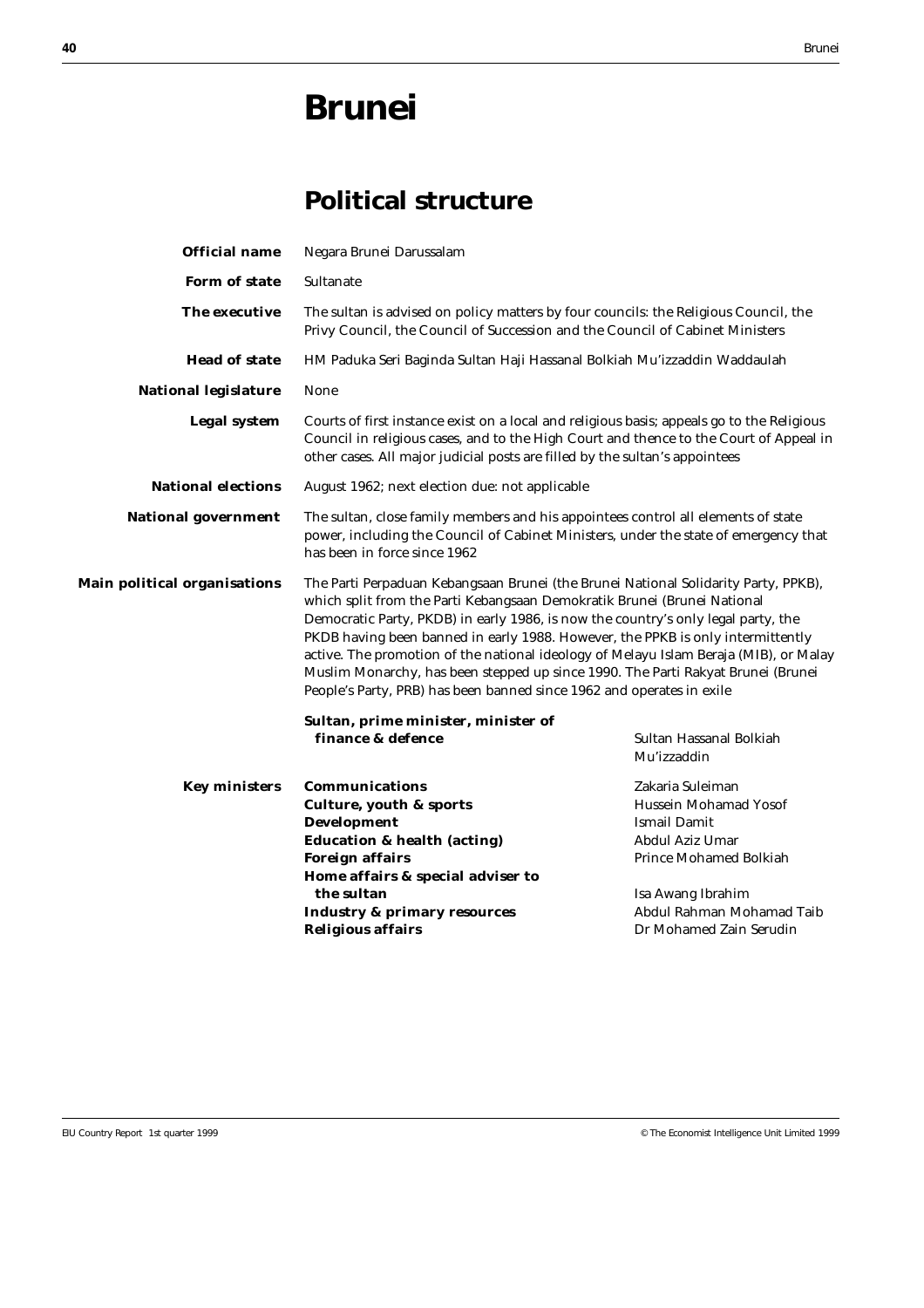## **Economic structure**

#### *Latest available figures*

| <b>Economic indicators</b>         | 1993  | 1994  | $1995^{\circ}$    | $1996^{\circ}$    | 1997 <sup>b</sup> |
|------------------------------------|-------|-------|-------------------|-------------------|-------------------|
| Real GDP growth (%)                | 0.5   | 1.8   | 2.0 <sup>b</sup>  | n/a               | 2.5               |
| Consumer price inflation (av; %)   | 4.3   | 2.4   | 6.0               | 2.5               | n/a               |
| Population ('000)                  | 276.3 | 284.0 | 292.0             | n/a               | n/a               |
| Exports fob <sup>c</sup> (US\$ bn) | 2.3   | n/a   | n/a               | n/a               | n/a               |
| Imports cif (US\$ bn)              | 1.2   | n/a   | n/a               | n/a               | n/a               |
| Exchange rate (av; Br\$:US\$)      | 1.62  | 1.53  | $1.42^{\text{d}}$ | 1.41 <sup>d</sup> | $1.48^{d}$        |

January 21st 1999 Br\$1.6825:US\$1

| Origins of gross domestic product 1994 | % of total |
|----------------------------------------|------------|
| Oil sector                             | 37.4       |
| Agriculture, forestry & fishing        | 2.6        |
| Construction                           | 5.5        |
| Transport & communications             | 4.9        |
| Wholesale & retail trade               | 10.0       |
| Community, social & personal services  | 32.3       |
| GDP at factor cost incl others         | 100.0      |

| <b>Principal exports 1995</b> | Br\$ m | <b>Principal imports 1995</b>     | Br\$ m |
|-------------------------------|--------|-----------------------------------|--------|
| Crude oil                     | 1,476  | Electrical & industrial machinery | 562    |
| <b>LNG</b>                    | 1.561  | Road vehicles                     | 207    |
| Refined products              | 111    | Iron & steel                      | 203    |

| Main destinations of exports 1997 | % of total | Main origins of imports 1997 | % of total |
|-----------------------------------|------------|------------------------------|------------|
| Japan                             | 51.0       | Singapore                    | 41.6       |
| UK                                | 19.8       | UK                           | 24.1       |
| Singapore                         | 8.6        | Malavsia                     | 7.4        |
| Thailand                          | 7.3        | US                           | 4.6        |
| US                                | 2.1        | Japan                        | 3.9        |

<sup>a</sup> EIU estimates. <sup>b</sup> Official estimates. <sup>c</sup> Including re-exports. <sup>d</sup> Actual.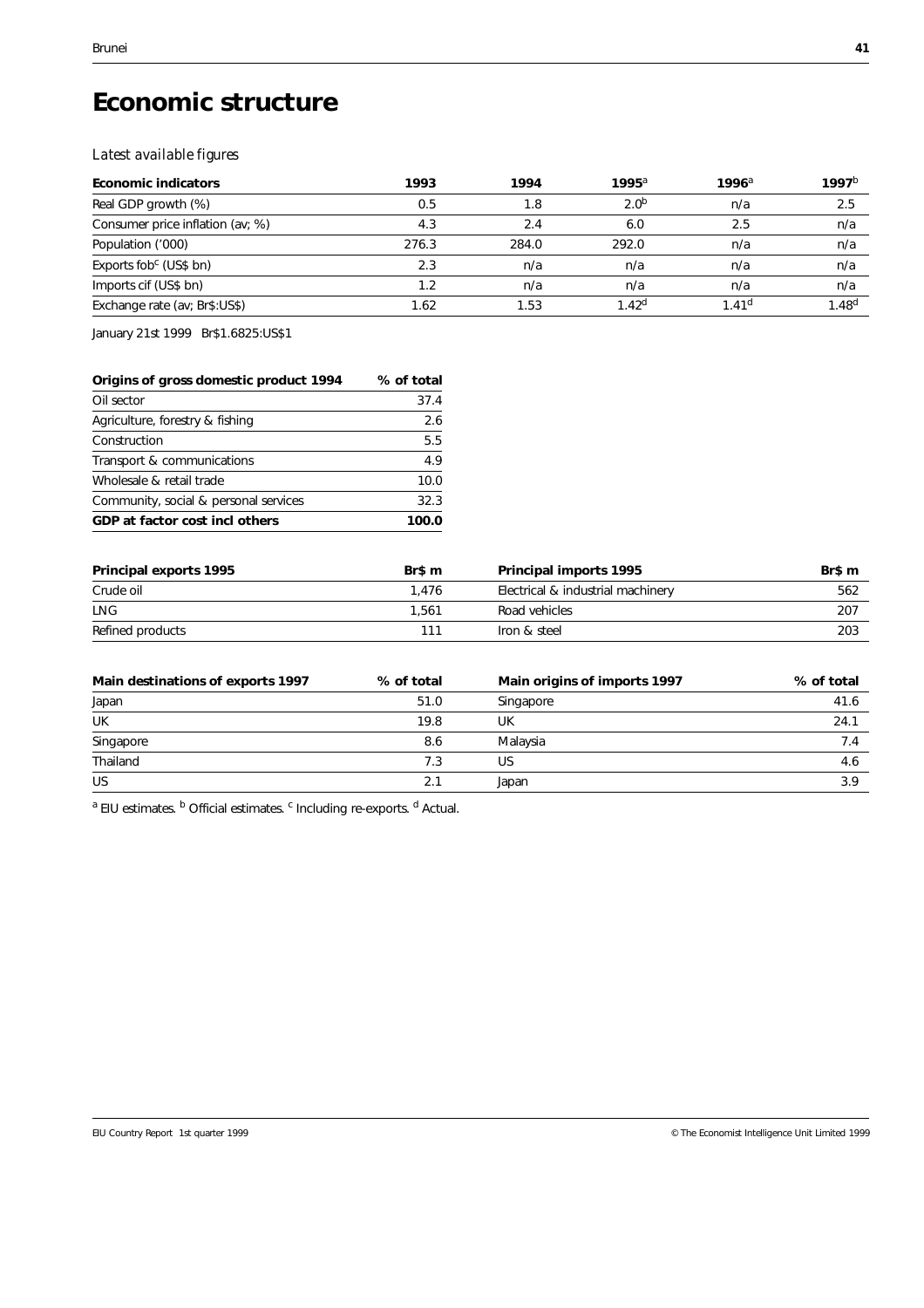### **Outlook for 1999-2000**

| <b>Government revenue has</b> Brun |      |
|------------------------------------|------|
| <b>been hit by the Asian</b> price |      |
| crisis—                            | trac |
|                                    | Nati |

nei continues to be affected by Asia's economic crisis and falling energy es. Although liquefied natural gas prices are protected by long-term conts, falling oil prices have hit government revenue hard and the Brunei ional Economic Council has recommended that oil output be increased by 25% to compensate for the fall in prices. The economic council has also recommended that the government continue with its privatisation programme. The economic council was set up in June 1998, following the economic crisis that hit Asia (3rd quarter 1998, page 42). It comprises representatives from the public and private sectors and is likely to become increasingly influential in deciding government economic policy. Private-sector representatives on the economic council are likely to favour more privatisation, but the government is aware of some disquiet with its privatisation programme, particularly over increased charges, loss of services and job redundancies.

**—as corruption investigations continue—** Although the sultan's brother, Prince Jefri, has returned to Brunei, he has been ordered to keep a low profile. Investigations continue into the now-collapsed Amedeo group of companies, which he ran, and mismanagement at the Brunei Investment Agency, which he headed until dismissed by the sultan. When reports on these matters are completed, sometime later this year, the government will feel obliged to comment, even if it refuses to release complete details.

**—dissatisfaction with the authorities increases—** There is increasing irritation at government mismanagement, whether over the country's finances or more local issues, such as the continued closure of the only bridge on the road to the Sarawak town of Miri. The opinion pages of the *Borneo Bulletin* have become the main forum for voicing complaint, particularly by expatriates and English-speaking non-Malay residents, who are unable to approach district and village-level consultative committees. These committees have been set up over the past few years by the government, which sees them as channels of communication between government and people. While the committees may satisfy less educated elements of the community, who accept the sultan as a pious and benevolent ruler, educated Malays are becoming dissatisfied with a system that they perceive as unresponsive to change and that places too much emphasis on rank and influence.

**—and support quietly grows for political alternatives** Their frustration is likely to lead to continued support, however discreet, for Brunei's sole political party, the Brunei National Solidarity Party. The government is well aware of public frustration, and has made determined attempts to respond to criticism of government departments. The Management Services Department was set up in July 1998 to deal with public complaints (4th quarter 1998, page 42). The government's privatisation programme is not just a means of cutting government spending but is also seen as a way of improving services. The government does not believe major changes are necessary, only improvements in efficiency and the levels of service and courtesy from civil servants. If growing criticism of the system becomes a threat to its power—and this is only likely to come from educated professionals—the government will crack down, using the Internal Security Act to crush any serious opposition. That it allows the continued and growing use of the *Borneo Bulletin* as a forum for complaint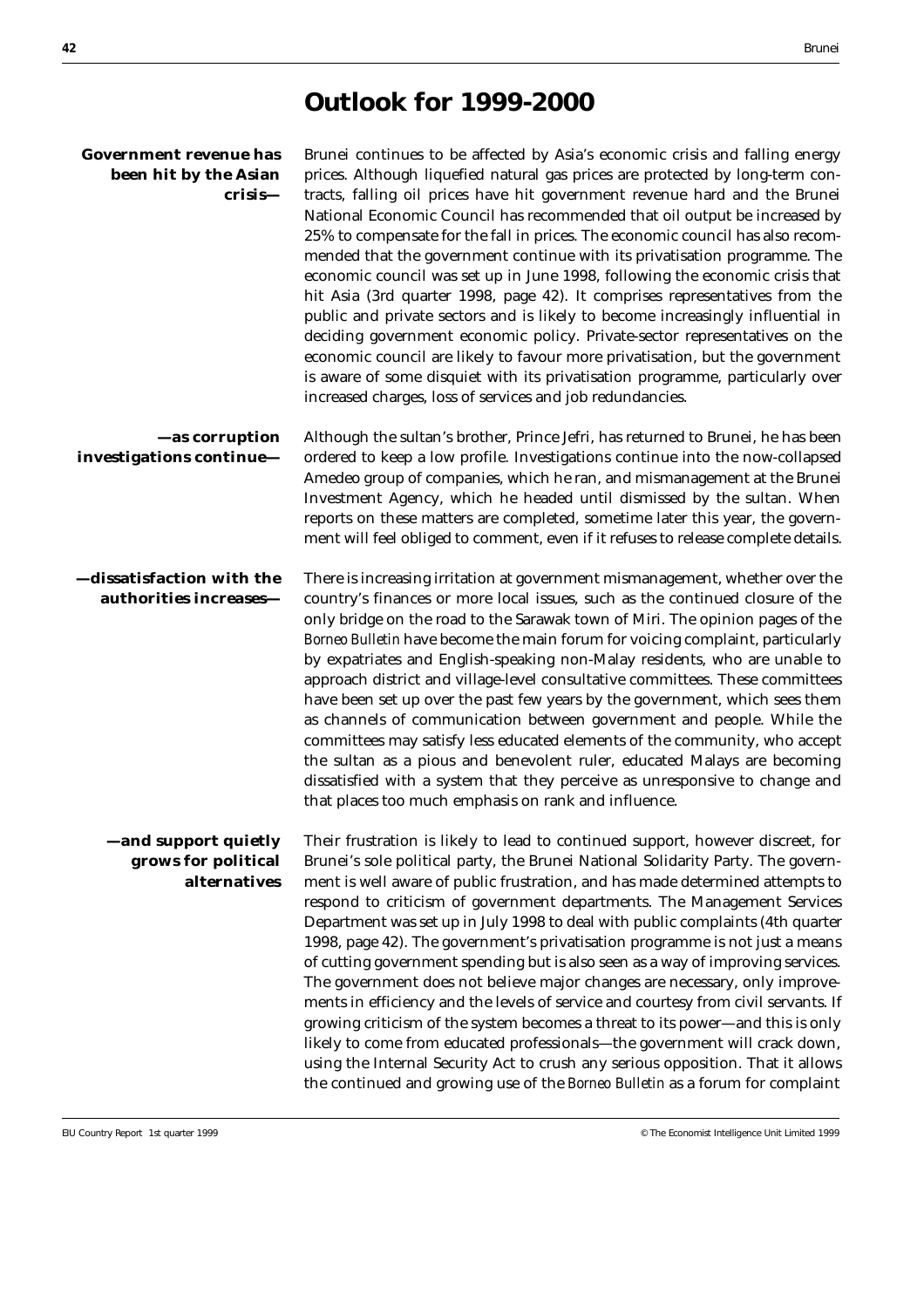shows a willingness to tolerate certain levels of criticism, which the government was unwilling to do even a few years ago.

#### **Muslim religious restrictions will create discontent**

Non-Malay Bruneians, mostly Chinese, and expatriates from Asia and Europe will continue to be reminded of their place in the hierarchy as petty restrictions are imposed, such as restrictions on the sale of alcohol, confiscation of religious objects and the censuring of newspapers. These actions are usually carried out following directives from the Islamic Religious Affairs Department. While these restrictions may be in accord with the letter of Islamic law, they are perceived as petty-minded irritations by non-Muslims. They signal an attitude of intolerance and over-zealousness, which are not characteristics associated with Brunei Malay society. The attempts to control what are seen as politically, socially or morally corrupting influences comes at a time when new technologies, from satellite television to the Internet, make such attempts seem increasingly desperate.

### **Review**

#### **The political scene**

| The sultan abolishes the<br>post of law minister- | The sultan announced the abolition of the post of law minister, with effect<br>from November 1st 1998. At the same time, the sultan also announced that<br>Pengiran Haji Bahrin Abbas was no longer a cabinet minister. In June 1998<br>Pengiran Haji Bahrin was granted leave from his appointment as minister of<br>law, for reasons that were never explained. The sultan had acted as law minister<br>since that time. With the abolition of the post of law minister, legal matters<br>have been taken over by the prime minister's office, further concentrating<br>power in the sultan's hands.                                                                                                            |
|---------------------------------------------------|-------------------------------------------------------------------------------------------------------------------------------------------------------------------------------------------------------------------------------------------------------------------------------------------------------------------------------------------------------------------------------------------------------------------------------------------------------------------------------------------------------------------------------------------------------------------------------------------------------------------------------------------------------------------------------------------------------------------|
| —as criticism of the<br>government continues-     | In an article in Asiaweek on October 16th 1998, Haji Mohd Hatta, president of<br>the Brunei National Solidarity Party, criticised the Brunei government's record<br>on political freedom and the country's mounting foreign debt. The party is the<br>only legal political party operating in Brunei. Mr Hatta said the party stood for<br>justice, democracy and human rights. Many Bruneians want change, he said,<br>but are afraid to speak out. Some of the criticisms of Brunei voiced to him<br>included the income disparity between lower and middle-level civil servants<br>and ministers, the lack of openness in government and laws that prevented the<br>release of information on Brunei's wealth. |
| —and the authorities seek<br>to respond           | The Asiaweek article prompted a response from the prime minister's office in<br>which Mr Hatta's comments were described as "untrue, inaccurate, misleading<br>and embarrassing". The government said Brunei's ban on the participation of<br>government officials in politics paralleled that of other countries in the region<br>(although it was not mentioned that no other country in the region has such a<br>large percentage of the local workforce employed in the government sector).<br>The prime minister's office also stressed that Brunei had no foreign debt.                                                                                                                                     |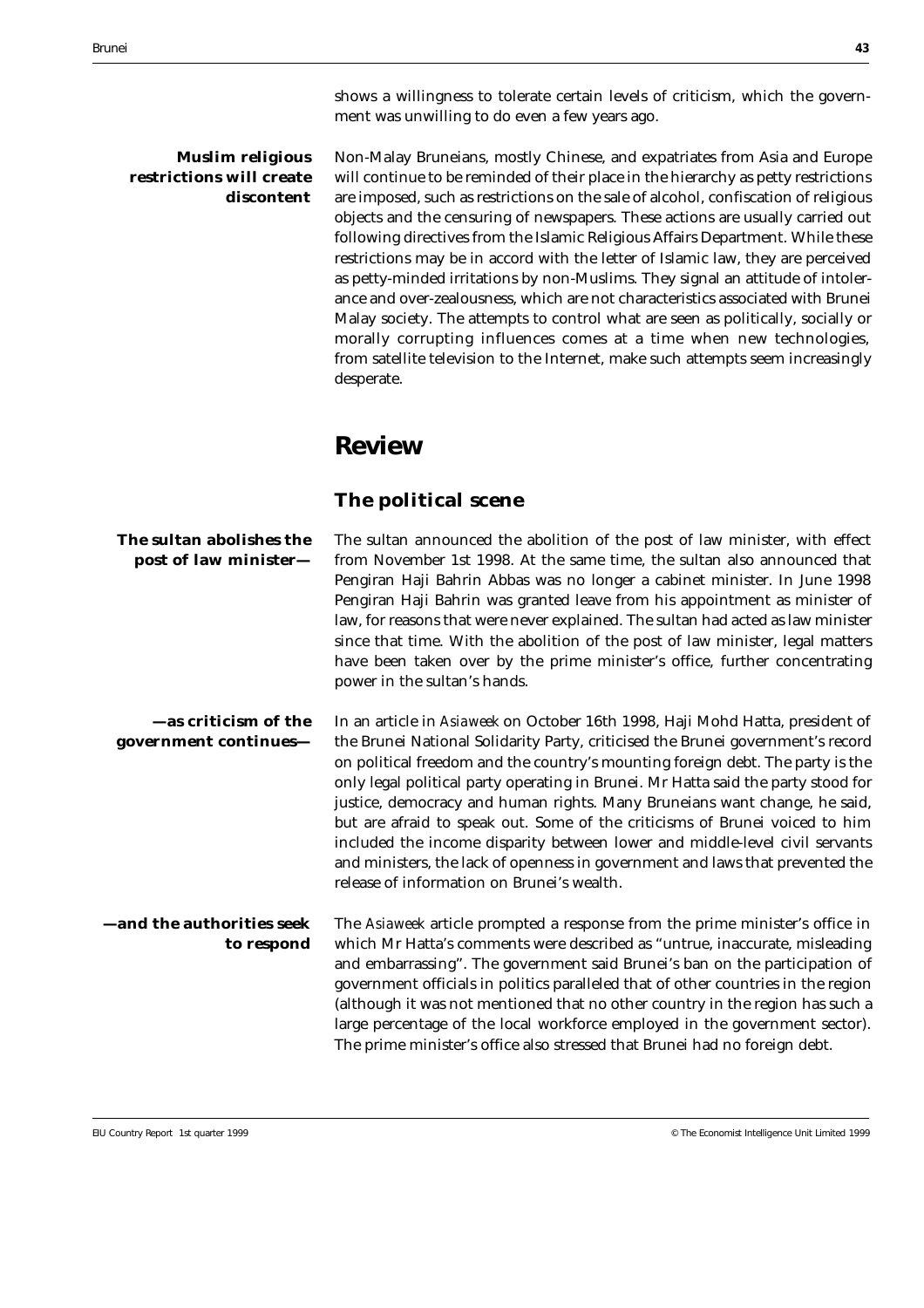|                                                                               | The government said the Brunei National Solidarity Party's failure to win more<br>recruits reflected its own inability to attract new members, rather than restric-<br>tions prohibiting government officials from joining political parties. The<br>government statement stressed that the people of Brunei were content with<br>their life and their government, and were able to communicate their concerns<br>through district and village-level consultative committees. The government<br>has argued that Brunei does not need an elected legislature, as it has put in<br>place these alternative means of communication between the people and<br>government.                                                                                                                                                  |
|-------------------------------------------------------------------------------|------------------------------------------------------------------------------------------------------------------------------------------------------------------------------------------------------------------------------------------------------------------------------------------------------------------------------------------------------------------------------------------------------------------------------------------------------------------------------------------------------------------------------------------------------------------------------------------------------------------------------------------------------------------------------------------------------------------------------------------------------------------------------------------------------------------------|
| <b>Bruneians use the local</b><br>newspaper to voice their<br>concerns—       | A month after the government's condemnation of Mr Hatta's article, the letter<br>pages of the Borneo Bulletin became a forum for a debate on Brunei's Internal<br>Security Act (ISA). This law allows detention without trial when national secu-<br>rity is threatened. Similar laws also exists in Malaysia and Singapore, were they<br>are used far more often than in Brunei. One letter-writer said that Brunei had<br>enjoyed peace and stability during the past year-unlike other countries in the<br>region-because of the ISA. Another writer condemned the ISA as unjust, and<br>said that peace and stability was guaranteed through "education, a better<br>standard of living and more importantly, democracy". Such a debate in a<br>Brunei newspaper would have been unthinkable even a few years ago. |
|                                                                               | The Borneo Bulletin is read not only by expatriates in Brunei but by English-<br>speaking locals, both Chinese and Malay. These readers are better educated and<br>tend to hold professional posts in both the public and private sectors. This<br>segment of the population feels most frustrated by the slow pace of change, the<br>lack of opportunity for advancement and the perception that rank and social<br>status are still more important than ability in Brunei.                                                                                                                                                                                                                                                                                                                                           |
| -although criticisms are<br>likely to be restrained                           | The Borneo Bulletin is part of the QAF group, which is owned by the sultan's<br>trusted brother and foreign minister, Prince Mohamed. The paper therefore will<br>never be very critical of the government. Nevertheless, over the past few years<br>the newspaper's opinion page has become a channel for public criticism. In<br>1998 letters expressing concern about the government's handling of the mis-<br>management of the Brunei Investment Agency appeared regularly (4th quarter<br>1998, page 39). Local outrage at US and UK bombing attacks on Iraq also saw a<br>good deal of newspaper correspondence, much of it condemning the action.                                                                                                                                                              |
| <b>Brunei's first commercial</b><br>television network begins<br>broadcasting | Brunei's first commercial satellite television channel, Kristal, run by the tele-<br>communications firm DST, the operator of the country's mobile telephone<br>network, began broadcasting on January 2nd. With the introduction of pay-<br>TV, free satellite broadcasts in Brunei have ended. For several years residents of<br>Brunei could view more than 10 TV channels from the Star TV network free of<br>charge. DST has been granted a licence to run Brunei's first commercial tele-<br>vision and radio stations.                                                                                                                                                                                                                                                                                          |
|                                                                               | The start-up of Kristal TV has been surrounded in controversy. What has par-<br>ticularly upset viewers, more than the ending of free broadcasts, has been<br>Kritsal's decision to reduce the number of channels broadcast, eliminating<br>music programmes MTV and the V Channel, the Chinese-language channel<br>Phoenix and the Indian movie channel Zee Cinema. No reason was given for                                                                                                                                                                                                                                                                                                                                                                                                                           |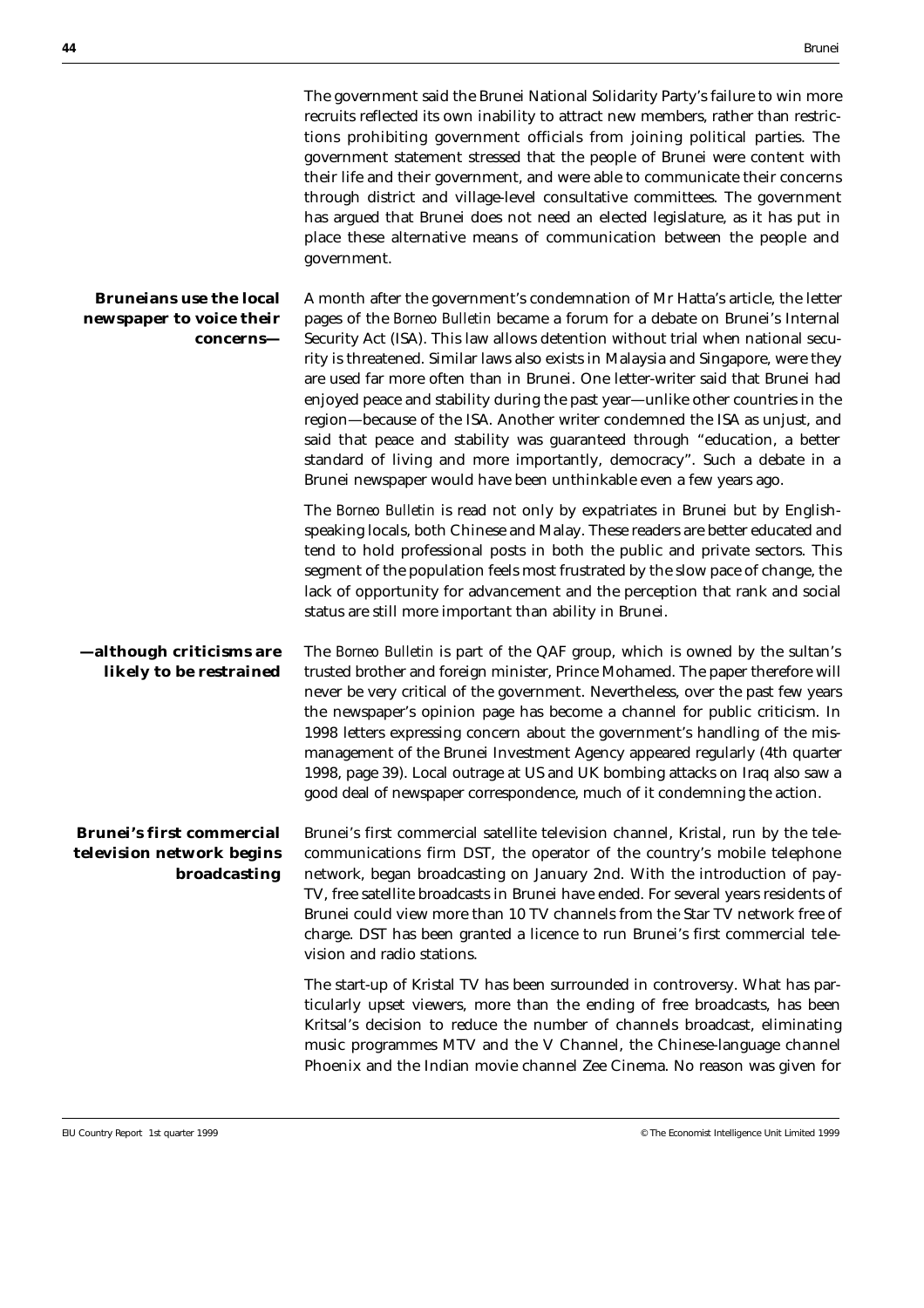|                                                       | this action, but it is generally believed that the music channels were dropped<br>because of pressure from religious conservatives in the Department of Religious<br>Affairs. The music channels were popular among Brunei youths who have little<br>in the way of entertainment in a society that is seen as becoming more relig-<br>iously conservative as it is exposed to the outside world through such new<br>technologies as satellite TV and the Internet. Non-Malay Bruneians and expa-<br>triates see the removal of the Chinese and Indian channels as a snub to them<br>by the Malay establishment.                                                                                                                                                                                                                                                                                                                                                                                                                                                                                                                                                                                                                                                                                                                                                                                                                                                                                                                                              |
|-------------------------------------------------------|--------------------------------------------------------------------------------------------------------------------------------------------------------------------------------------------------------------------------------------------------------------------------------------------------------------------------------------------------------------------------------------------------------------------------------------------------------------------------------------------------------------------------------------------------------------------------------------------------------------------------------------------------------------------------------------------------------------------------------------------------------------------------------------------------------------------------------------------------------------------------------------------------------------------------------------------------------------------------------------------------------------------------------------------------------------------------------------------------------------------------------------------------------------------------------------------------------------------------------------------------------------------------------------------------------------------------------------------------------------------------------------------------------------------------------------------------------------------------------------------------------------------------------------------------------------|
| <b>Complaints surface over</b><br>an unopened bridge- | In November 1998 the government faced more public criticism over its unwill-<br>ingness to open a bridge, following the death of five people whose car plunged<br>into the Belait river while attempting to use the ferry. The ferry is part of the<br>only overland route from Brunei to the Sarawak town of Miri, and long queues<br>develop waiting to board it. The Rasau bridge, a few miles upstream, was built<br>in 1983, but opened to restricted use only a few years ago. To use the bridge,<br>travellers must apply for a permit that takes a month to process; the bridge is<br>therefore little used. The authorities have said access to the bridge is restricted<br>for security and safety reasons, and that the approach roads need to be up-<br>graded. Following the accident in November, many letters of outrage appeared<br>in the Borneo Bulletin. The government finally announced that it would open<br>the bridge, probably charging a toll, although it did not set an opening date.<br>This prompted further letters of complaint. Several commentators have said<br>the incompetence and indecision surrounding the main land route from<br>Brunei to Miri makes a mockery of the government's plans to make Brunei the<br>region's transport hub. There is also growing irritation with the government for<br>giving no clear reason as to why the bridge remains closed. This feeds rumours<br>that the ferry operator has connections in high places, and keeps the bridge<br>closed to guarantee income from ferry users. |
| -as the government                                    | The Management Services Department is attempting to improve efficiency in                                                                                                                                                                                                                                                                                                                                                                                                                                                                                                                                                                                                                                                                                                                                                                                                                                                                                                                                                                                                                                                                                                                                                                                                                                                                                                                                                                                                                                                                                    |
| pledges to be more<br>responsive                      | the public sector and put in place channels of complaint by convincing<br>government departments to adopt public service pledges (4th quarter 1998,<br>page 42). The Borneo Bulletin reported in November that the Telecom Depart-<br>ment has set a goal of installing telephones within seven days (14 days in rural<br>areas) after the date of registration. The Land Transport Department, responsi-<br>ble for issuing driving licenses and vehicle inspection, has also pledged to<br>speed up the processing of its work and has set performance targets.                                                                                                                                                                                                                                                                                                                                                                                                                                                                                                                                                                                                                                                                                                                                                                                                                                                                                                                                                                                            |
| The sultan meets<br>Malaysia's prime<br>$minister-$   | The Malaysian prime minister, Mahathir Mohamad, arrived in Brunei on a<br>two-day official visit on October 30th 1998. The two leaders discussed the<br>current financial crisis facing the region. The Borneo Bulletin reported that<br>Brunei was interested in increasing its investments in Malaysia, as part of an<br>overall shift to increase investment in South-east Asia. The sultan said Brunei<br>would look into the possibility of investing in Malaysian companies involved<br>in hotels and other property. Brunei would seek Malaysian assistance in priva-<br>tising some of its public-sector services.                                                                                                                                                                                                                                                                                                                                                                                                                                                                                                                                                                                                                                                                                                                                                                                                                                                                                                                                   |
| then attends the ASEAN-<br>summit—                    | The sultan attended the sixth summit of the Association of South-east Asian<br>Nations (ASEAN) in Hanoi, Vietnam on December 15th-16th. Divisions have                                                                                                                                                                                                                                                                                                                                                                                                                                                                                                                                                                                                                                                                                                                                                                                                                                                                                                                                                                                                                                                                                                                                                                                                                                                                                                                                                                                                       |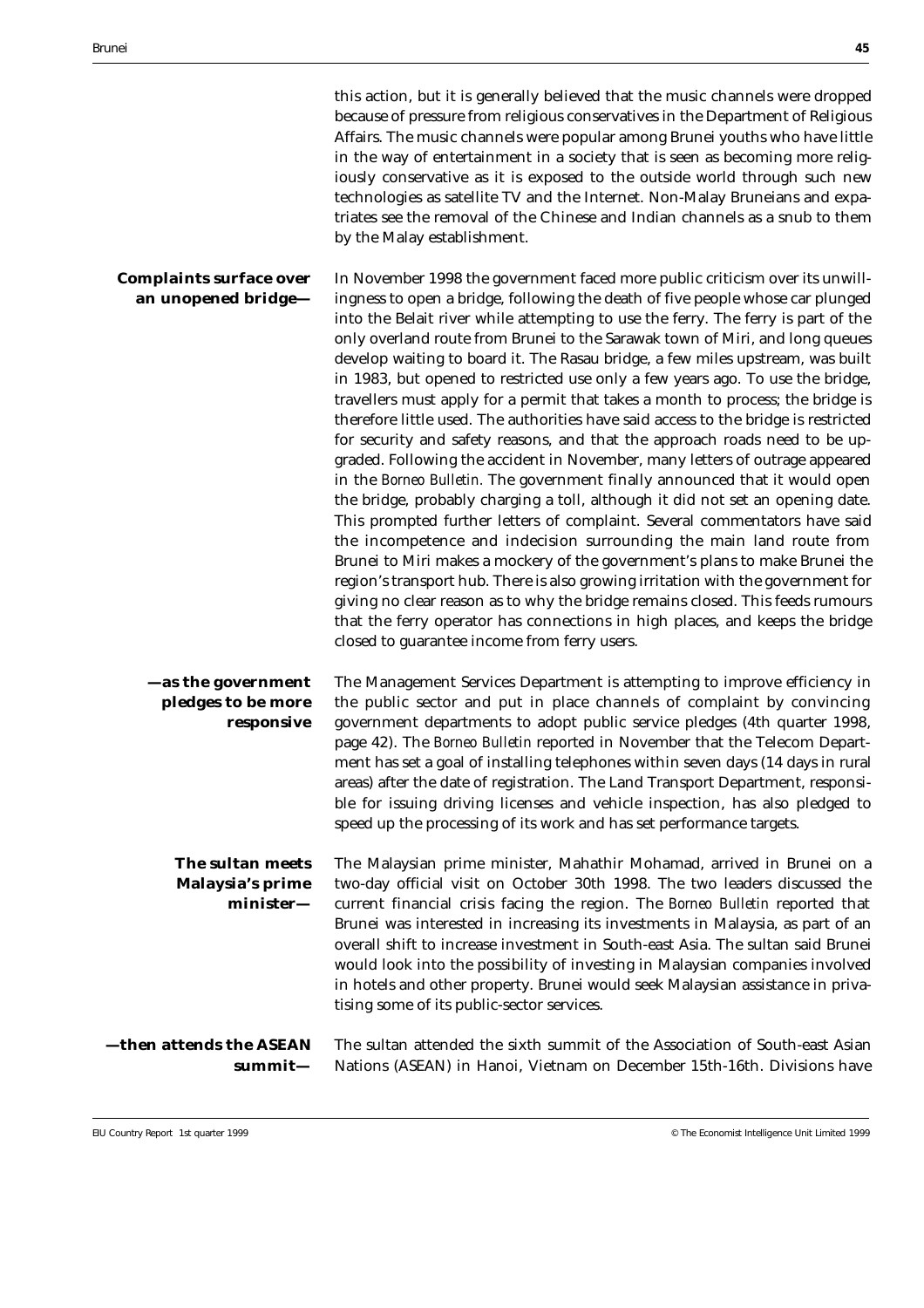occurred within ASEAN over when to admit Cambodia to the group. Cambodia was scheduled to join with Laos and Myanmar in July 1997, but this was postponed following a government coup. Vietnam, Malaysia, Indonesia, Laos and Myanmar support Cambodia's admission to ASEAN; Singapore, Thailand and the Philippines have all expressed reservations. Typically, Brunei has made no comment on the issue.

The other item on the agenda was a discussion of the region's economic crisis. A "Hanoi Plan of Action"' was adopted, which mapped out an agenda for stronger political, economic and practical co-operation among the ASEAN states. Brunei's sultan has pledged more Brunei investment in the region. The sultan agreed with Malaysia's prime minister that ASEAN should hold regular ministerial meetings with China, Japan and South Korea. Dr Mahathir's idea of an East Asian Economic Caucus is supported by Brunei. The next ASEAN summit will be held in Brunei.

**—before visiting Saudi Arabia** The sultan and his family paid a two-day official visit to Saudi Arabia at the beginning of January. The sultan discussed bilateral matters with King Fahd. An exchange of state decorations also took place. The sultan and his entourage followed the official engagement with private visits to Jeddah, Medinah and Mecca. The sultan has made frequent visits to Saudi Arabia over the past decade. These pilgrimages reinforce his image as a devout and pious Muslim among his subjects, and are likely to negate any adverse publicity surrounding his wealth and the antics of his brother Prince Jefri, particularly among his less-educated subjects.

**Gambling results are torn from newspapers** In a move that echoed the Islamic Religious Affairs Department's confiscation of religious objects from goldsmiths (4th quarter 1998, page 43), foreign newspapers, mostly Malaysian, that are circulated in Brunei have had their sports pages torn out because they report lottery and gambling results. The *Borneo Bulletin* reported in early November that the Religious Affairs Department instructed the pages to be removed in an attempt to stamp out gambling, which is prohibited by Islamic law. Many residents were irritated because much else was removed in the process of tearing out the gambling results. Many said the exercise was futile, as the results could be obtained from the Internet and teletext. The episode once again highlights the fact that non-Muslims perceive officials in the Islamic Religious Affairs Department as over-zealous and petty in their application of Islamic law.

#### **The economy**

**Oil prices continue to fall—** The price of Brunei's benchmark Seria Light crude oil fell to US\$11.30/barrel in December 1998, down from US\$13.18/b in November and US\$14.14/b in October. The decline in oil prices has hit government revenue. This shortfall (the government had planned on US\$18/b) is in addition to the region's economic downturn and Brunei's particular economic problems, especially the collapse of Prince Jefri's Amedeo group of companies and irregularities at the Brunei Investment Agency (4th quarter 1998, page 40). The *Borneo Bulletin* (January 13th) reports that the Brunei National Economic Council has recommended that oil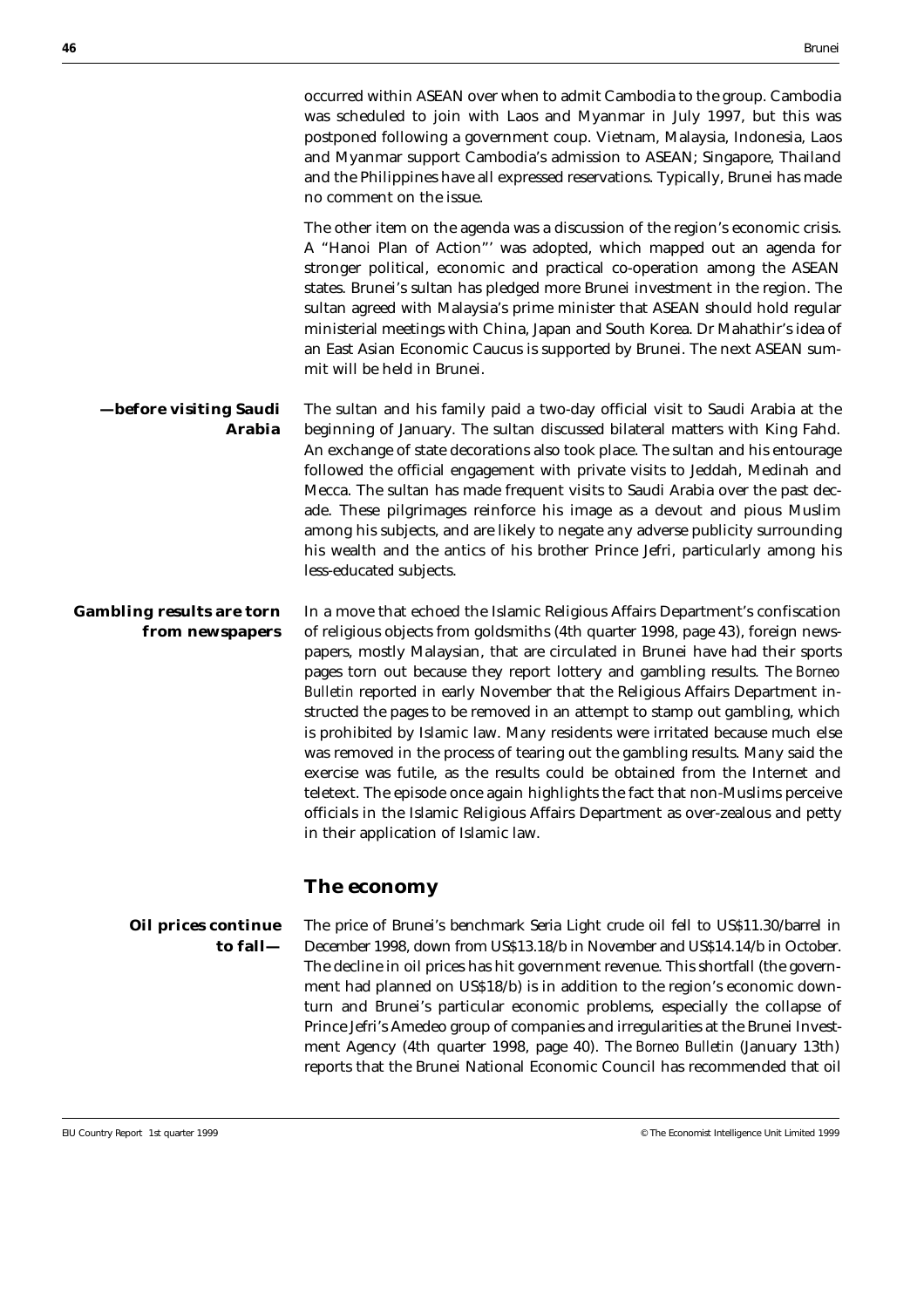production be increased by about 50,000 barrels/day (b/d), which will boost production to nearly 215,000 b/d. This increase will only offset the drop in prices. Brunei's revenue from liquefied natural gas is sold on long-term contracts and is not affected by the drop in oil prices.

**—as Brunei lowers its growth estimate for 1998** Annual growth in 1998 has been revised downward from 4% to 2.6% (4th quarter 1998, page 40) and is more likely to be below 2%. Brunei does not publish up-to-date economic data, and some observers believe the economy may have actually contracted in 1998, as housing, construction, car sales and the retail and restaurant trade have all been hit hard in the current economic downturn.

**Privatisation is set to expand—** The economic council has recommended that the government further privatise and commercialise some of its development projects and public services. The government is also looking at private-sector financing of government infrastructure projects and services. The government has already taken steps to privatise the public sector. These include the creation of the Development Bank of Brunei from the loan section of the Economic Development Board, and the privatisation of solid waste collection, the government abattoir, government canteens and the cellular mobile phone network. Yet there is a public uneasiness about privatisation. No guidelines exist for privatising the public sector, and there is a perceived lack of openness and a suspicion of favouritism. Bruneians also worry that prices and charges will increase with privatisation, and that jobs will be lost.

**—but some businesses raise concerns** Concerns have also been raised that Brunei's small and medium-sized businesses have been suffering during the present regional economic crisis, and their plight is often overlooked because many Bruneians are public sector employees and have a guaranteed income from their salaries. According to the *Borneo Bulletin*, members of the APEC Business Advisory Council believe the government should help the country's smaller enterprises by improving access to finance and allowing them greater involvement in government infrastructure projects. In a related development, some local contractors have faced delays in payment for government work as certain agencies close their budgets ahead of the end of the financial year.

**The government is keen to promote electronic commerce** The Brunei postal service department launched "BruPost 30", an electronic shopping and home delivery service, on November 5th 1998. The service allows for parcels up to 30 kg to be ordered on-line on the country's Internet, Brunet, and to be delivered by the postal services department. The minister of communications, Pehin Haji Zakaria, said the success of "BruPost 30" depended on co-operation between consumers, traders and the postal services department. The government is keen to promote electronic commerce and believes Brunei's private sector is not exploiting developments in electronic communications. The telecommunications department is spending Br\$55m (US\$32.8m) to develop a high-performance fibre-optic network throughout the country, called "RAGAM 21", that should be operational by September (4th quarter 1998, page 46). These initiatives are intended to help Brunei become the region's service hub for trade and tourism.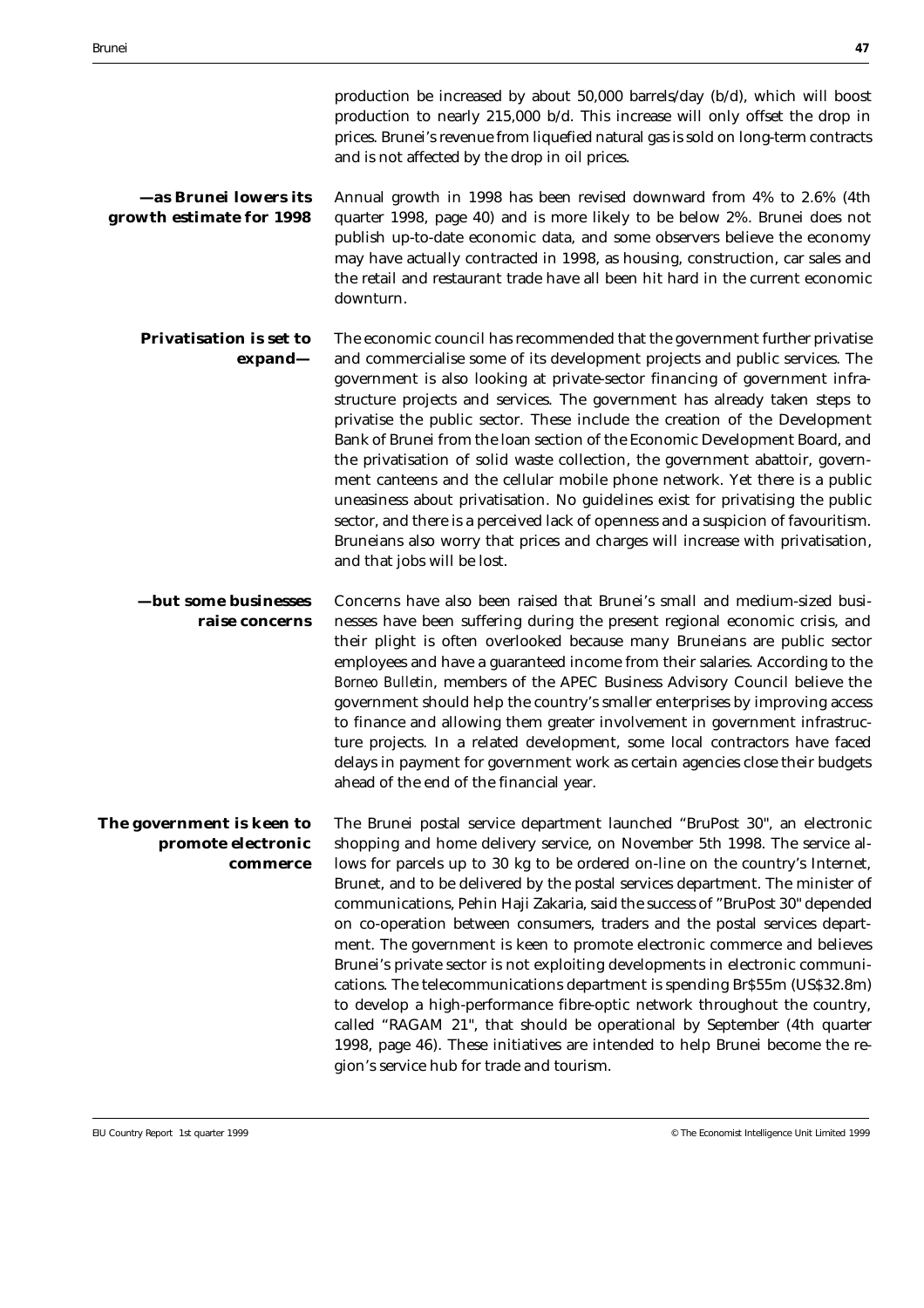| Major changes are under<br>way at Royal Brunei<br>Airlines- | The prime minister's office announced changes to the management at Royal<br>Brunei Airlines (RBA) on October 29th. The positions of managing director and<br>deputy managing director of the company were abolished and replaced by the<br>posts of chief executive officer and executive director. The managing director,<br>Haji Brahim Ismail, was transferred to the Public Service Department and was<br>replaced by Mohammad Alimin as chief executive officer. Mr Alimin is also on<br>the board of directors of RBA and is permanent secretary of the Ministry of<br>Defence. Another board member, Sheikh Jamaluddin Mohamed, has been<br>made executive director of the company. Within a week of their appointments<br>the two announced at a press conference that RBA is facing a difficult period,<br>but refused to give details of the airline's losses. The company is undergoing a<br>detailed audit by accountants at Arthur Anderson. Management has pledged to<br>turn the company around in two years. The government is keen to revive RBA.<br>The airline is considering opening new routes and more heavily promoting<br>itself, especially as an upmarket, quality airline. Sheikh Jamaluddin was sur-<br>prised to discover that many of the staff of RBA did not realise the airline was<br>running at a loss. |
|-------------------------------------------------------------|--------------------------------------------------------------------------------------------------------------------------------------------------------------------------------------------------------------------------------------------------------------------------------------------------------------------------------------------------------------------------------------------------------------------------------------------------------------------------------------------------------------------------------------------------------------------------------------------------------------------------------------------------------------------------------------------------------------------------------------------------------------------------------------------------------------------------------------------------------------------------------------------------------------------------------------------------------------------------------------------------------------------------------------------------------------------------------------------------------------------------------------------------------------------------------------------------------------------------------------------------------------------------------------------------------------------------------------------|
| —as some services are<br>eliminated                         | As part of its restructuring, RBA's Taiwan flights are likely to be cut because of<br>poor patronage, reports the Borneo Bulletin. Taiwanese apparently are unwilling<br>to use the airline-and Brunei-as a gateway to Borneo because the Brunei<br>authorities take two weeks to issue visas. Potential customers prefer fly to other<br>countries in South-east Asia that issue visas in a matter of days through their<br>trade representative in Taipei.                                                                                                                                                                                                                                                                                                                                                                                                                                                                                                                                                                                                                                                                                                                                                                                                                                                                               |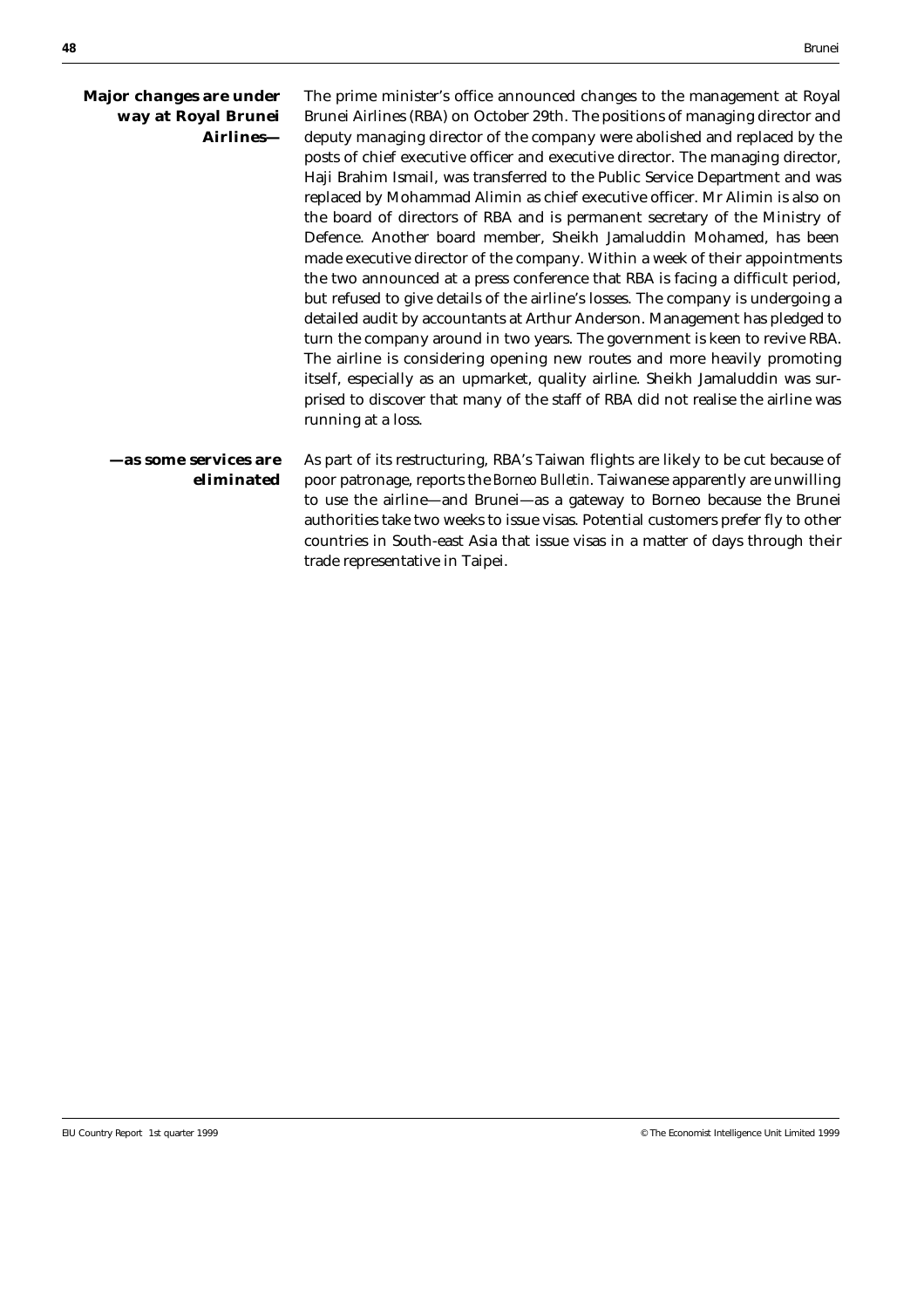### **Quarterly indicators and trade data**

#### **Malaysia: quarterly indicators of economic activity**

|                              |                           | 1996   |        | 1997   |        |        |        | 1998    |         |                     |                     |
|------------------------------|---------------------------|--------|--------|--------|--------|--------|--------|---------|---------|---------------------|---------------------|
|                              |                           | 3 Otr  | 4 Otr  | 1 Otr  | 2 Otr  | 3 Otr  | 4 Otr  | 1 Otr   | 2 Otr   | 3 Otr               | 4 Otr               |
| Production                   |                           |        |        |        |        |        |        |         |         |                     |                     |
| Crude petroleum              | m barrels/day             | 0.73   | 0.75   | 0.75   | 0.75   | 0.75   | 0.76   | 0.73    | 0.73    | 0.72                | 0.72 <sup>a</sup>   |
|                              | <b>Qtrly totals</b>       |        |        |        |        |        |        |         |         |                     |                     |
| Rubber                       | '000 tonnes               | 288    | 286    | 252    | 217    | 266    | 237    | 215     | 181     | 2,511               | n/a                 |
| Tin-in-concentrates          | $\boldsymbol{\mathit{u}}$ | 1.2    | 1.1    | 1.4    | 1.3    | 1.2    | 1.2    | 1.5     | 1.3     | 1.5                 | n/a                 |
| <b>Industrial production</b> | Monthly av                |        |        |        |        |        |        |         |         |                     |                     |
| General index                | 1990=100                  | 192    | 194    | 193    | 203    | 211    | 214    | 191     | 191     | 197 <sup>b</sup>    | n/a                 |
| <b>Prices</b>                |                           |        |        |        |        |        |        |         |         |                     |                     |
| Consumer prices              | 1990=100                  | 128.4  | 129.2  | 130.6  | 130.8  | 131.4  | 132.7  | 136.2   | 138.3   | $138.8^{c}$         | n/a                 |
| change year on year          | $\%$                      | 3.5    | 3.4    | 3.2    | 2.5    | 2.3    | 2.7    | 4.3     | 5.7     | n/a                 | n/a                 |
| Wholesale prices:            |                           |        |        |        |        |        |        |         |         |                     |                     |
| petroleum, spot, Tapis       | US\$/barrel               | 21.53  | 25.28  | 23.92  | 20.07  | 19.53  | 20.00  | 15.02   | 14.37   | 13.53               | $13.68^{d}$         |
| rubber,                      |                           |        |        |        |        |        |        |         |         |                     |                     |
| Singapore No. 1RSS           | S\$/tonne                 | 1,861  | 1,773  | 1,722  | 1,593  | 1,351  | 1,288  | 1,221   | 1,206   | 1,181               | 1.170 <sup>d</sup>  |
| tin, London                  | US cents/lb               | 278.94 | 268.42 | 266.81 | 256.62 | 247.25 | 252.71 | 240.49  | 265.25  | 254.33              | 164.84 <sup>d</sup> |
| <b>Money</b>                 | End-Otr                   |        |        |        |        |        |        |         |         |                     |                     |
| M1, seasonally adj:          | M\$ bn                    | 74.01  | 78.07  | 83.27  | 83.85  | 85.11  | 85.00  | 71.46   | 67.99   | 58.37               | n/a                 |
| change year on year          | %                         | 24.3   | 24.2   | 23.7   | 20.5   | 15.0   | 8.9    | $-14.2$ | $-18.9$ | $-31.4$             | n/a                 |
| Foreign trade                | <b>Qtrly totals</b>       |        |        |        |        |        |        |         |         |                     |                     |
| Exports fob                  | M\$ m                     | 49.683 | 50.536 | 48.954 | 49,452 | 56.764 | 66.261 | 69.774  | 68.869  | 24.059 <sup>b</sup> | n/a                 |
| Imports cif                  | $\pmb{\mathit{u}}$        | 49,043 | 50.974 | 46,935 | 54,196 | 55,257 | 64,588 | 60.961  | 55,549  | $20,007^b$          | n/a                 |
| <b>Exchange holdings</b>     | End-Otr                   |        |        |        |        |        |        |         |         |                     |                     |
| Golde                        | US\$ m                    | 690    | 674    | 601    | 604    | 573    | 540    | 521     | 533     | 513                 | n/a                 |
| Foreign exchange             | $\boldsymbol{\mathit{u}}$ | 25,214 | 26,156 | 26,913 | 25,799 | 21,380 | 20,013 | 19,031  | 18,926  | 19,898              | n/a                 |
| <b>Exchange rate</b>         |                           |        |        |        |        |        |        |         |         |                     |                     |
| Market rate                  | <b>M\$:US\$</b>           | 2.51   | 2.53   | 2.48   | 2.52   | 3.19   | 3.89   | 3.65    | 4.17    | 3.80                | 3.80 <sup>t</sup>   |

Note. Annual figures for most of the series shown above will be found in the Country Profile.

<sup>a</sup> Forecast for 1 Qtr 1999, 0.73; forecast for 2 Qtr 1999, 0.73; forecast for 3 Qtr 1999, 0.73.<sup>b</sup> July only. <sup>c</sup> Average for July-August. <sup>d</sup> Average for October-November. <sup>e</sup> End-quarter holdings at quarter's average of London daily price less 25%. <sup>f</sup> End-November.

Sources: International Energy Agency, *Monthly Oil Market Report*; International Rubber Study Group, *Rubber Statistical Bulletin*; World Bureau of Metal Statistics, *World Metal Statistics*; OMI; IMF, *International Financial Statistics*.

#### **Brunei: quarterly indicators of economic activity**

|                 |                      | 1996  |       |       | 1997  |       |       |       | 1998  |       |       |
|-----------------|----------------------|-------|-------|-------|-------|-------|-------|-------|-------|-------|-------|
|                 |                      | 2 Qtr | 3 Otr | 4 Qtr | 1 Qtr | 2 Qtr | 3 Qtr | 4 Qtr | 1 Qtr | 2 Qtr | 3 Otr |
| Production      | Prodn/day            |       |       |       |       |       |       |       |       |       |       |
| Crude petroleum | '000 barrels         | 160   | 155   | 148   | 147   | 143   | 144   | 150   | 147   | 126   | 134   |
| Foreign trade   | <b>Annual totals</b> |       |       |       |       |       |       |       |       |       |       |
| Exports fob     | US\$ m               |       | 2,374 |       |       |       | 2,375 |       |       | n/a   |       |
| Imports cif     | $\boldsymbol{\mu}$   |       | 4.701 |       |       |       | 3,946 |       |       | n/a   |       |

Note. Annual figures of most for the series shown above will be found in the Country Profile.

Sources: *Oil & Gas Journal*; IMF, *Direction of Trade Statistics*, yearbook.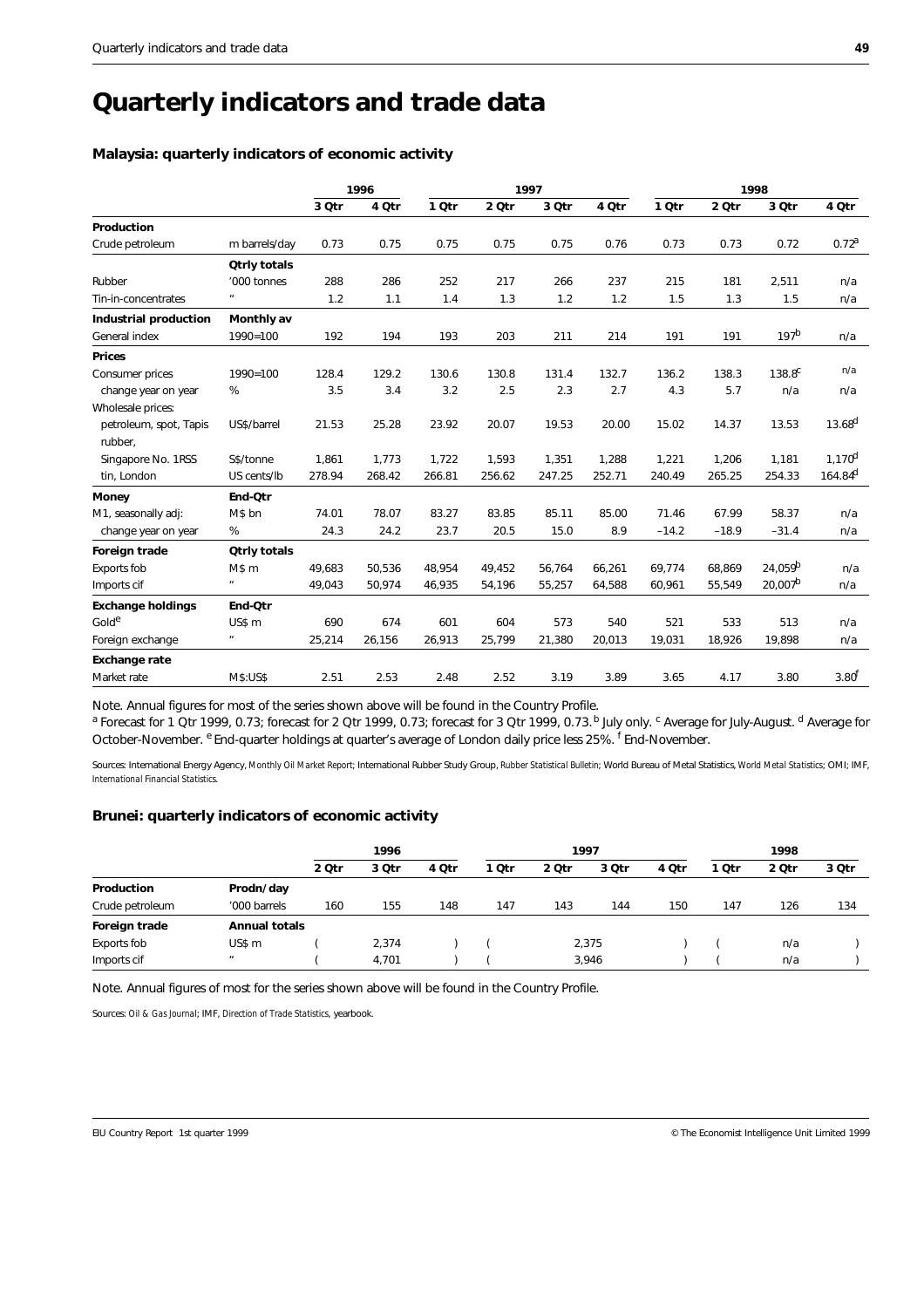#### **Malaysia: trade with major trading partners**

(US\$ '000; monthly averages)

|                                | Total imports <sup>a</sup> |                                                             | Singapore <sup>b</sup> |         | Japan <sup>bc</sup> |                     | $\mathsf{u}\mathsf{s}^\mathsf{bd}$ |                       | UK <sub>p</sub> |         |
|--------------------------------|----------------------------|-------------------------------------------------------------|------------------------|---------|---------------------|---------------------|------------------------------------|-----------------------|-----------------|---------|
|                                | Jan-Dec                    | Jan-Dec                                                     | Jan-Jul                | Jan-Jul | Jan-Dec             | Jan-Dec             | Jan-Dec                            | Jan-Dec               | Jan-Oct         | Jan-Oct |
| <b>Exports to Malaysia cif</b> | 1996                       | 1997                                                        | 1997                   | 1998    | 1996                | 1997                | 1996                               | 1997                  | 1997            | 1998    |
| Fish & preps                   | 27,633                     | 27,135                                                      | 6,642                  | 3,541   | 389                 | $452^e$             | 435                                | $324^e$               | 417             | 431     |
| Cereals & preps                | 83,653                     | 78,534                                                      | 2,476                  | 1,603   | 131                 | 148                 | 16,365                             | 3,512                 | 359             | 269     |
| Fruit, vegetables & preps      | 42,063                     | 40,711                                                      | 15,155                 | 8,418   | 80                  | 117                 | 5,185                              | 5,397                 | 185             | 59      |
| Sugar & preparations           | 28,974                     | 29,060                                                      | 1,407                  | 686     | 37                  | 25                  | 161                                | 229                   | 86              | 52      |
| <b>Textile fibres</b>          | 34,531                     | 25,039                                                      | 3,675                  | 2,020   | 4,385               | n/a                 | 1,335                              | n/a                   | 93              | 55      |
| Metalliferous ores & scrap     | 41,572                     | 41,651                                                      | 4,309                  | 2,012   | 295                 | 34 <sup>†</sup>     | 6,673                              | 145 <sup>t</sup>      | 1.284           | 202     |
| Petroleum & products           | 148,397                    | 162,404                                                     | 117,181                | 101,061 | 1,126               | 1,1989              | 1,285                              | 1,671 <sup>9</sup>    | 597             | 140     |
| Chemicals                      | 441,562                    | 455,414                                                     | 125,729                | 96,246  | 83,377              | 82,588 <sup>h</sup> | 43,762                             | $53,926$ <sup>h</sup> | 12,825          | 10,642  |
| Paper etc & manufactures       | 90,441                     | 88,524                                                      | 12,526                 | 7,396   | 9,058               | 9,011               | 9,769                              | 10,472                | 3,026           | 1,486   |
| Textile yarn, cloth & mnfrs    | 114,441                    | 101,972                                                     | 50,435                 | 23,976  | 7,209               | 10,236              | 2,009                              | $3,473$ <sup>1</sup>  | 3,458           | 1,071   |
| Non-metallic mineral mnfrs     | 90,747                     | 78.058                                                      | 17,578                 | 10,783  | 23,015              | 24,917              | 11,438                             | 23,920                | 7,152           | 1,964   |
| Iron & steel                   | 287,203                    | 286,463                                                     | 33,225                 | 18,526  | 84,023              | 70,124 <sup>k</sup> | 2,053                              | 7,609 <sup>K</sup>    | 3,484           | 1,319   |
| Non-ferrous metals             | 142,341                    | 147,583                                                     | 41.654                 | 25,139  | 27,505              | $26,662^k$          | 5,892                              | $9,906^{k}$           | 2,333           | 1,357   |
| Metal manufactures             | 120,861                    | 118.899                                                     | 38,406                 | 27,891  | 19,604              | 31,130              | 6,233                              | 2,300 <sup>1</sup>    | 3,162           | 1,352   |
| Machinery incl electric        | 3,468,945                  | 3,411,285                                                   | 1,145,416              | 887,213 | 765,473             | 692,178             | 417,417                            | 519,790               | 80,870          | 53,673  |
| Transport equipment            | 455,513                    | 522,817                                                     | 33,651                 | 8,408   | 154,239             | 166,032             | 27,640                             | 119,965               | 24,733          | 4.055   |
| Scientific instruments etc     | 166,945                    | 189,232                                                     | 56,174                 | 43,278  | 40,703              | 42,036              | 26,129                             | 38,952                | 7,669           | 4,382   |
| <b>Total incl others</b>       |                            | 6,534,433 6,546,035 1,870,549 1,388,390 1,277,316 1,209,123 |                        |         |                     |                     | 661,691                            | 860,894               | 169,227         | 94,580  |

|                                | Total exports <sup>a</sup> |           | Singapore <sup>b</sup> |                                                             | US <sub>pd</sub> |                       | Japan <sup>bc</sup> |                        | UK <sub>p</sub> |         |
|--------------------------------|----------------------------|-----------|------------------------|-------------------------------------------------------------|------------------|-----------------------|---------------------|------------------------|-----------------|---------|
|                                | Jan-Dec                    | Jan-Dec   | Jan-Jul                | Jan-Jul                                                     | Jan-Dec          | Jan-Dec               | Jan-Dec             | Jan-Dec                | Jan-Oct         | Jan-Oct |
| Imports from Malaysia cif      | 1996                       | 1997      | 1997                   | 1998                                                        | 1996             | 1997                  | 1996                | 1997                   | 1997            | 1998    |
| Coffee, cocoa, tea & spices    | 26,105                     | 30,740    | 8,441                  | 7,671                                                       | 3,983            | 6,967                 | 3,193               | 3,311                  | 500             | 324     |
| Rubber, crude                  | 117,017                    | 88,853    | 12,054                 | 7,341                                                       | 17,567           | $67,243^k$            | 7,934               | $15,091^k$             | 2,934           | 3,025   |
| Wood, unmanufactured           | 205,565                    | 180,133   | 12,667                 | 7,265                                                       | 4,056            | n/a                   | 92,203              | $156,755$ <sup>K</sup> | 4,010           | 3,774   |
| Metalliferous ores & scrap     | 10,919                     | 9,660     | 2,983                  | 2,512                                                       | 1,750            | $441$ <sup>T</sup>    | 8,838               | $4,148$ <sup>r</sup>   | 95              | 267     |
| Petroleum & products           | 344,506                    | 321,216   | 59,890                 | 37,779                                                      | 8,596            | 19,137 <sup>g</sup>   | 89,490              | } 231,305{             | 148             | 12      |
| Gas                            | 181,595                    | 224,875   | 238                    | 23                                                          | 0                | n/a                   | 143,679             |                        | 0               | 0       |
| Animal & vegetable oils & fats | 388,424                    | 384,923   | 22,837                 | 18,256                                                      | 10,571           | 17,712                | 22,757              | 26,157                 | 6,950           | 7,326   |
| Chemicals                      | 207,207                    | 232,951   | 34,321                 | 28,474                                                      | 26,296           | 23,664 <sup>n</sup>   | 23,769              | 26,607 <sup>n</sup>    | 4,668           | 5,984   |
| Wood manufactures              | 200,647                    | 191,332   | 16,742                 | 8,981                                                       | 16,317           | 16,934                | 72,408              | n/a                    | 5,621           | 7,402   |
| Textile yarn, cloth & mnfrs    | 108,468                    | 107,268   | 19,013                 | 14,473                                                      | 5,272            | 5,931                 | 7,358               | $13,741$ <sup>1</sup>  | 3,451           | 3,065   |
| Non-ferrous metals             | 64,283                     | 65,617    | 17,820                 | 16,613                                                      | 3,235            | $17,188$ <sup>K</sup> | 6,925               | $12,929^{k}$           | 2,222           | 1,480   |
| Machinery & transport eqpt     | 3,608,054                  | 3,668,902 | 1,095,387              | 871,276                                                     | 1,162,260        | 1,185,021             | 359, 899            | 351,938                | 196,269         | 195,245 |
| Clothing                       | 197,988                    | 194,040   | 58,364                 | 53,823                                                      | 107,950          | 57,266                | 12,803              | 7,873                  | 19,289          | 16,034  |
| Scientific instruments etc     | 103,309                    | 115,908   | 31,851                 | 25,444                                                      | 26,918           | 25,607                | 16,931              | 18,964                 | 3,500           | 4,524   |
| <b>Total incl others</b>       |                            |           |                        | 6,526,031 6,558,515 1,665,572 1,304,361 1,527,559 1,543,570 |                  |                       | 979,202             | 948,010                | 277,907         | 270,979 |

Note. Prior to 1997, US and Japan trade figures are on SITC basis. From 1997, Harmonised System. Figures are not strictly comparable. a Figures from Malaysia's statistics: exports fob; imports cif. <sup>b</sup> Figures from partners' trade accounts. <sup>c</sup> Japanese exports to Malaysia averaged US\$1,224.7m and US\$764.4 per month for the periods January-September 1997 and 1998. Japanese imports from Malaysia averaged US\$977.8m and US\$712.2m per month for the periods January-September 1997 and 1998.<sup>d</sup> US exports (fas) to Malaysia averaged US\$914.3m and US\$769.3m per month for the periods January-October 1997 and 1998. US imports from Malaysia averaged US\$1,539.0m and \$1,611.3m per month for the periods January-October 1997 and 1998. <sup>e</sup> Excluding preparations. <sup>f</sup> Ores, slag & ash. Scrap included with metals. <sup>g</sup> Total mineral fuels. <sup>h</sup> Including manufactures of plastics. <sup>i</sup> Including fibres. <sup>j</sup> Including precious metals & jewellery. <sup>k</sup> Including manufactures. <sup>I</sup> Tools and miscellaneous metal manufactures.

Sources: Department of Statistics, Malaysia, *External Trade Summary*; Singapore Trade & Development Board, *Singapore Trade Statistics*; UN, *External Trade Statistics,* series D; UK HM Customs & Excise, *Business Monitor MM20*; US Department of Commerce news, *FT900*; OECD, *Monthly Statistics of Foreign Trade*.